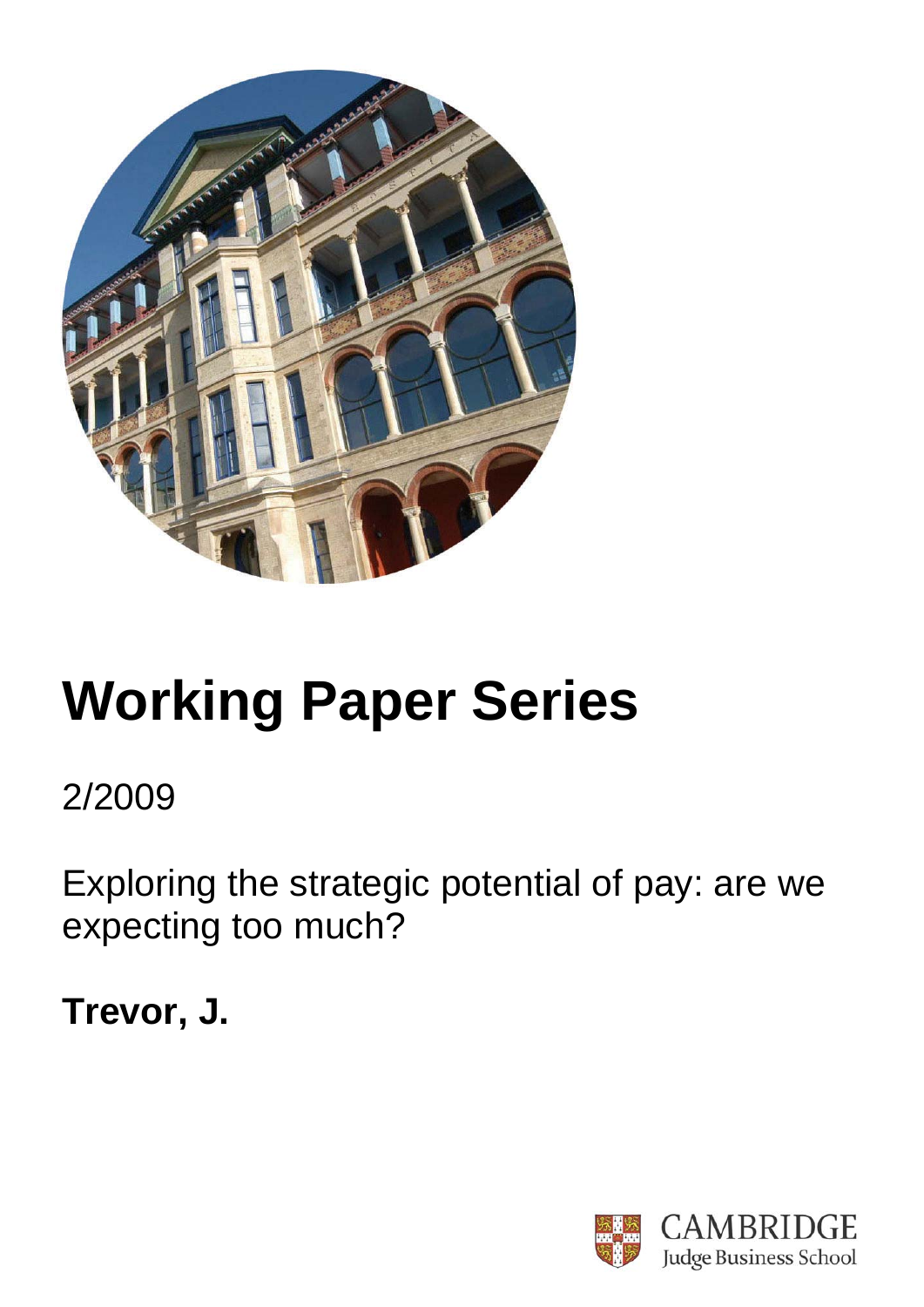These papers are produced by Judge Business School, University of Cambridge. They are circulated for discussion purposes only. Their contents should be considered preliminary and are not to be quoted without the authors' permission.

Corresponding author contact details are as follows:

Jonathan Trevor Judge Business School University of Cambridge j.trevor@jbs.cam.ac.uk

Please address enquiries about the series to:

Research Support Manager Judge Business School Trumpington Street Cambridge CB2 1AG, UK Tel: 01223 760546 Fax: 01223 339701 E-mail: research-support@jbs.cam.ac.uk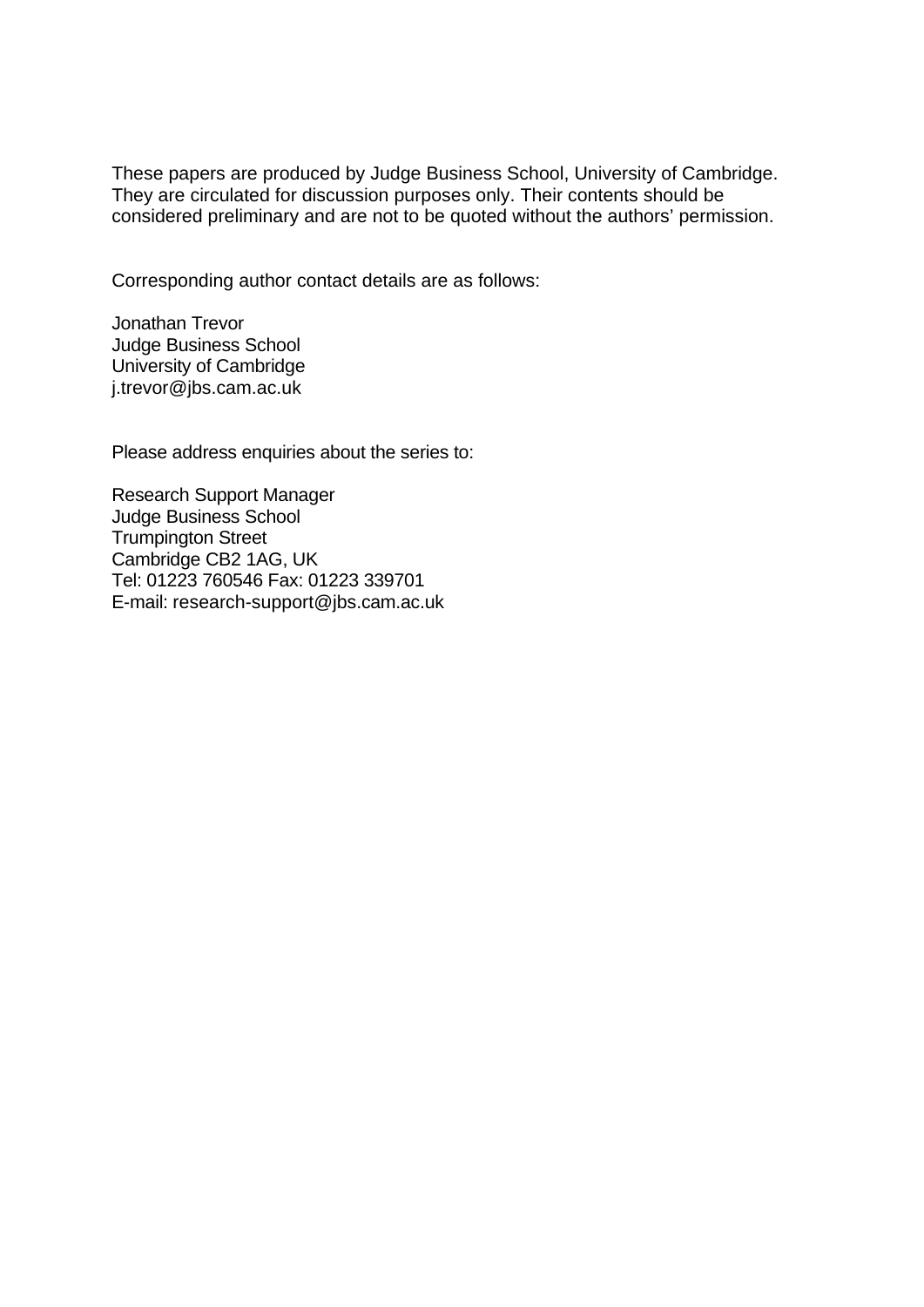# **EXPLORING THE STRATEGIC POTENTIAL OF PAY: ARE WE EXPECTING TOO MUCH?**

Dr Jonathan Trevor Judge Business School University of Cambridge

Current theorizing emphasises the strategic potential of pay to enhance organizational performance and secure competitive advantage. Our understanding of how pay is managed effectively towards these ends is limited, however. When analysed at multiple-levels, an exploration of the management of pay within a sample of seven leading firms reveals that operationally pay practice is often not what is desired strategically or intended as policy. Despite corporate rhetoric, pay is non-strategic and attempts to use pay strategically may produce unintended consequences that destroy value. Flaws within current theorizing are identified and implications for pay theory, practice and future research discussed.

Keywords: reward and incentive systems, strategic control and reward systems, strategic HRM, institutional theory, multi-level analysis, qualitative orientation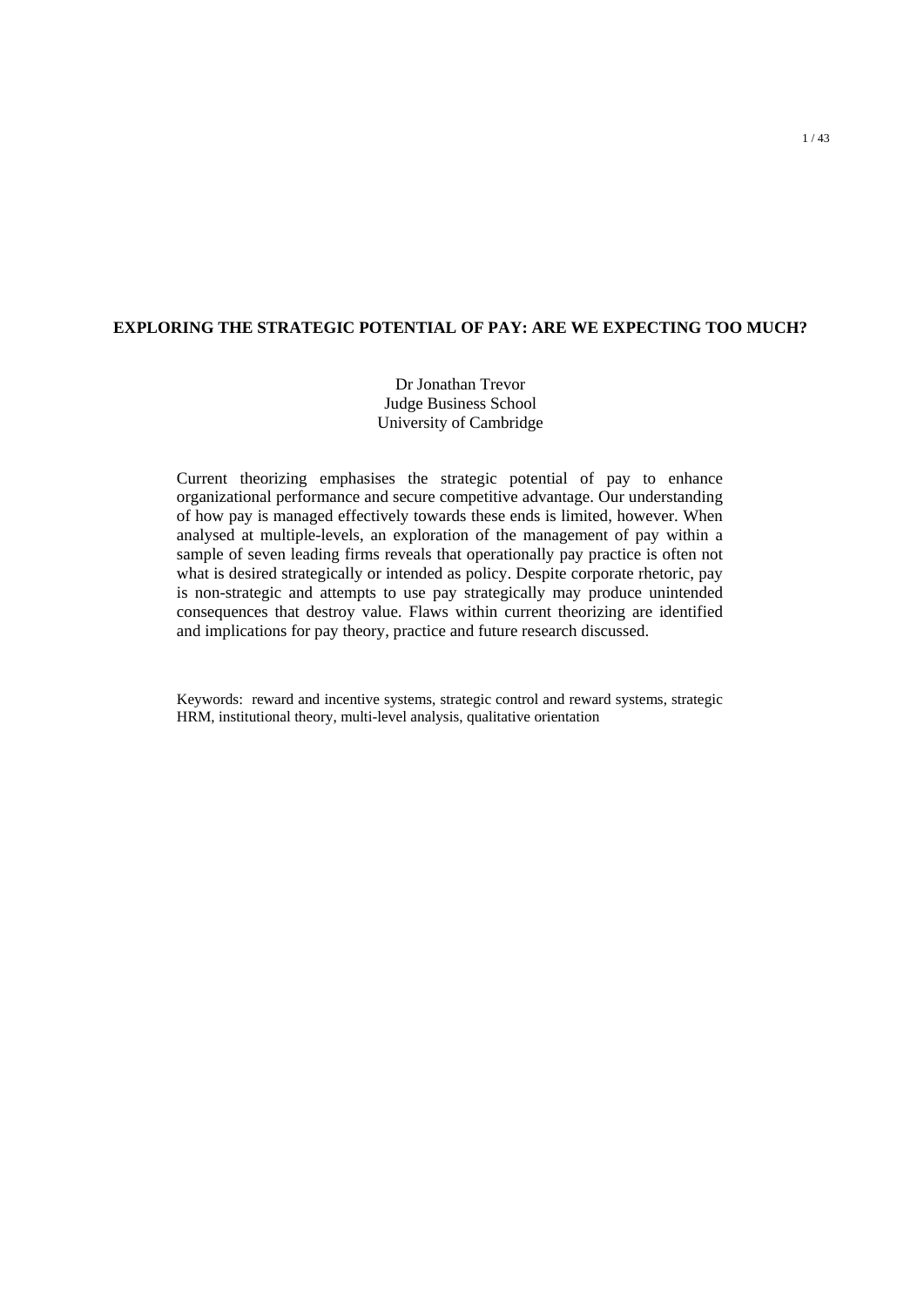In addition to being the single largest operating cost for many organizations, current theorizing emphasises the strategic potential of pay to enhance organizational performance and secure competitive advantage. Strategic pay<sup>i</sup>, as it shall be termed here, has come very rapidly to represent the 'received wisdom' within practice, mirroring an equally rapid ascendancy in theory as the 'new orthodoxy' (Kessler 2001). Strategic pay refers to the predominantly financial measures through which organizations attract, retain and motivate employees to perform against strategic goals. Available trend data suggests that organizations, in the private sector especially, are attempting to use pay strategically (Milward et al 2000; Gerhart & Rynes 2003). Our understanding of how organizations are attempting to manage pay strategically is limited, however. Nor is it obvious how effective strategic pay systems are in practice and whether they fulfil the potential promised by advocates. Furthermore, a small but vocal body of critical commentary highlight tensions within strategic human resource management (HRM) theories – conceptual, normative and prescriptive, that one might expect to apply equally to theoretical approaches to pay (Legge 1995). In particular, many of the managerial assumptions upon which strategic theories of pay are predicated, such as that capacity of management to rationally choose the form and function of pay, are brought into question.

Through an exploratory study of the pay practices of seven leading multi-national firms operating in the global fast moving consumer goods (FMCG) sector, and using a multi-level framework to provide in-depth insights, this paper seeks to redress the dearth in our understanding of how effectively contemporary pay systems fulfill the strategic aspirations of proponents. Specifically, the study reviews the process through which contemporary pay systems are determined at multiple levels organizationally and attempts to answer three basic questions: *how* are firms attempting to use pay; *how* does this influence the form and function of contemporary pay systems; and, finally, *how well* are these systems perceived to work?

Consistent with strategic pay prescriptions, all firms within the sample are indeed attempting to use pay to secure employee and organizational outcomes of strategic value e.g. employee motivation, commitment and strategically desirable behaviours. Moreover, all use very similar forms of pay practice in order to do so. However, there is substantial variation within the sample in how those same pay practices are managed, with implications for their form, function and perceived effectiveness. The centralization corporately or decentralization to line management of authority for

<u>.</u>

<sup>&</sup>lt;sup>i</sup> Strategic pay is referred to under a variety of terms, including (but not limited to) compensation management, remuneration, rewards, reward management, strategic rewards, total rewards and, functionally, compensation and benefits and pay and benefits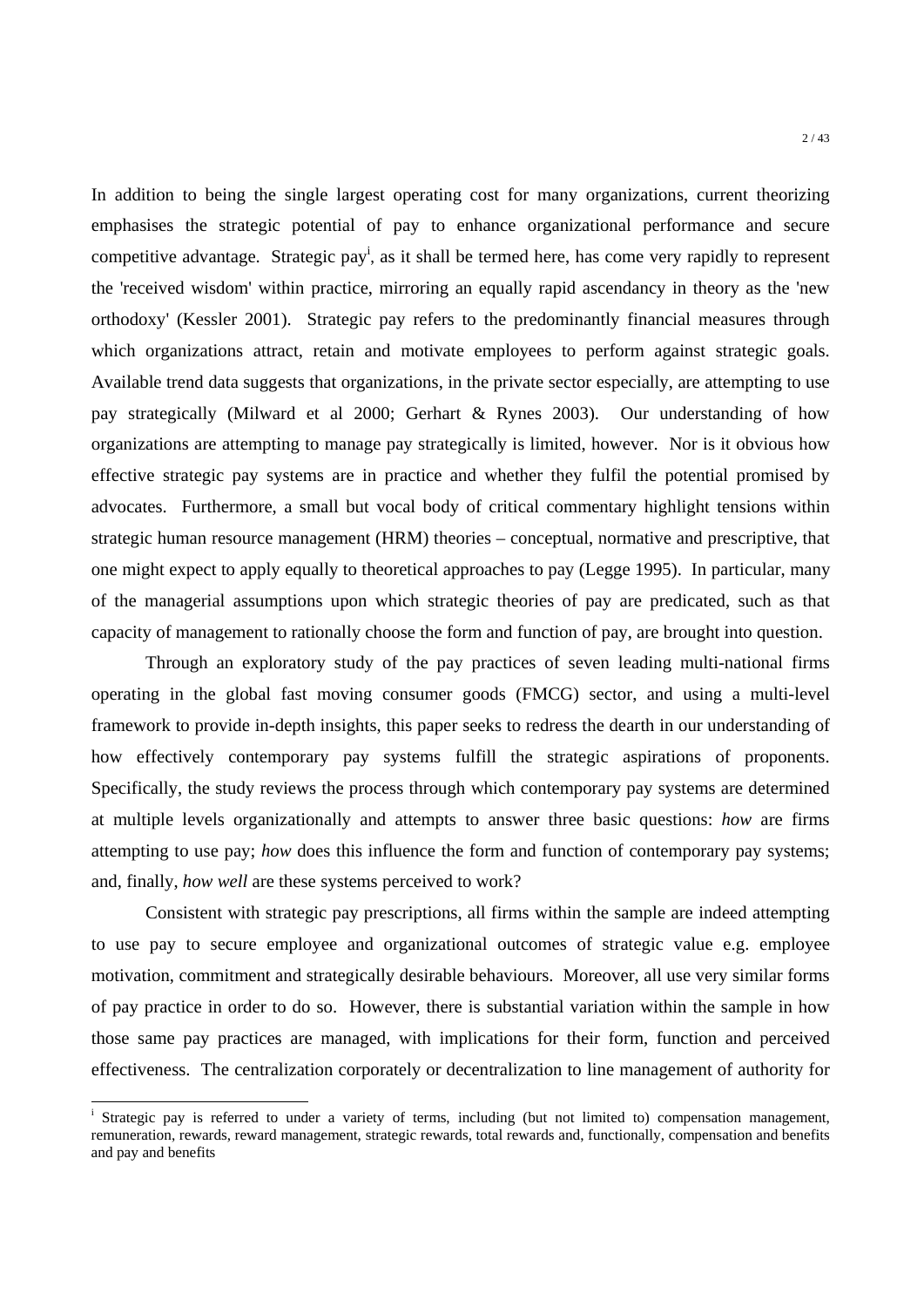pay decisions is a key difference in approach to the management of pay within the sample. Where centralized, the findings indicate that standardized pay policies are rarely implemented as intended. Where decentralized, line management choose typically to continue to use pay in ways that are characteristic of traditional pay management, despite the aspirations of their superiors.

The net result of both is that, despite corporate rhetoric to the contrary, contemporary pay practice operationally is non-strategic. Strategic pay systems *fail* to achieve in practice what they are supposed to. Indeed, attempts to use pay strategically may produce instead a range of unintended and negative outcomes that destroy value. In seeking explanation for the phenomena observed, the manageability of strategic pay systems and the flaws of current theorizing are exposed and discussed. The findings challenge the notion that strategic pay systems can be effectively managed, and concludes that attempts to use pay strategically should be avoided. In light of the conclusions drawn, doubt is cast over the saliency of current theorizing on pay. In a theoretical development, the study also provides additional insights into the hitherto unacknowledged influence of a range of nonmanagerial determinants that shape pay practice as it is experienced at multiple levels of the organization. The combined recognition of the limits of current theorizing, the multiple levels of practice and the multiple determinants that shape pay practices and associated outcomes represents a distinctive contribution to our understanding of the organizational realities of contemporary pay practice and its potential as a strategic activity.

# **REVIEW OF THE LITERATURE**

Fulfilling its strategic role, pay ceases to be simply the cost of hiring labour. It is instead a strategic management tool through which enhanced organizational performance may be secured (Milkovich and Newman 1999). Rationalist and managerialist accounts of strategic choice dominate current theorizing on pay. Where traditional forms of pay were characterised by pluralist employment relations and determined collectively through negotiation by management and employee representatives, strategic pay is characterised by the notion that management have the right to determine pay 'free from constraint' in the interests of securing competitiveness (Schuler & Jackson 1987, Barney 1995). Management, commentary espouses, choose rationally those pay systems, processes and practices that produce outcomes most closely aligned with strategic priorities (Lawler 1990). Strategy, above all else, is the principal consideration in strategic pay decisions (Schuster & Zingheim 2000).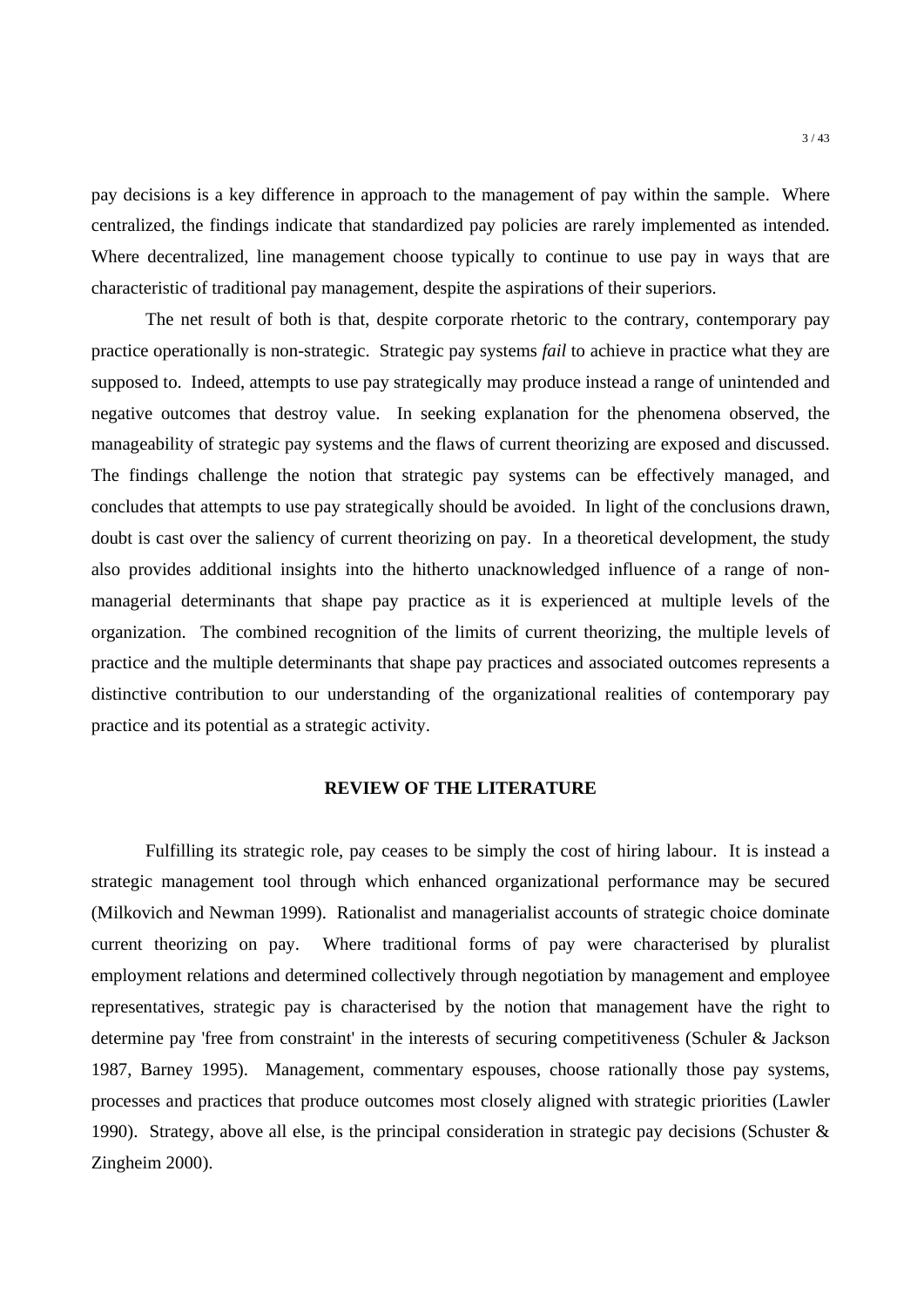Desirable employee behaviours within firms pursuing innovation based strategies include, for example, a high degree of creativity, a focus on long term performance and a willingness to take risks (Schuler & Jackson, 1987). Management attempting to use pay in support of such behaviours will typically place more emphasis on the use of long term incentives, offer enhanced employment security and extend to employees greater choice over their individual remuneration arrangements (Baird & Meshoulam 1988). By contrast, competitiveness achieved through cost containment focuses on the reduction of labour costs of which pay spend is often the largest element (Arthur 1992, Snell 1992). Organizations pursuing cost management strategies typically employ 'administrative' HR systems, 'reducing cost and eliminating uncontrollable behaviour', and focus on short term efficiency savings through flexible resourcing and paying the minimum necessary to secure productivity (Youndt et al 1996). Strategically, pay is a key element of the organization's ability to attract, retain and mobilise its best source of sustainable competitive advantage – its people (Bergman and Scarpello 2002).

Strategic approaches to pay have found traction within practice. A survey by the Chartered Institute of Personnel and Development (CIPD), a professional body for human resources practitioners and the largest management association in Europe, reveals that by far the most common goal for contemporary pay practice is that of supporting the achievement of business goals (84 per cent), closely followed by rewarding high performers through performance differentiation (77 per cent) and the recruitment and retention of value talent (68 per cent). The emphasis on supporting business goals, through both attracting and retaining the necessary calibre of employee, but more importantly through rewarding high performance through employee differentiation, is indicative of the shift away from traditional pay to strategic pay.

**Theoretical limitations and barriers to effectiveness?** However, there are a number of apparent tensions within the strategic pay literature. For instance, contemporary theory assumes that pay interventions (incentives for example) sit in a value chain in which cause, the independent variable, results in the effect, the dependent variable. Thus, managerial choices determine practice, which in turn produce outcomes – cause and effect. Criticism has been levelled at the value chain model for not recognizing sufficiently the array of mediating variables that influence, say, employee or organizational performance as a dependent variable. An additional criticism is that it does not recognize the complex interactions that occur at different levels between the various elements of the value chain (Wright and Nishii 2004). Strategic pay interventions are, for example, typically formulated at the level of the organization. The behavioural outcomes elicited are exhibited at the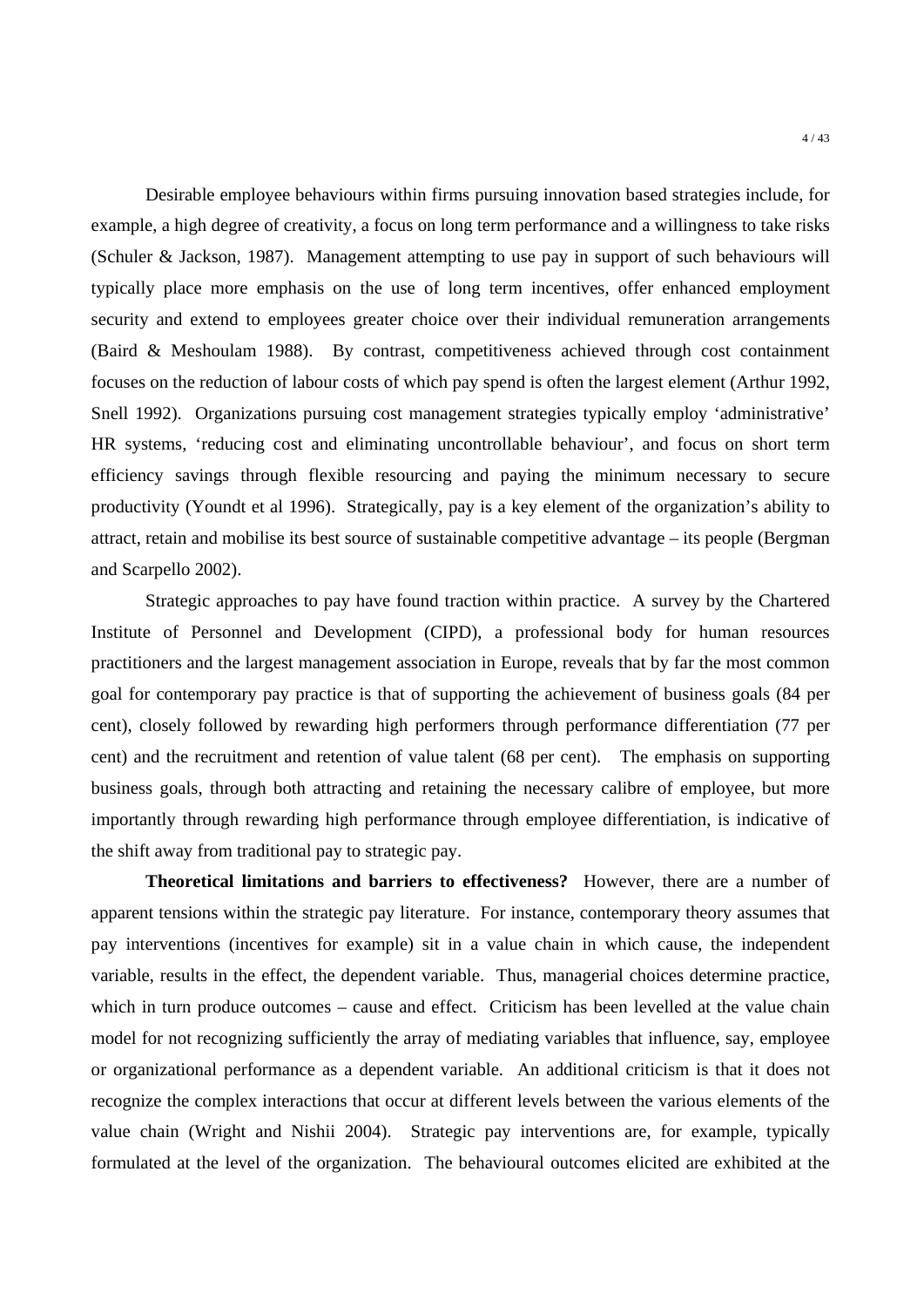level of the individual, however. In a relevant parallel, Kochan et al note that "existing industrial relations systems theory does not specifically address.... the apparent inconsistencies and internal contradictions in strategies occurring at different levels of industrial relations within the firm' (Kochan et al. 1986).

 Fraught within the literature on strategic human resource management (HRM) is the tension between so-called universalistic 'best practices' and context specific contingent practices (Delery & Doty 1996). On the one hand, much empirical data supports the notion that there exist certain practices that have universal application and, when used, result in positive additive outcomes (Pfeffer, 1994; 1998). The notion of universality has gained much currency within the management literature and is pervasive in corporate discourse despite obvious differences between organisations (e.g. strategic orientation, characteristics of the internal and external operating environment). Conversely, contingency theory argues that opportunities for value creation are maximised when organizational activities such as pay are aligned to strategic priorities. Emphasising the importance of 'fit' between strategy and internal systems, practice(s) and processes, the firm's human resources practices are used as a means of aligning employees to the goals and values of the organisation. Fit requires integration of human resources (HR) practices and the context in which they are applied. As each organization is different, HR practice(s) must be different too to be effective – idiosyncratic practice is an inevitable by-product. Indeed, it is the unique qualities of the firm's human capital that permits sustained competitive advantage (Boxall 1992). Whilst intuitively appealing, the notion of fit and alignment is not on the whole well supported by existing empirical data (Delery & Doty 1996). Strategic pay theory is beset by the same tension, being characterised by both prescriptions advocating those best practices deemed to have universal application, and by prescriptions advocating the choice of pay practices that best fit the strategic priorities of the organization. Nevertheless, both represent a departure from the philosophical underpinnings of old pay and are characteristic of contemporary theorizing – that pay has the potential to yield organizational outcomes of strategic value (Bloom & Milkovich 1995).

In a further challenge to the hegemony of strategic and rationalist accounts of managerially determined pay, new-institutional theory represents a promising theoretical development and yet has received little or no application to pay (Kessler 2001). Deterministically, institutional pressures encourage conformity, or isomorphism, of practice between organizations (Hawley 1968, Meyer & Rowan 1991, Oliver 1997). Competition encourages conformity we understand, but so do the *social institutions* present within an organization's 'field' – its environment (DiMaggio & Powell 1983).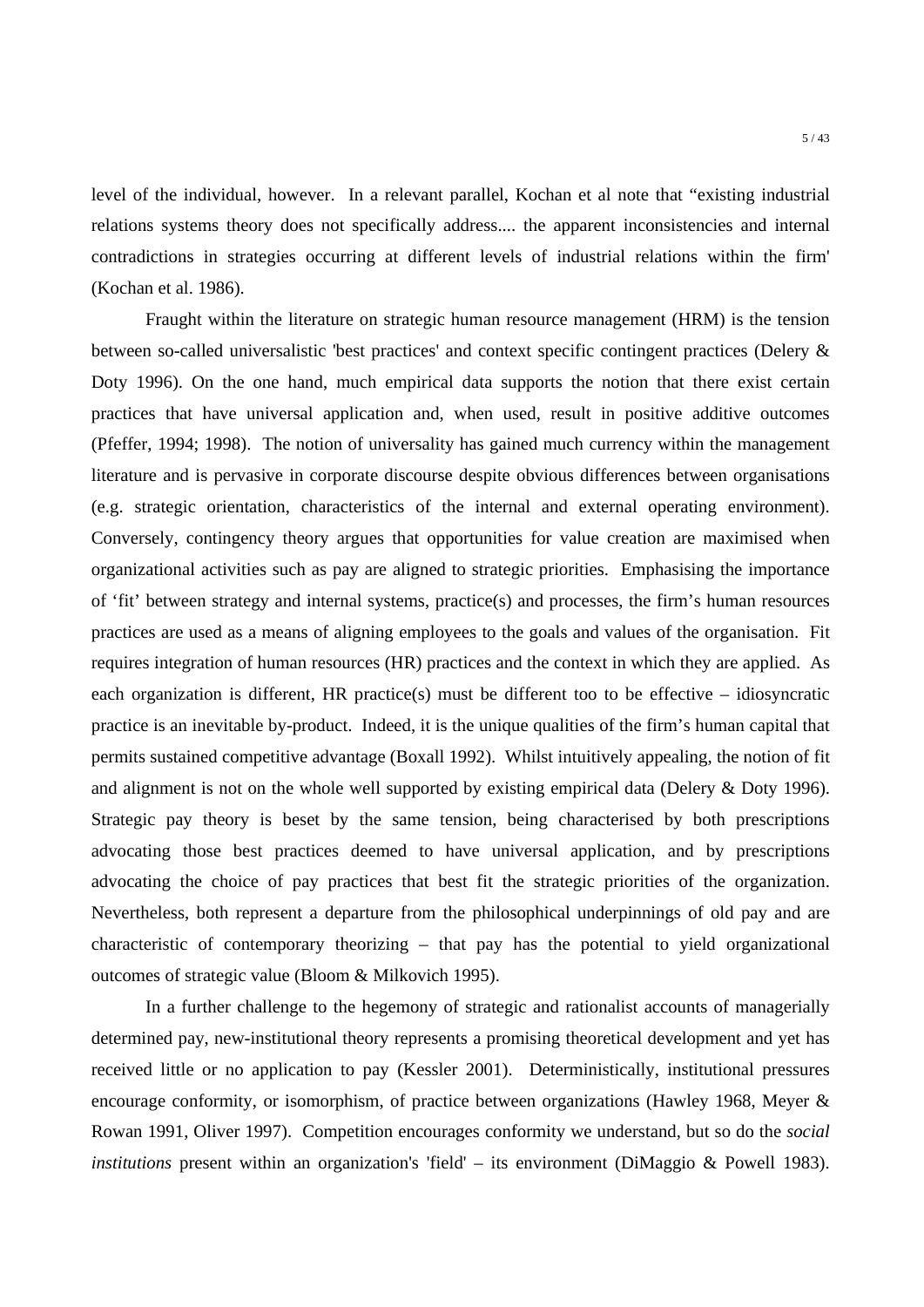Coercive institutional pressures promote conformity of practice by requiring that organizations comply with universal and mandatory obligations. Laws are one such example, but it applies equally to external bodies upon which an organization is dependent (Oliver 1997). Financing bodies, for example, may retain control over the management of organizations in which they have invested. Professional associations provide accreditation upon the fulfilment of criteria of good governance and penalties in cases where performance against those criteria are found wanting. Through such mechanisms, coercive institutional pressures serve to encourage standardization of pay practice across fields as varied as executive compensation on the one hand, and the minimum wage on the other.

 Normatively, organizations are prone to follow industry norms and trends (Oliver, 1997). Persistent norms become established as the standard against which all others are measured. Compared with other industries, for example, engineering firms exhibit many common characteristics of pay practice, moving 'like ships in a convoy' (Arrowsmith and Sisson, 1999). Other norms are more transient but no less compelling. Transparency of corporate performance highlights winners and losers, with winners regularly illustrated as 'best practice' organizations. The implicit assumption is that the practices that have led to their success may have application elsewhere. Winners become objects for aspiring others to emulate. Mimesis, then, is an additional institutional mechanism through which isomorphism occurs. Isomorphism binds organizations to the institutional structures pervasive within their environment in ways that are appreciable but also discreet. The net effect is that "after a certain point in the structuration of an organizational field, the aggregate effect of individual change is to lessen the extent of diversity within the field" (DiMaggio and Powell 1983).

 Where institutional pressures encourage convergence at the inter-firm level, they potentially encourage divergence at the sub-firm level (Kessler 2001). Impeding the implementation of standardized pay policies, institutional pressures within the firm may potentially encourage the *emergence* of multiple and varying systems in place of corporately desired consistency. This notion finds traction in the literature: "Even if firms have a single HRM philosophy and a single set of HRM policies, these are likely to manifest themselves in different practices across subgroups of employees. By extension, the "same" HRM intervention should be expected to be differentially interpreted and received across these subgroups" (Jackson & Schuler 1995).

 The influence of custom and practice, well documented in relation to traditional pay systems, is also largely neglected by current commentary but potentially highlight relevant. One such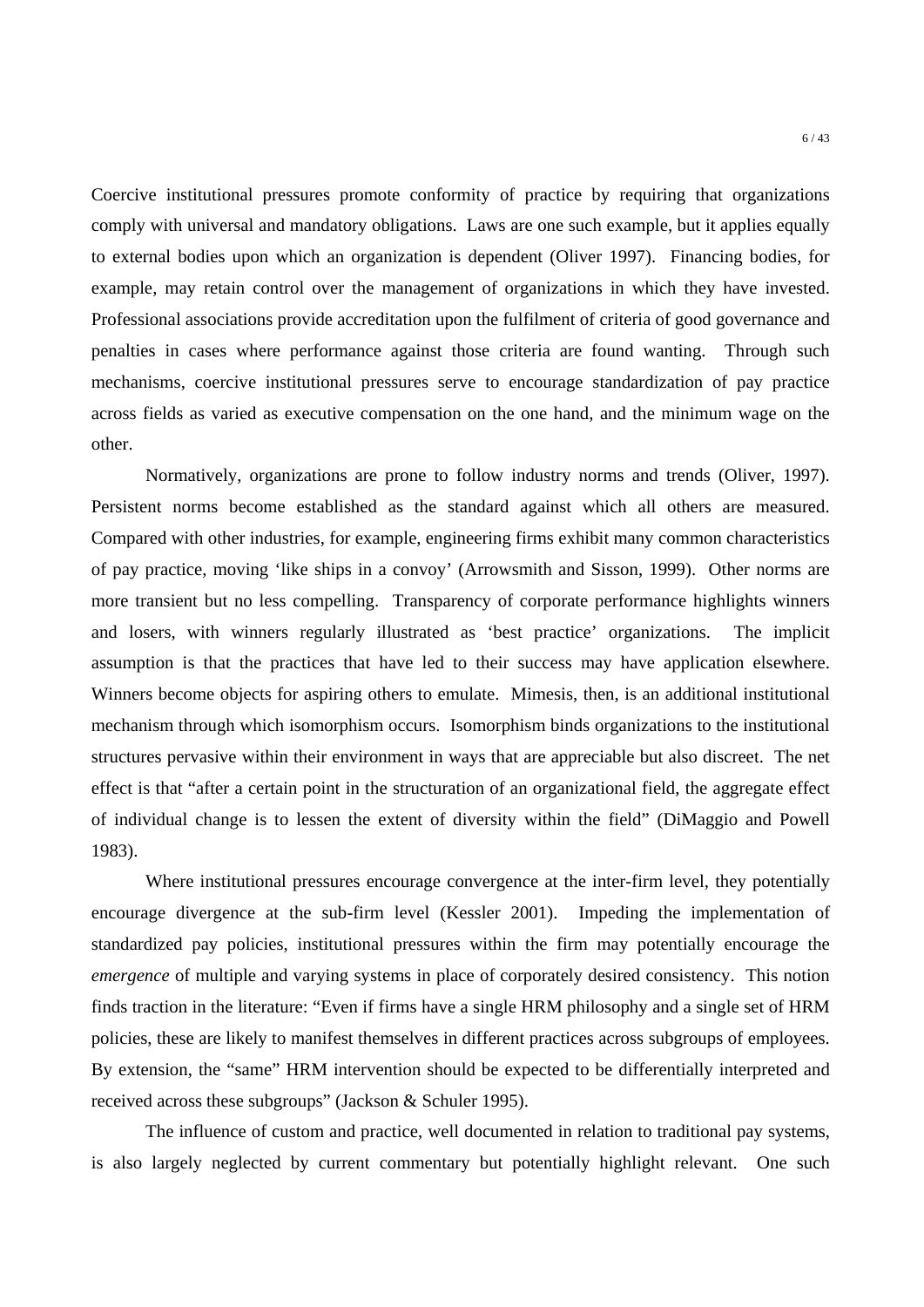challenge to the effective use of strategic pay is collusion between managers and their subordinates and the adaptation of standardized pay systems to best suit their shared interests. These *emergent* patterns of behaviour referred to as 'transactional rules', bind management and the managed and give rise to custom and practice that over time acquires legitimacy (Brown 1973). Developing further the work of Brown (1973), two forms of custom and practice are potentially relevant to the effective management of pay systems: errors of commission and errors of omission. Errors of commission take the form of concessions made to workers which become cited as precedent informing future practice. Errors of omission are those which allow informal custom and practice to become established through negligence or ignorance on the part of management. Contemporary performance based pay systems are heavily reliant upon processes operated by line management e.g. objective setting and appraisal. Such dependency renders strategic pay systems highly vulnerable to poor management – either through wilful subversion, neglect or incompetence.

Similarly, operational line managers and senior management are not necessarily aligned in their interests. Williams et al (1990) observe that in practice, managerial activity is often characterized by "reacting to what seems to be real-time situational factors which pressure managers to respond almost immediately, sometimes in a remedial way and at other times in an opportunistic manner" (ibid). The implication is that emergent informal practice is likely to replace formal espoused practice in the interests of expediency as line management respond in real time to 'trigger information….gossip, hearsay and opinion' frustrating the careful planning and strategizing of their superiors (Mintzberg 1990). Given these potential barriers to effective implementation, and others, it is conceivable that enacted pay practice may deviate substantially from prescribed pay policy within organizations attempting to use pay strategically (Pfeffer & Sutton 1998).

From the review of the literature, it is apparent that strategic approaches dominate contemporary theorizing on pay. Is this reflected in practice? Are firms attempting to use pay strategically? If so, on what basis are strategic pay systems determined and what is their perceived effectiveness? How effective are strategic pay systems in producing employee and organizational outcomes of strategic value? Are there pay best practices, as Universalists might contend, or does strategic alignment inevitably result in bespoke pay strategies and contingent practice? Consideration of alternative theory suggests some fundamental tensions within our current theorizing on pay. Are pay systems determined solely as a result of managerial choice? Is pay determination not prone to institutional isomorphism as new-institutional theory would contend? Is it appropriate to conceive of pay in purely single level terms? Additional theory suggests that pay determination is influenced at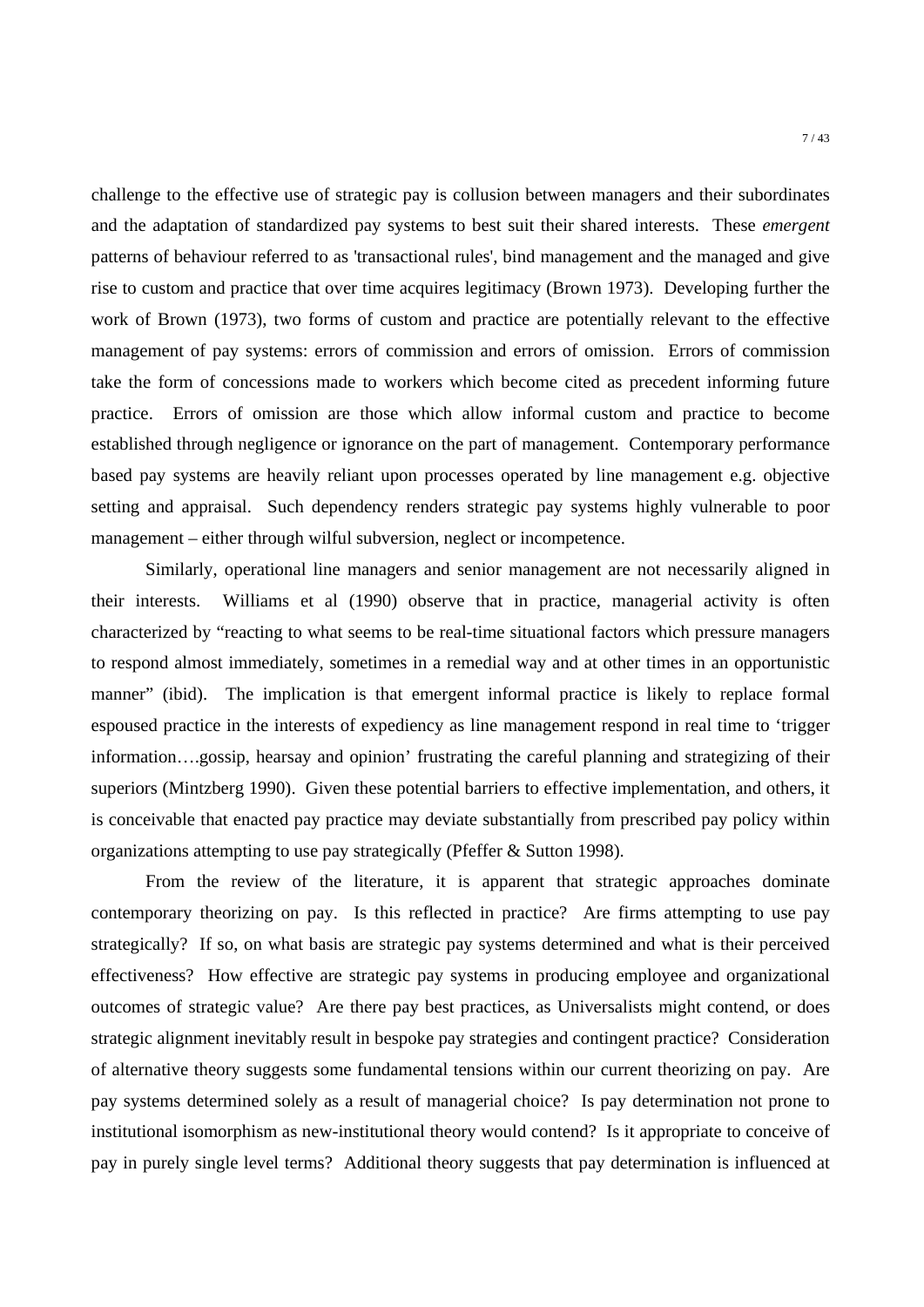multiple levels, a position largely neglected by strategic approaches which exclusively prescribe organization level interventions. If pay determination occurs at multiple levels, what is the relationship between levels and what are the implications for pay practice and performance? Moreover, how do we reconcile all of the different accounts - managerial, structural and institutional, acting at multiple levels - industry, organization and sub-organization, within our current theorizing on pay?

## **RESEARCH APPROACH AND METHODS**

In light of these questions, and with the desire to avoid 'methodological myopia' (Kessler 2001), an exploratory research approach was adopted, utilising multiple-methods and conducting analysis of pay practice and related organizational phenomena at multiple-levels. A grounded interpretative approach was used to assess holistically the experience of those with responsibility for the management of strategic pay systems within seven sample firms. The interpretive approach permits the researcher to evaluate the management of strategic pay systems according to contextually bound values and links to existing theory, to develop further an emergent model that is grounded empirically.

**Multi-level framework:** The perspective adopted here was not to view pay practice in the single-level terms characteristic of most studies and theorizing on strategic pay. Equally, in a departure from traditional multi-level approaches focussing on multiple levels of the *organization*, this study uses a framework of multiple levels of *practice* through which to conduct an empirical investigation of companies' attempts to use pay strategically. The framework does not have a prior theoretical or conceptual grounding, nor did it inform the exploratory research in the first instance. However, through testing of the research design within a pilot sample firm, the emergence of multiple levels of pay practice and the relationships between levels constituting what we have to date, rather vaguely, defined as pay practice, became apparent. Thus, the framework informed the remaining research programme, providing a frame for theory, data collection, analysis, findings and the conclusions drawn.

The framework comprises three levels of analysis and each level of analysis represents one state of the *same* pay practice. Thus, it is proposed here that pay practice, like other functional activities presumably, is experienced as multiple states (or forms) by multiple stakeholders throughout the organization. This has implications for what we define as the unit of analysis in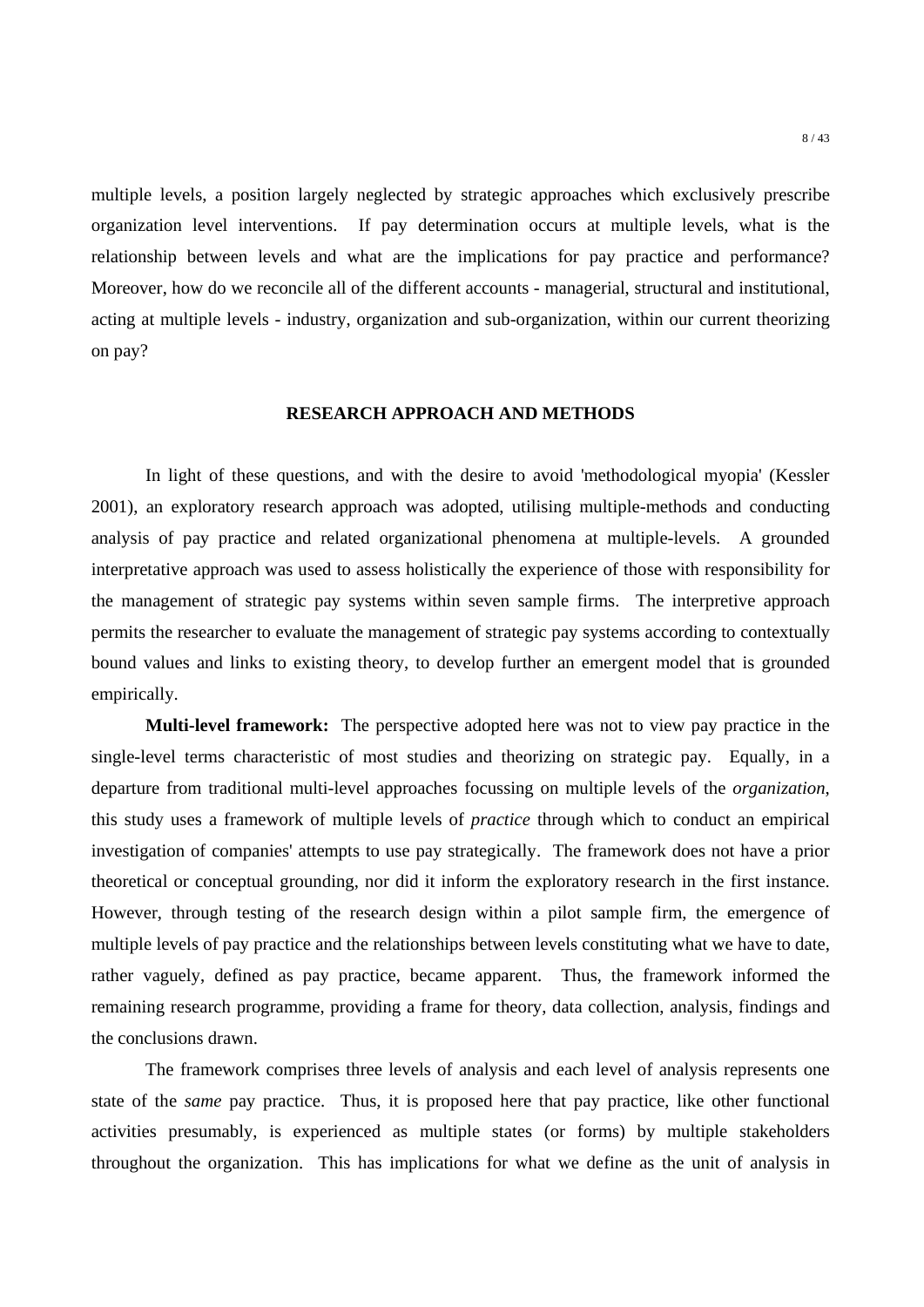research terms. Within the multi-level framework that forms the basis for the analysis of pay practice in this study, the first level, the *pay approach*, reflects the implicit or espoused values, principles and aspirations that underpin pay practice. The second level, the *pay design,* reflects the technical content of the intended pay policy. The third and final level, the *pay operation,* reflects what is achieved operationally as pay practice.

-----------------------------

# Insert table 1 about here

-----------------------------

In lay terms, the *approach* might be expressed as a formal pay strategy, or articulated vision, and represents what is desired strategically e.g. a performance driven culture. The *design* might be expressed formally as pay policy, being principally technical in content, and reflecting what is intended at the point of implementation. The pay *operation*, on the other hand, represents what is experienced as pay practice, and reflects the reality of what is achieved at the point of implementation.

 These three levels of pay practice comprising the framework are not mutually exclusive nor are they necessarily hierarchical. Rather, they reflect three states of pay practice as they are *experienced* organizationally. By recognizing three distinct states of the same practice, it is possible to differentiate between the three levels conceptually and empirically: between the *approach* - those foundational principles underpinning pay expressed often as strategy; between the technical *design* of pay practice expressed often in the form of policy; and, finally, between pay practice achieved in operation.

The ability to distinguish between the three levels of practice permits the assessment of any potential disconnection. What is desired (the *approach*), and what is intended (the *design*), may not be reflected in what is achieved (the *operation*). The ability to draw such a distinction is largely absent from prescriptive and normative theory, which presume flawless execution as matter of course (Legge 1995). It also affords the researcher the flexibility to review multiple and varying aspects of the pay determination process holistically, and not in isolation. Whilst applied here specifically to pay, this framework has broader application and constitutes, it is hoped, a valuable contribution to multi-level research methodology. Following a review of the literature, it will be proposed that a combination of determinants, principally structural, managerial and institutional in nature, shape the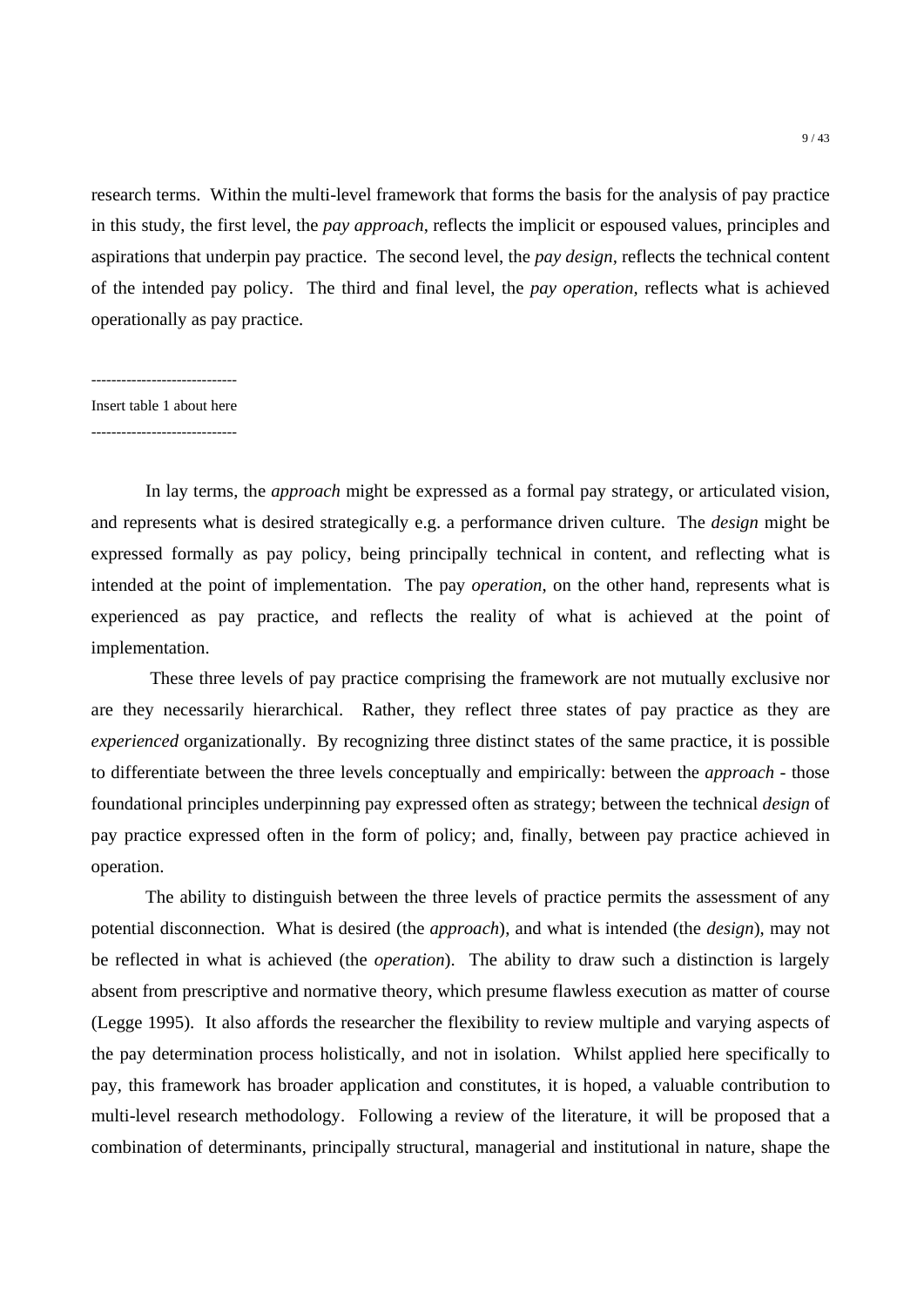form of pay practice at each of the three levels of analysis, with implications for pay practice effectiveness.

The multi-level framework is structured further using a processual model developed by Zbaracki (1998) but adapted specifically for the purposes of this study. The adapted model comprises four stages relevant to a multiple-level exploration of the pay determination process. The first stage, environment, refers to the conditions under which the determination process takes place. The second, variation, refers to the stage in the determination process where the stakeholders involved perceive the need for intervention in the form of, either, change or preservation of the status quo. The third stage, selection, refers to the conscious choice of 'what' the new or existing practice should reflect. The fourth and final stage, retention, refers to what is retained organizationally as pay practice. Data presented at each level and stage of the pay determination process reflects perceptions of both the rhetoric and reality of sample firm pay practices as they are experienced by the multiple stakeholders involved in the pay determination process. Reviewing the various stages of pay determination, at multiple levels, permits the exploration of the process of pay formation and the subsequent effectiveness of pay practice as it perceived within and between each of the sample firms.

## **Research Procedures and Data Sources**

Data were gathered from seven multi-national firms operating in the global fast moving consumer goods market(s) (FMCG). Combined, the sample firms employed at the time of research almost 560,000 staff in a variety of occupations worldwide. Their combined annual sales were \$160bn, with spend on pay constituting the single largest operating cost in nearly all cases. The sample firms are all house-hold name firms and market leading within the FMCG sector. They compete in some, or all, of the major consumer goods markets, including tobacco, food, confectionery, beverages (alcoholic and non-alcoholic), home care products and other non-durable consumables. In addition to their sustained high performance, the firms are also all highly reputable, and referenced frequently as examples of best practice, 'excellent', brand leading firms with the consumer goods sector and more broadly. All of the firms are very large, the smallest employing over 35,000 employees, and the largest employing slightly fewer than 200,000. The research was multi-level and multi-national in scope, reviewing pay practice at industry, organization, division and team levels. Primarily the fieldwork, which was conducted in the period 2004-2006, included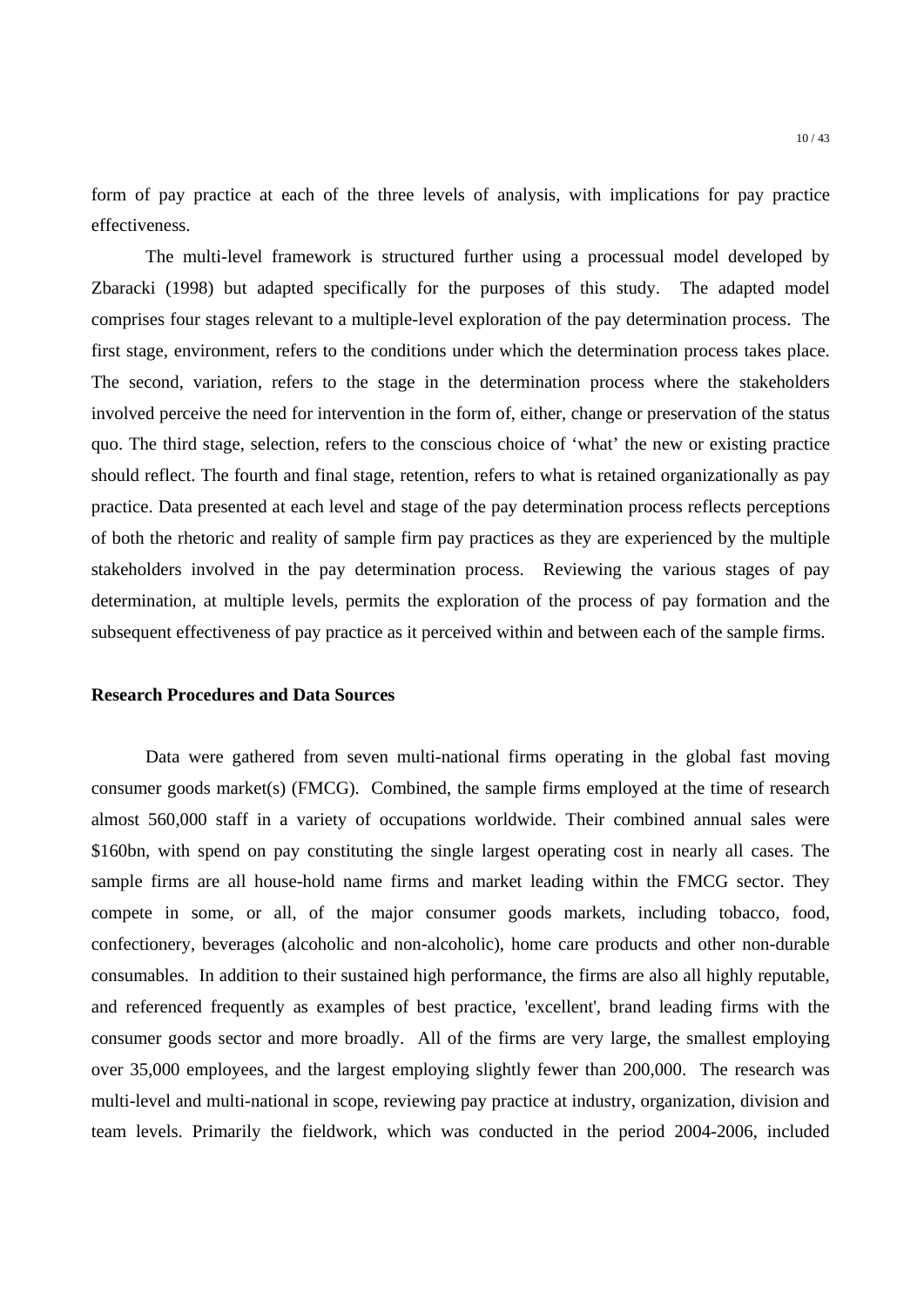quantitative analysis of industry trends in pay (in the UK and European FMCG labour market) and semi-structured interviews with relevant stakeholders in the seven sample firms described above.

 $-$ 

Insert table 2 about here

 $-$ 

**Interviews:** To secure representativeness within each sample firm, interviews were conducted with multiple constituent groups involved in the management of strategic pay systems, including senior managers, human resources directors, remuneration specialists, line managers, employees and specialist external advisors. Over 150 semi-structured interviews were conducted over an 18 month period in nine countries and over 20 business divisions of the seven sample companies. Interviewees had typically between 1 to 24 years experience as specialists within the pay function, or integrally involved within the pay determination process as generalist management. All interviewees, with the exception of some employee groups interviewed as 'end users' of the pay experience, were professional managers or consultants. Interviews with multiple respondents involved in all aspects of the pay determination process, from strategic conception through to implementation, across a range of management functions and operating at all levels of the firm (and the industry level in the case of commissioned consultants), provided the researcher with confidence that the issues raised in the interviews were representative of views within the wider organization.

The interviews lasted typically between one to two hours, with no interview falling under one hour. All interviews were recorded and comprehensive accompanying notes taken. Post-interview, further notes were recorded and key issues summarised and cross-checked against existing interview data. Interviews followed the same basic structure, being ordered thematically around key issues to emerge from a pilot sample firm (*Choc Co.*) and prior theorizing. However, interviews were sensitive to the experience and perspective of interviewees (e.g. specialist pay function versus generalist management opinion) and incorporate flexibility in scope as a result. In the very few cases where language prohibited direct dialogue (the native language of the researcher being English), a professional interpreter was used supplied typically by the sample firm being researched. The vast majority of interviews recorded were transcribed by a third party provider used standard conventions. Corrupted digital voice files prevented transcription in the case of four interviews, requiring the researcher to rely upon interviews notes. Following an initial analysis of interview data (transcribed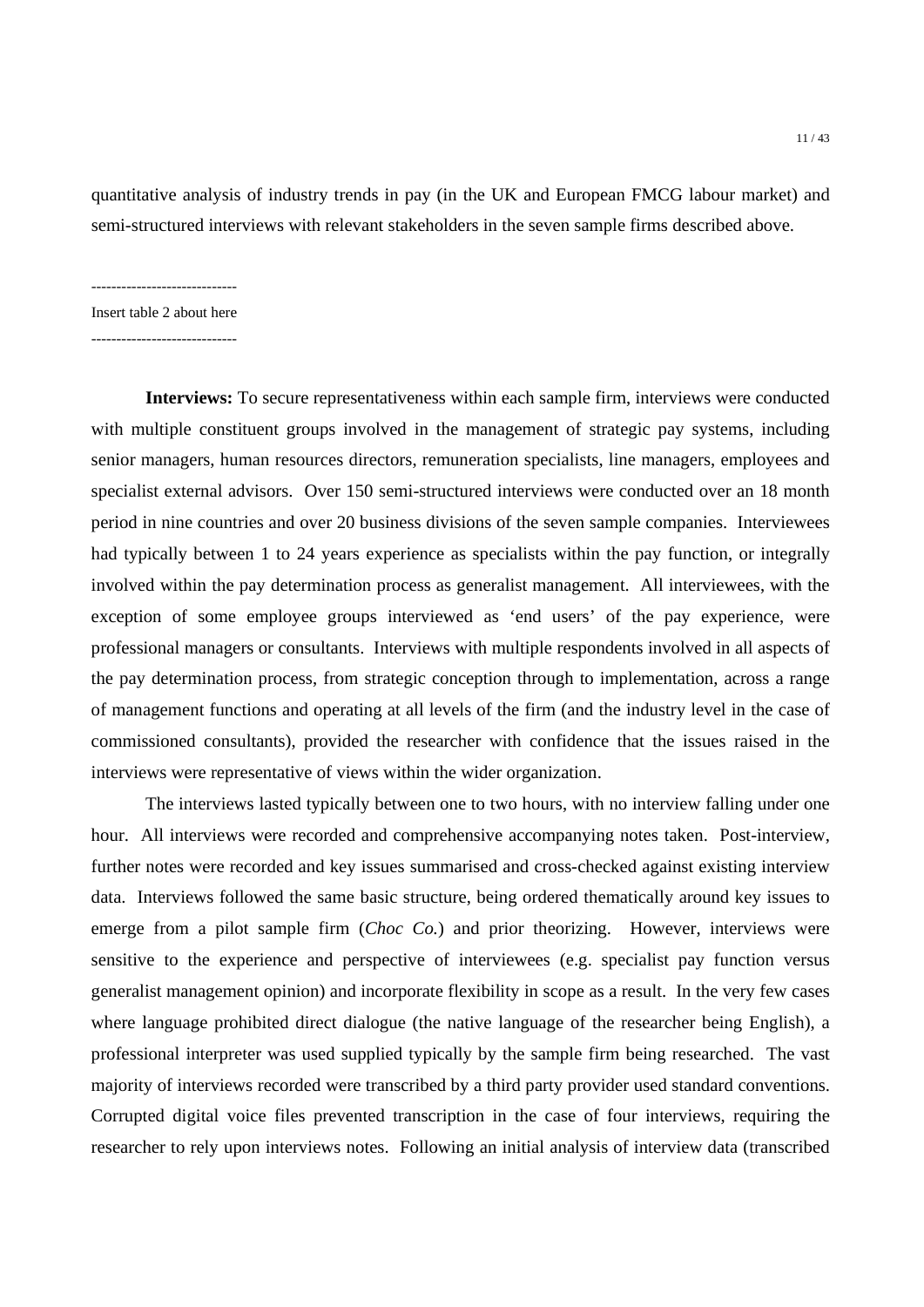in the form of verbatim scripts), any ambiguities were resolved through direct follow-up contact with the interview respondent by the researcher.

**Observation and secondary data:** Further complementing the interview data, the researcher was granted permission to observe, and in some cases participate, in pay determination meetings at each of the three levels of analysis (i.e. with senior management at the level of approach, with pay professionals at the level of design and with line management at the level of operation). The researcher also attended strategy sessions involving external advisors and consultants and employee 'town halls'.

A range of privileged firm-supplied information was gathered in the form of formal documentation about pay determination and pay management. Secondary data included firm memoranda, presentation materials, formal strategy and policy documentation, pay scheme rules, functional marketing material, internal briefings, brochures and, where available, quantitative data on pay distribution, employee turnover and so on. A large amount of public domain information on each of the sample companies was also collected, including published case studies, firm reports and accounts and business statistics regarding longitudinal financial performance. Archival data was collected in order to understand better the history of the sample firms, and the context in which pay is being determined.

**Analytical Approach:** The data were was inductively analysed using constant comparison techniques to ensure rigorous data collection and consistency in the application of qualitative methods (Nag, Corley, and Gioia 2004). Over time, consistent themes emergent from the qualitative data (both interview and secondary) were captured, informing future data collection, but also permitting the comparison of key event, phenomena and outcomes on a continual basis. Continual comparison of informant interview data and the coding of key words were conducted through specialist qualitative analysis computer software. Two software programmes were used. The first, NUDIST 5.0 provided limited functionality, and was replaced following the analysis of two sample firms with the more sophisticated package, NVivo 2.0. The software allowed for the cross-reference of codes throughout all of the interviews, and the construction of time and stakeholder sensitive event schematics. Issues and themes to emerge from the analysis of the qualitative data were characterized according to level and stakeholder perspective. Thus, the role of line management in the pay determination process, for example, could be assessed from multiple-perspectives dependent upon the stakeholder group interviewed (e.g. line management versus pay specialists) within each sample firm or across all.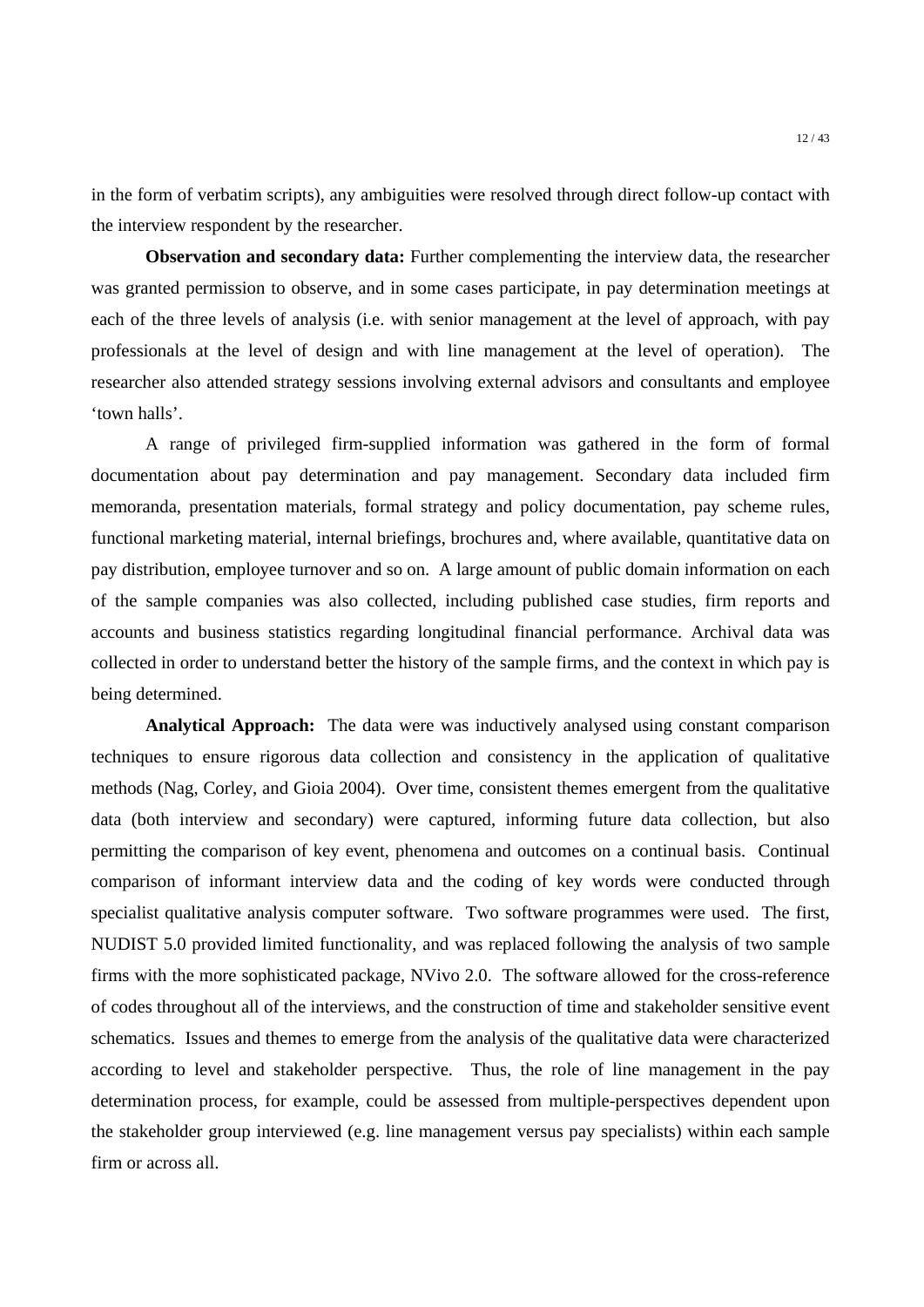## **FINDINGS**

As market leading companies, might we presume that the sample firms are using pay strategically in support of their superior performance? Based upon a superficial assessment of company documentation and interviews with senior management and pay specialists, all of the sample firms do indeed claim to use pay strategically. Moreover, we observe very similar profiles of pay practice across the entire sample – these similar firms are attempting to use pay strategically in very similar ways. Consistent with strategic pay prescriptions, the espoused role of pay is, firstly, the attraction, retention and motivation of valued talent. Secondly, and most significantly, pay is commonly cited by senior managers as a decisive factor in their ability to secure strategically desirable employee behaviours.

In addition to market competitive basic pay, all seven firms deploy multiple forms of incentives on an all-employee basis (multiple occupations and at multiple levels throughout the organization), using one or more schemes at any one time depending upon the role and level of the employee. Incentive awards are contingent primarily upon individual performance, but moderated in all cases by overall firm performance. Opportunities for equity ownership at a discounted rate are also highly prevalent, taking the form of share options (made available on a restricted basis) and stock purchase plans. Six of the seven case firms also offer a comprehensive range of flexible benefits, or 'cafeteria benefits', emphasizing flexibility of provision and the ability of individuals to choose their benefits according to personal circumstances. The anomalous firm was planning to introduce a similar scheme at the time of research. Yearly referencing of the external labour market is universally the primary determinant of pay increases.

All seven case firms have dedicated pay professionals operating at the headquarters level forming a coherent group – the pay function. Interestingly, all of the case firms make extensive use of management consultants and professional services when formulating pay strategies. Not only do they use the same firms of advisors, but even the same high profile individuals within these firms in a number of cases. Indeed, if one were to include the seven market leading sample firms within a single respondent survey of pay practice, as has been the methodological norm in pay research to date, the results would indicate strikingly similar profiles of pay practice along a number of common dimensions.

The conformity observed is not surprising. The observed profiles of sample firm pay practice correspond with economy-wide trends in pay determination toward the adoption of strategic pay.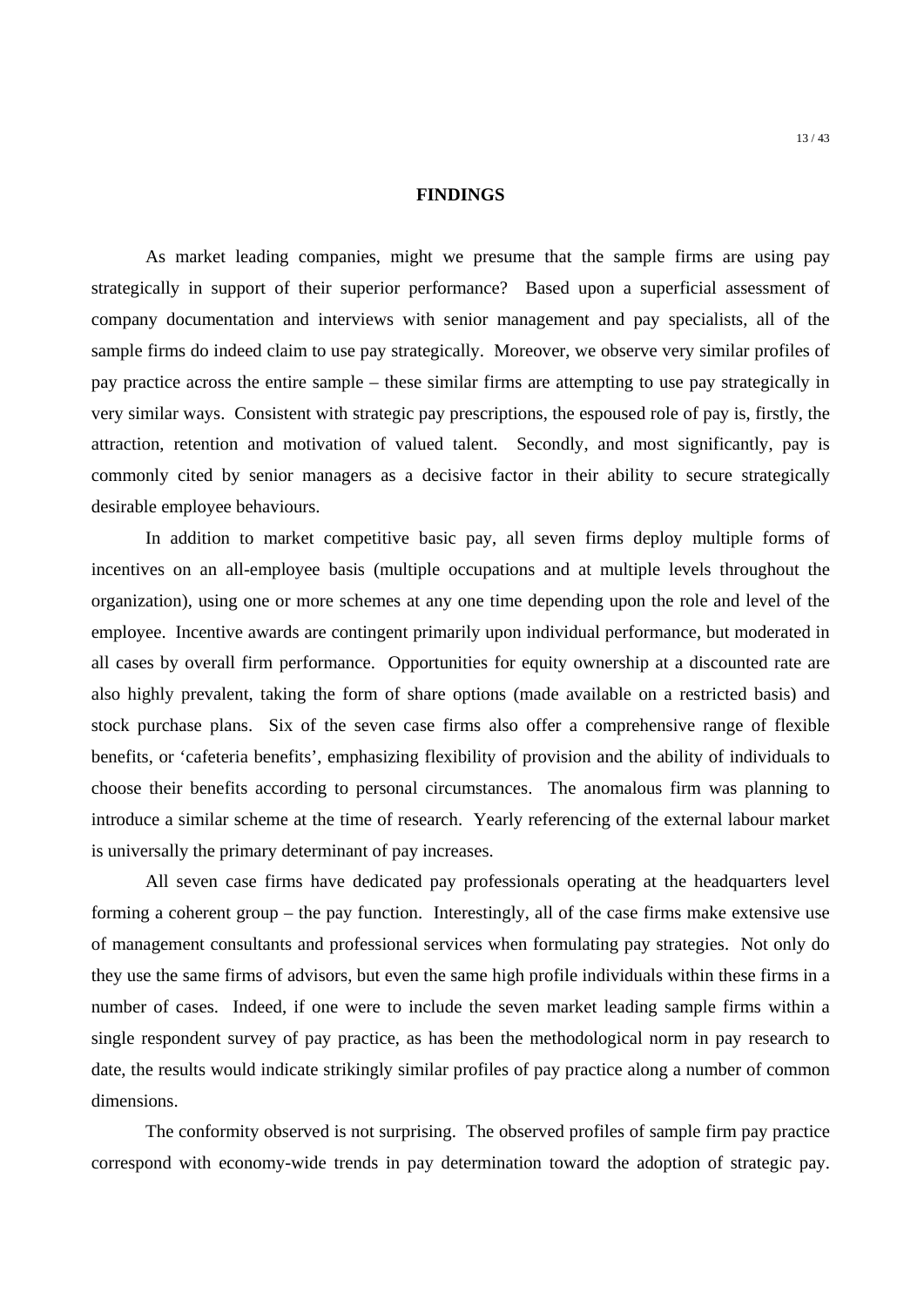Proprietary consultancy data gathered from a sample of over one hundred Fortune 500 firms, operating globally, reveal that all (100 per cent) have had a global reward strategy in place for four or more years (Mercer Human Resource Consulting 2004). Global pay strategies are put in place for a number of reasons, the most important, however, being in support of global expansion. The main reasons for introducing global pay strategies include global expansion (29 per cent), improved governance structures (17 per cent), cost management (15 per cent), compliance and reporting (12 per cent) and mergers and acquisitions (5 per cent) (ibid). On a domestic, regional and global level, the survey data indicate that firms are embracing strategic pay for the achievement of competitive advantage.

Complementing those questions already raised, what explains the startling conformity of pay practice observed? Is the conformity evidence of the existence of pay best practices, and further evidence that management within the sample are purposefully (that is to say, rationally) choosing to adopt these practices? If so, what are the implications for the notion of pay practice contingent upon strategy? In short, is it best practice or best fit that matters in performance terms? Or, is it evidence institutional isomorphism? If so, can pay be described as being strategic in nature at all, being informed deterministically and not chosen voluntaristically? Irrespective, the findings confirm that firms within the sample are attempting to use pay strategically in the interests of securing employee and organizational outcomes of strategic value. Moreover, they are all market leading firms. As a crude correlation, the findings thus far present a compelling portrait of the efficacy of strategic pay and support for current theorizing.

## **A representative perspective on pay practice effectiveness**

We know what the sample firms say they do, however, but do they do what they say? Drawing upon in-depth analysis of representative opinion from multiple actors involved in separate levels of the pay determination process, it is apparent that all is not as it seems superficially. Whilst all firms have attempted to use pay strategically, and use very similar pay practices as noted, there is wide variation of perceptions of how effectively pay is managed between the sample firms. Pay operationally is perceived in relatively few firms to be effective. In others, it is considered inconsequential. In others yet, it is seen as destructive. What are they doing differently and what are the implications for performance? A key difference is how sample firms attempt to manage pay and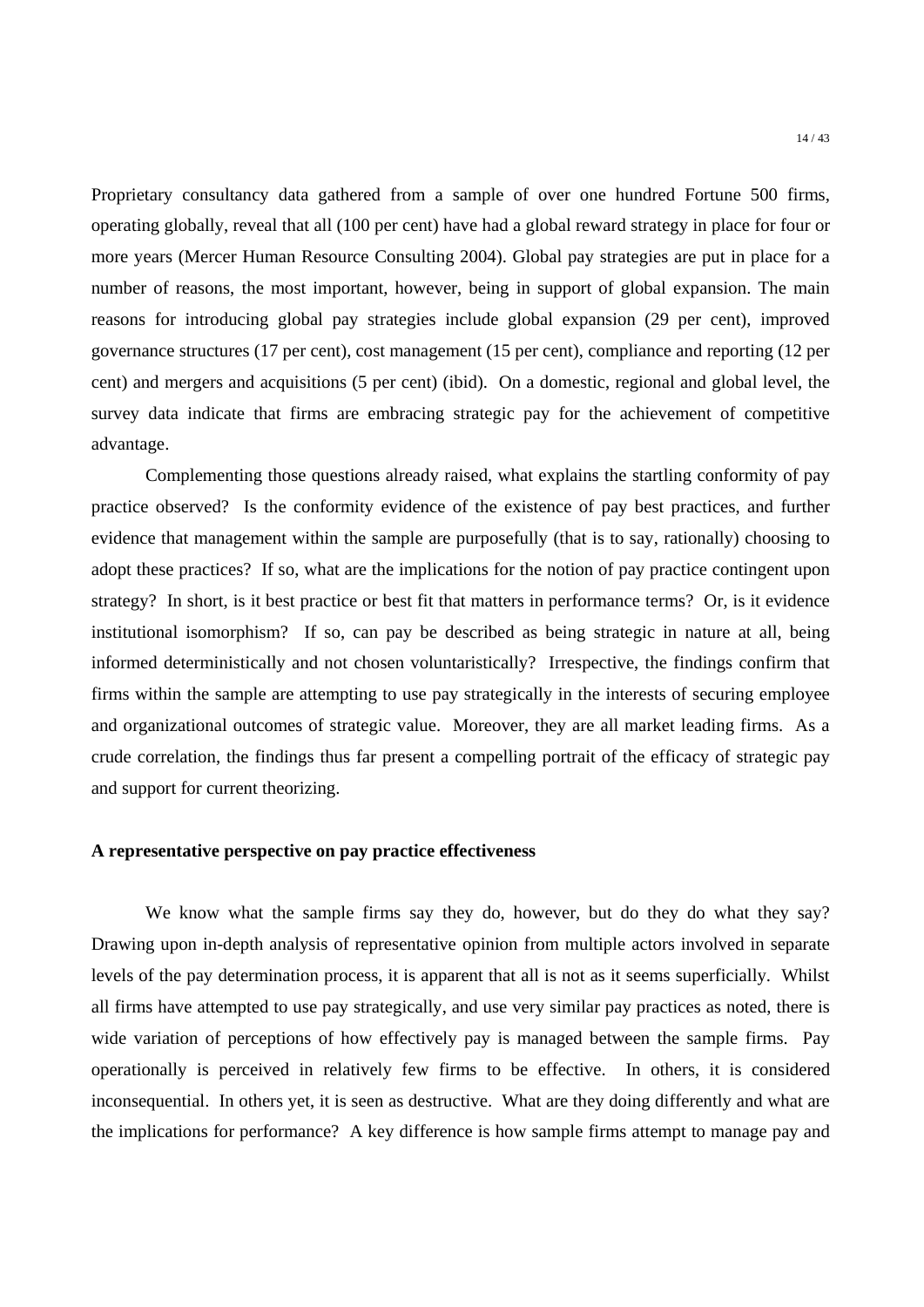the degree to which authority for pay decisions is either centralized at the headquarters level or decentralized at divisional and / or business unit level and devolved to line management.

**Decentralized pay determination:** In the case of *Tobacco Co.*, pay is determined and managed locally within the overall guiding framework of the corporate pay strategy (the espoused approach to pay). The result is the deployment of pay systems that reinforce performance expectations, throughout the firm, with the additional perceived benefit of binding the fragmented organization (*Tobacco Co.* is a holding company) to the over-arching corporate identity and culture. Whilst a significant proportion of management and white collar employee pay is placed at risk, performance based pay systems are not viewed as incentives, but as rewards. Bonuses are determined post hoc and not according to a predetermined performance quantum or formula. Incentives are also, typically, bundled with above-market, median base pay, generous benefits and complementary nonfinancial rewards. These include, for example, career opportunities, training and development and a positive work environment.

*Choc Co.* bears a close resemblance to *Tobacco Co.* Variable pay systems are, again, managed as rewards and are complemented by generous base pay, benefits and non-financial rewards. Pay is viewed as a means of binding, culturally, the multiple subsidiary businesses that comprise the group organization overall: "For us, pay is just part of a wider, more holistic philosophy and approach, which is based on our belief that motivation and commitment, and thereby our ability to attract and retain talent, is driven by our culture and values, and not our pay…." (senior management presentation, *Choc Co.*). Given its history of growth through acquisition, this is considered an especially important outcome of pay by senior management. In the case of both firms, the locus of pay determination and the responsibility for effective management is devolved to line management. The role of the dedicated central reward function is to provide support and technical assistance to the line and to uphold the clearly articulated corporate approach to pay – the pay strategy.

 Discretion over pay choices and responsibility for execution is purposefully devolved to line management reflecting a corporately held view that pay is best managed in the local context. The result is locally determined pay systems representing multiple variations on the same theme – the articulated pay approach. Pay for *Tobacco Co.* and *Choc Co.* is a core element of the overall employee proposition. In the hands of line management, it is not used as the strategic lever envisaged by proponents of strategic pay, nor is it used as a means of corporate control. Pay is used to support the achievement of local business objectives and not to drive them. There is a recognition that pay is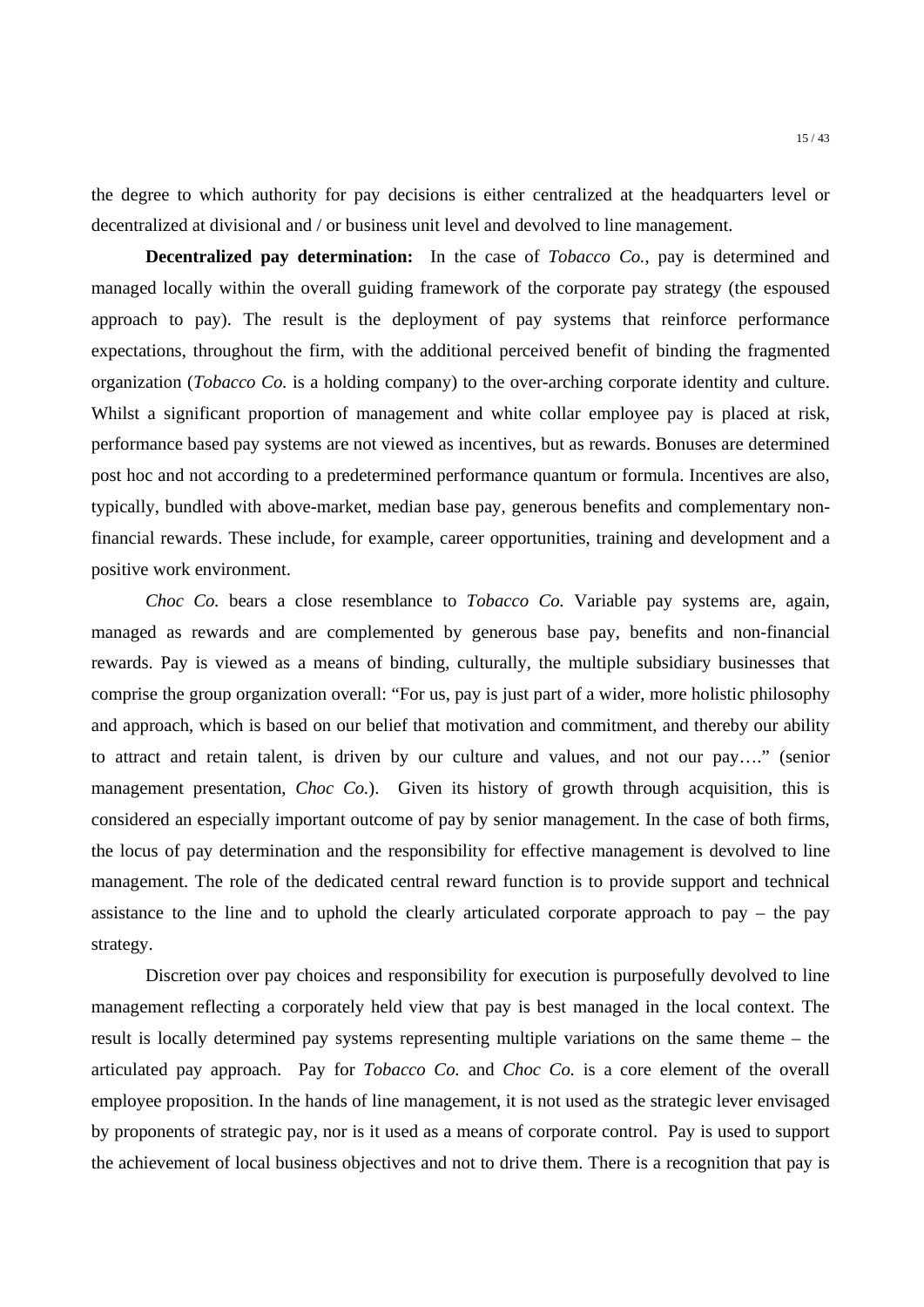something that, if mismanaged, can lead to negative outcomes in the form of conflict, and the associated organizational implications, and is therefore best managed almost as a matter of governance. More than getting it right strategically, the emphasis, within the three firms, is on not getting it wrong.

*Drink Co.* shares a similar philosophy about devolving primary responsibility for pay determination to line management. However, unlike *Tobacco Co.* and *Choc Co.*, *Drink Co.* fails to articulate and disseminate clearly the corporate approach to pay. The approach to pay adopted by *Drink Co.* senior management neither guides the determination of pay locally, nor does it communicate to the organization what senior management value in terms of performance expectations, values and behaviours. The central pay function provides merely the mandate that endmarkets (business units) are required to incorporate pay at risk as part of employees' total pay, and provides basic minimum standards to which line management must comply when determining pay. Such standards include equal opportunities, for example. Whilst pay is locally determined, however, business unit performance targets (a measure of performance upon which performance pay is typically contingent) are centrally determined and do not, it is felt, represent practicable and achievable targets in the context of end market operations. As such, pay systems reinforce behaviours that are in some cases misaligned with local markets and result in conflict, dissatisfaction, and disengagement and employee disenfranchisement.

**Centralized pay determination:** Pay within *Candy Co.* and *Home Co.* is determined centrally at the regional level (Western Europe for example), within the overall framework of the corporately determined pay approach. Both firms have their headquarters in the USA, but the design and operation of the pay approach are managed differently. At *Candy Co.*, the emphasis remains on selecting pay systems which are in the interests of ensuring good governance and the best possible 'deal' for both employee and employer. This is consistent with their stated corporate value of mutuality and the paternalistic ethos that continues to pervade the firm, despite recent poor performance against competitors. *Home Co.*, on the other hand, desires conformity of the local organization to central planning, rules and checks in the interests of standardization and corporate control. Pay policy within *Candy Co.* is viewed by line management as operationally limiting, as a result of insufficient flexibility built in for the 'best fit' management of pay locally. Pay policies are disseminated regionally within *Home Co.* to business units in the form of a mandate, which is felt to constrain local leaders in attempting to manage their employees as they would otherwise wish. Even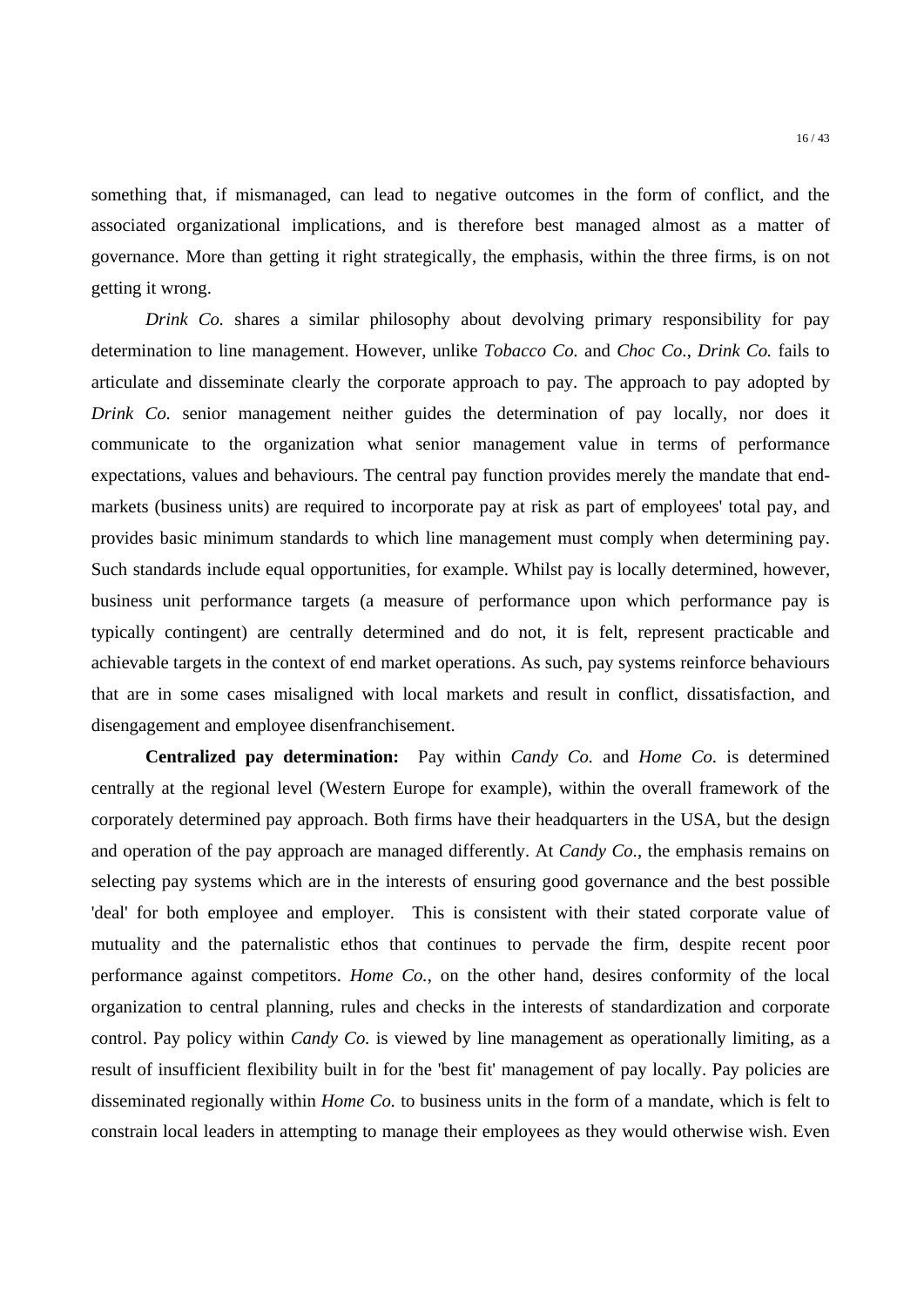at a regional level, the tension between centrally determined policy, and decentralized pay execution, is a manifest challenge organizationally.

 In the case of both firms, however, pay is intended to be, in principle, a measure that reinforces a broader employment proposition. Pay is intended to promote a sense of 'team' and corporate belonging and not the achievement specifically of corporate objectives. The performance based element of employees' total cash pay is, therefore, aligned to regional performance measures. However, the degree to which individual employees or teams are able to influence regional organizational performance is a perennial issue, with the frequent complaint being the limited line of sight between employees' individual contributions and the overall success of the firm. Arguably, as they are managed, the pay systems are of limited value and, by aligning employee pay to regional (geographic) performance, potentially demotivating.

 *Food Co.* shares a similar pay approach to *Tobacco Co.* and *Choc Co*., but differs at the design stage by emphasizing the alignment of pay to the corporate organization over the local organization, in an effort to achieve levels of corporate fit. As such, the pay design takes the form of practice prescription and formal policy, informing the design and management of pay at the business unit/country level of the firm. However, acknowledging 'one size does not fit all', scope for local discretion is built in, allowing for some adaptation by local management to local business needs, thus resulting in pay systems that are aligned to both corporate and local performance targets. The result is a globally consistent pay system, emphasizing line of sight to both corporate and local targets that leads both performance and behaviours by placing a greater degree of employee pay at risk in comparison to the other two cases described above.

However, *Food Co.* fails, arguably, to support the process of local adaptation – and therefore the effective management of their pay systems – by not providing support on processual activities such as performance management, communication and other related areas of HR intervention. The linkage between performance management and pay systems is often not clearly understood, serving to undermine the much sought after 'line of sight' between individuals' performance and their pay. Moreover, contrary to what is intended, pay continues to be treated as a stand alone element, and not integrated with performance management and development for example, with the result that the employment offering often appears piecemeal when viewed from the perspective of the employee.

*Grocery Co.* differs by mandating pay systems corporately that are perceived to constrain local management when attempting to best manage their employees. By aligning pay systems to corporately determined targets, and placing significant levels of employee pay at risk, the findings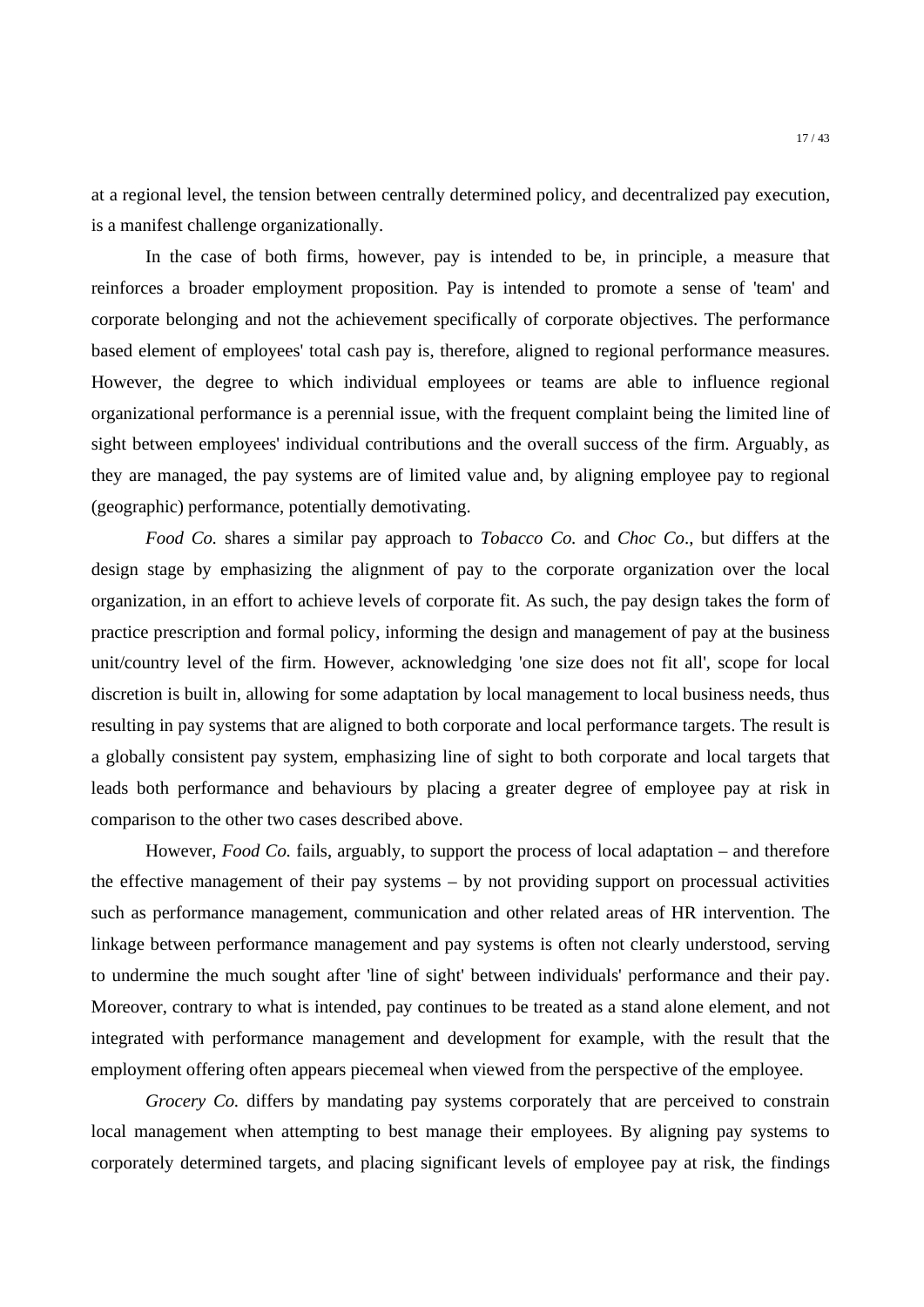suggest that the pay systems used direct employee interests and behaviours in ways contrary to the interests of their business unit operations. Moreover, the structure and management style of the firm is such that the negative aspects of the pay systems used are not communicated upwards, compounding the gap between the rhetoric of the approach, the intended *design* and the achieved operation. Not only does pay represent an obstacle to firm performance and value creation, but it also poses a risk, threatening to destroy value, unbeknownst to pay decision makers located centrally and operating corporately.

What are demonstrable and manifest, especially within three of the seven sample firms, are negative outcomes associated with attempts to use pay strategically. Contrary to expectations, it is apparent that pay systems can serve to diminish motivation, misdirect behaviours undesirably, consume managerial time and effort, misallocate pay spend, and produce various other negative outcomes that consume and destroy more value than is created. Illustrated by one senior business unit manager at Home Co.: 'People have worked their arses off against objectives which have been stretched and stretched and stretched by senior management who didn't want to accept the numbers. And therefore the workforce have now paid the price of not only being literally short changed versus the marketplace in terms of their overall net pay, but they actually feel like they're failing ……the stretch objectives set by senior management are potentially unobtainable, then that has a massively detrimental effect on morale.' (Home Co. Senior General Manager).

Considered overall, there is wide variation of perception of pay system effectiveness within and between the sample firms. In some sample firms, representative opinion holds that pay fulfils the stated aims of attracting, retaining and motivating valued talent. Pay also reinforces attempts to promote cultures of high performance. Pay is not used in these firms, however, as a means of leveraging behaviours – the function that is most characteristically strategic. Equally, pay in the remaining firms, a majority within the sample, is perceived to be of lesser value, and in some cases, a destroyer of value - pay systems do precisely the opposite of what they are supposed to. Why such variability of pay system effectiveness between firms that are superficially similar, aspire to use pay strategically and go about attempting to do so in very similar ways? The findings indicate that the most important differentiator is how the sample firms attempt to *manage* their pay systems, of which the choice to centralize or decentralize authority for pay decisions is an important aspect. Delving further into the data, analysis using the multi-level framework (of *approach*, *design* and *operation*) reveals a perspective on pay determination that is at odds with standard theory. The following sections attempt to explain why we observe such variability of perceived pay system effectiveness.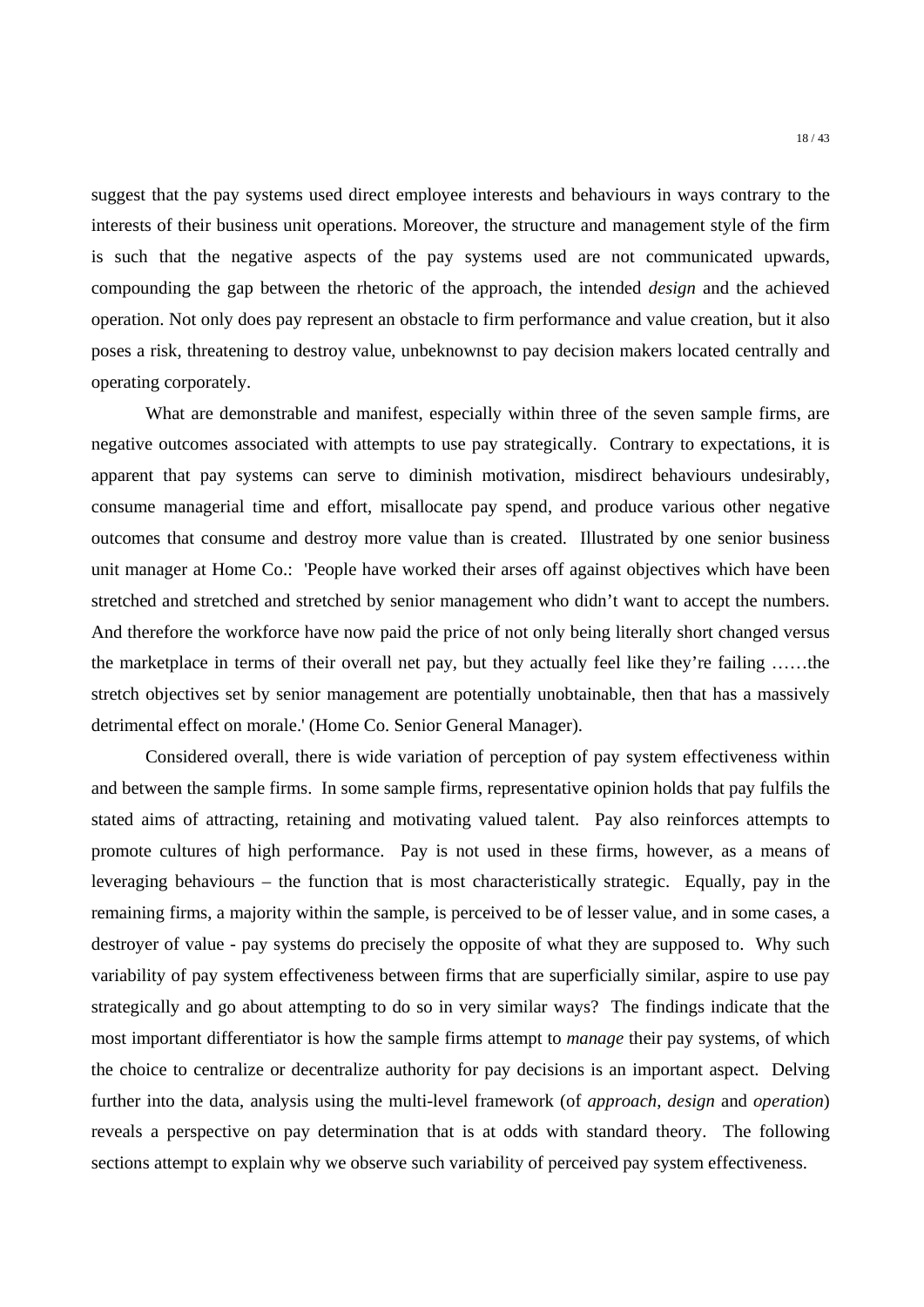#### 19 / 43

# **Pay determination at the level of APPROACH**

Pay practice at the level of *approach* represents the principles and values that underpin pay practice philosophically and guide pay determination at subsequent levels within the framework. Articulated formally as pay strategy, typically, the pay *approach* is manifest of the strategic aspirations of senior management for role of pay in securing enhanced organizational performance and competitiveness. At this level, we observe a high degree of convergence of pay practice between the sample firms. All firms within the sample seek to align their pay systems to strategic priorities in support of organizational performance. All firms aspire to use pay to promote a culture of high performance throughout the organization and all the language of total rewards – a balance of both financial and non-financial rewards, to secure employee engagement and performance. There is some variation between firms in the role that the pay *approach*, as strategy, fulfils. In three of the seven sample firms, the pay approach serves as a guiding framework for decentralized pay determination. It communicates symbolically to employees what is valued by senior management in terms of behaviours, performance expectations and corporate values. To line management with responsibility for pay determination at lower levels of the organization, it establishes the broad umbrella principles which they are expected to observe. Within two of the sample firms, the approach takes the firm of a 'code of practice'; a set of espoused codes of governance to which those that manage pay are expected to comply. In both these cases, the pay approach is of symbolic importance. It is of primarily *rhetorical* value. In the final two sample firms, the pay approach, in whatever form, is not espoused nor communicated. Their philosophical approach to the use of pay, and their aspirations, is ambiguous as a result.

Insert figure 1 about here

------------------------------

Nevertheless, we observe a high degree of convergence of approaches to pay within the sample. Why? The process through which their approaches to pay are determined provides a compelling explanation. Prompted by concerns over competitor performance and the demands of interested stakeholders e.g. institutional investors, sample firm *senior management* seek to promote the use of pay as a strategic tool for enhancing performance. They are influenced by public stories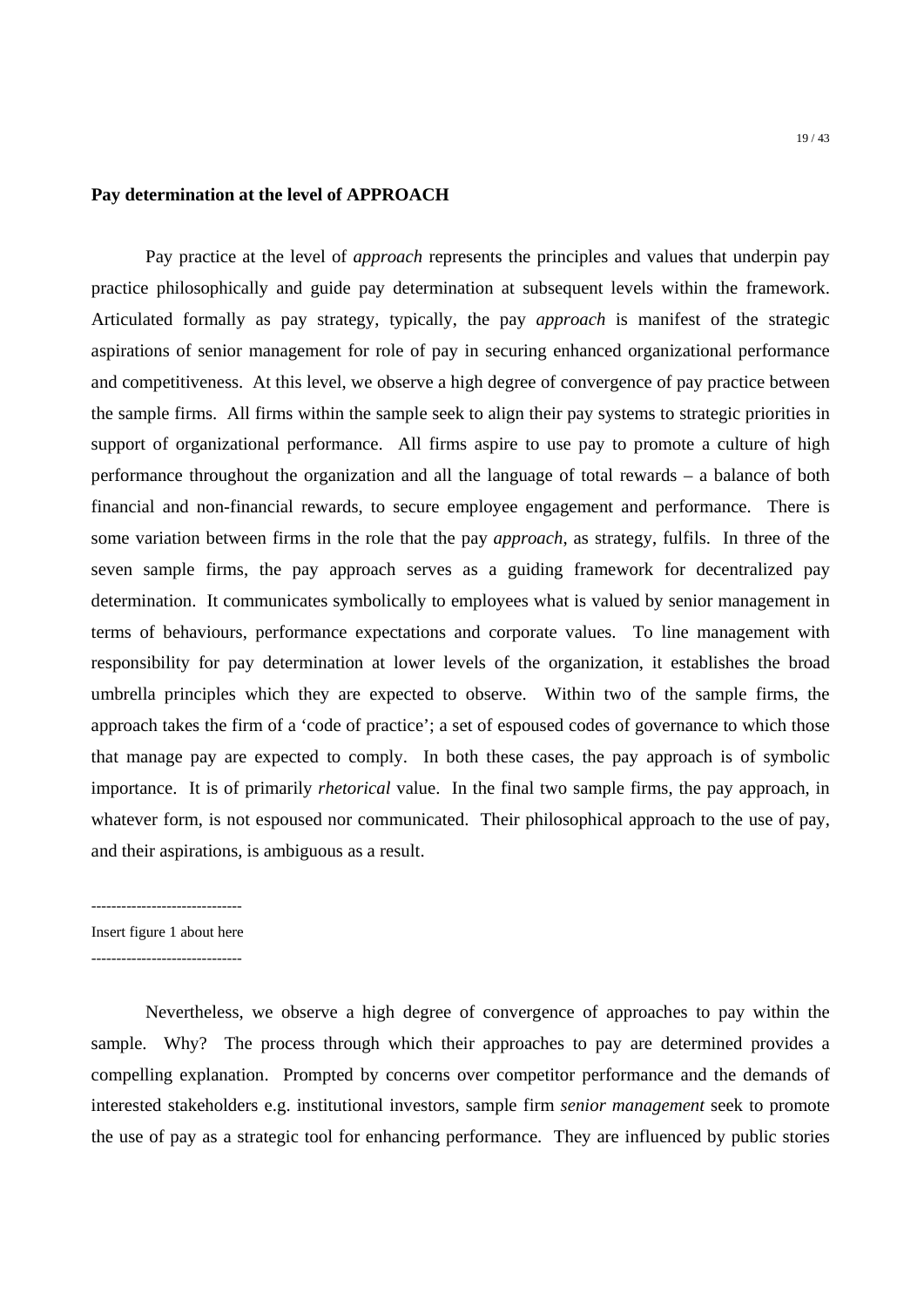and accounts of the effective pay practices of influential others (e.g. examples of best practice), prescriptive literature and industry standards, all highly pervasive at this level of decision making. Taking cues from these external standards of practice, and combined with the canvassing of opinion within the organization, senior management sanction the introduction of new pay practice(s) that are perceived to support best with evolving strategic priorities. In selecting what is most appropriate, however, senior management rely heavily on examples of external 'best practice'. The result is the selection of an *approach* to the use of pay that is perceived to be both a best fit for the organization, based upon the limited information available to decision makers at this level, and best practice against external benchmarks. Indeed, extensive external referencing of pay practice against peer benchmarks within the sample was observed and acknowledged by respondents. Arguably, there is a greater abundance of information concerning legitimate external practice made available by external professional consultants and advisors than available internal information made available by the internal pay function due to resource limitations. The selected pay *approach* (a performance based approach, for example) becomes the retained pay strategy and is communicated as desired pay practice corporately.

As a result of the reliance upon external practice to guide the selection of the most appropriate *approach* to pay, the findings indicate that senior management, when determining pay, are heavily influenced by isomorphic institutional pressures – coercive, normative and mimetic. The phenomenon is seemingly industry wide (and beyond), as noted by a management consultant serving FMCG firms and others: 'This happens so many times, you know, the CEO picks up Business Week or a magazine, calls up the SVP of HR and is like "we need to have pay for performance, it says in this article everybody else has pay for performance", you know, and then the SVP of HR says to his reward director "okay, implement pay for performance because that's what the CEO wants!"' (Management Consultant).

Normatively, a variety of institutional processes facilitate the referencing of external pay practice. These processes take the form of stories of success disseminated through prescriptive literature, the media, professional associations and academics. Mimetically, specialist management consultancies prescribe largely generic solutions when advising clients on pay related issues. Personnel within client firms are not unaware of the undue influence of consultants on shaping the form and function of pay to largely generic standards: 'They [consultants] are always looking for the next product to sell, they're no different from any other industry and they will leap onto a bonus scheme design, or have a share incentive scheme, or have something like that, that they can hawk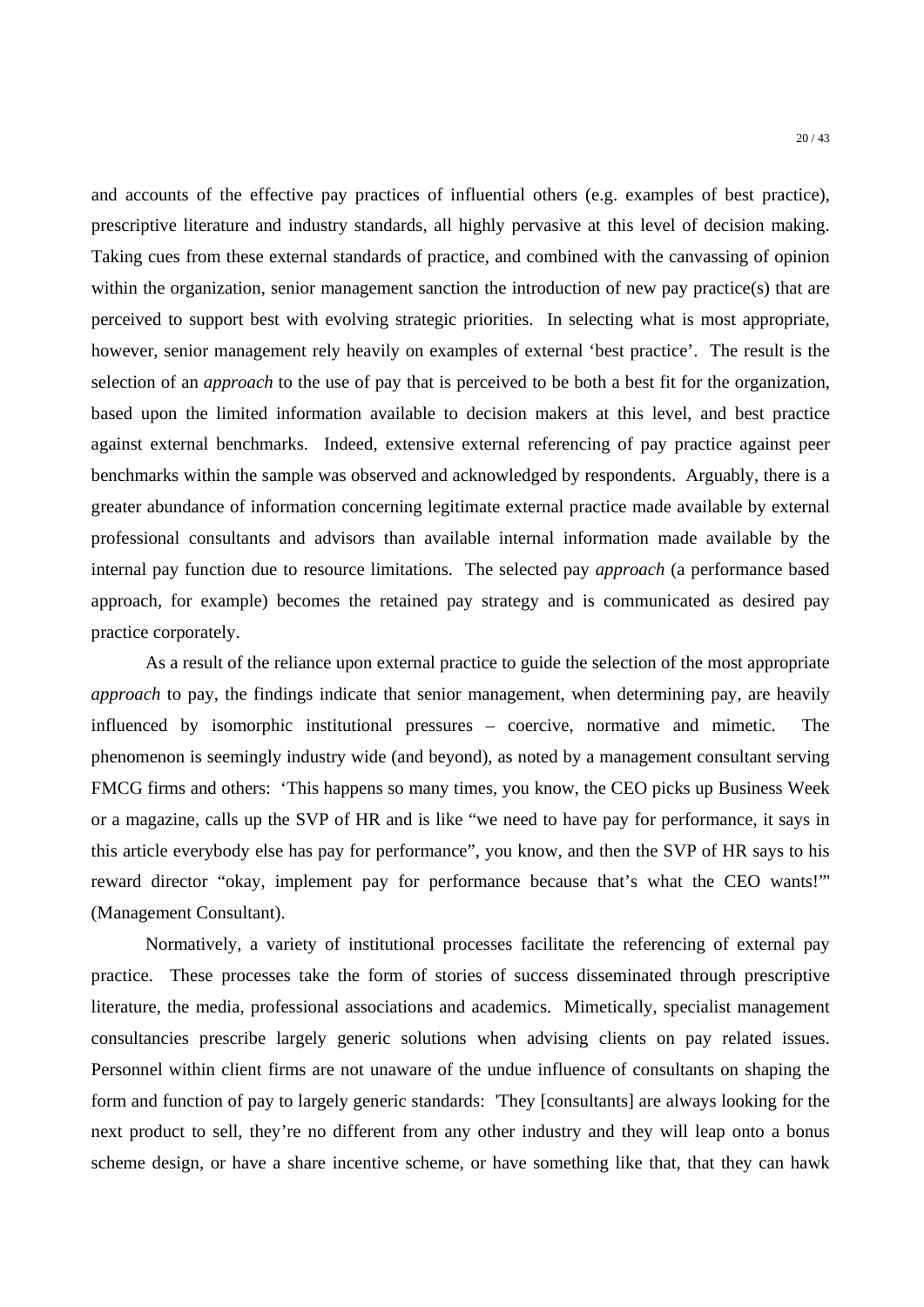around us, as often willing victims. Because, yeah, we are all looking for the Holy Grail!' (laughs) (*Home Co. S*enior HR Practitioner). Coercively, interested stakeholders, including institutional shareholders, demand adherence to codes of practice in the interests of good governance. The result is convergence of pay practice between the sample firms at the level of *approach*. If we observe conformity of pay practices between peer organizations therefore, is it really evidence of best practice in performance terms? Are the gains of introducing strategic pay solely or even primarily economic? In light of the findings, it is perhaps more apt to cite such conformity of pay practice as evidence that the sample firms are converging isomorphically around *legitimate* norms of pay practice.

Why are pay professionals (and non-specialist senior management) driven to reference external standards of pay practice at all? In the face of uncertainty, institutionalists contend that institutions provide 'dependable and efficient frameworks for economic exchange', overcoming the uncertainty inherent in the transaction (North 1988). Institutions are therefore of benefit when determining pay, because they condition others to behave in a non-opportunistic manner and compensate for the uncertainty inherent within pay decisions by providing templates of established behaviours, codes and rules. Quite simply, institutions serve to reduce uncertainty in pay determination: 'It is quite inappropriate to conceive of firm behaviour in terms of deliberate choice from a broad menu of alternatives that some external observer considers to be 'available' opportunities for the organization. The menu is not broad, but narrow and idiosyncratic; it is built into the firm's routines, and most of the 'choosing' is also accomplished automatically by these routines' (Nelson and Winter 1982). This resonates with the sentiments of a pay specialist at *Tobacco Co.*: 'This is what everybody is doing. This is what you should be doing [the norm]. The conventional wisdom is that you need to bonus people, whether it's right, wrong or indifferent [for the firm] doesn't matter. The conventional wisdom is you should be doing it.*'* (*Tobacco Co.* Senior Rewards Specialist). Institutions therefore exercise a great deal of influence over the determination of pay. Current theorizing on pay does not recognize the importance of the role of institutions in pay determination, nor the degree to which pay choices are informed by institutional forces, both consciously and in ways that are taken for granted (Kessler 2001). In practice, the greater the uncertainty under which decisions are made, the greater is the likelihood that decision makers are likely to reference practice externally and become by degree, prone to isomorphism. Providing the philosophical foundation for pay determination at lower levels, pay practice at the level of *approach* is selected for reasons other than for purely economic maximization.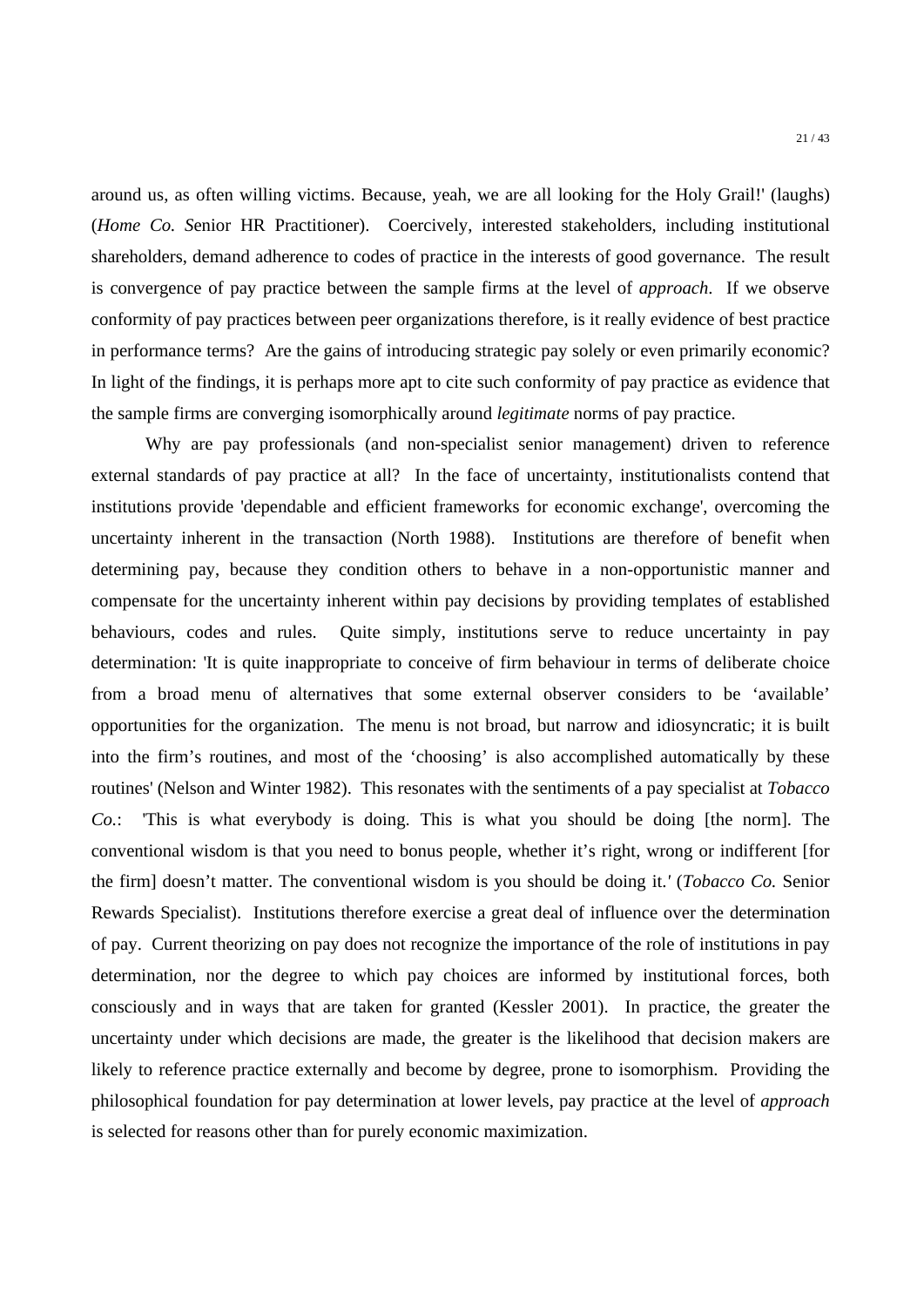Thus far in the multi-level analysis, the overall picture of sample firm pay practice is one of (a) a desire to use pay strategically, (b) the adoption of very similar approaches to pay and, related vein, (c) convergence around the prescriptive norms of advocates of strategic pay through (predominantly) a process of institutional isomorphism. Having chosen to use pay strategically, management within the sample firms must design pay systems that are fit fur purpose. How individual firms go about doing so varies considerably, with implications for pay system effectiveness.

#### **Pay determination at the level of DESIGN**

At the next level of analysis, the stage at which pay systems are designed through not yet implemented, the findings reveal an even more complex picture of pay determination. Despite sharing the same philosophical approach to the use of pay, *how* management within each of the sample firms attempt to design pay systems that are fit or purpose strategically varies, with implications for their perceived effectiveness. A key difference between the sample firms is the degree to which authority and responsibility for pay determination is centralized corporately or decentralized to business unit / divisional line management.

------------------------------ Insert figure 2 about here

------------------------------

Within three of the seven sample firms, responsibility for developing strategic pay systems is devolved to local management. Central pay function intervention is limited in the *design* process save for providing guidance when requested. Line management are also required to observe and comply with minimum standards in the interests of sound corporate governance. The perceived impact is that of the central pay function guiding the local determination of pay. In the context of their local operational environment, including localised pay custom and practice, line management reference the workings and the attitudes of their people and existing systems and structures and select component elements for change in line with the mandate articulated within the pay strategy. The focus typically is not on wholesale change, but on incremental improvement to existing practice in the interests of minimising disruption to ongoing work. An intention to change is communicated to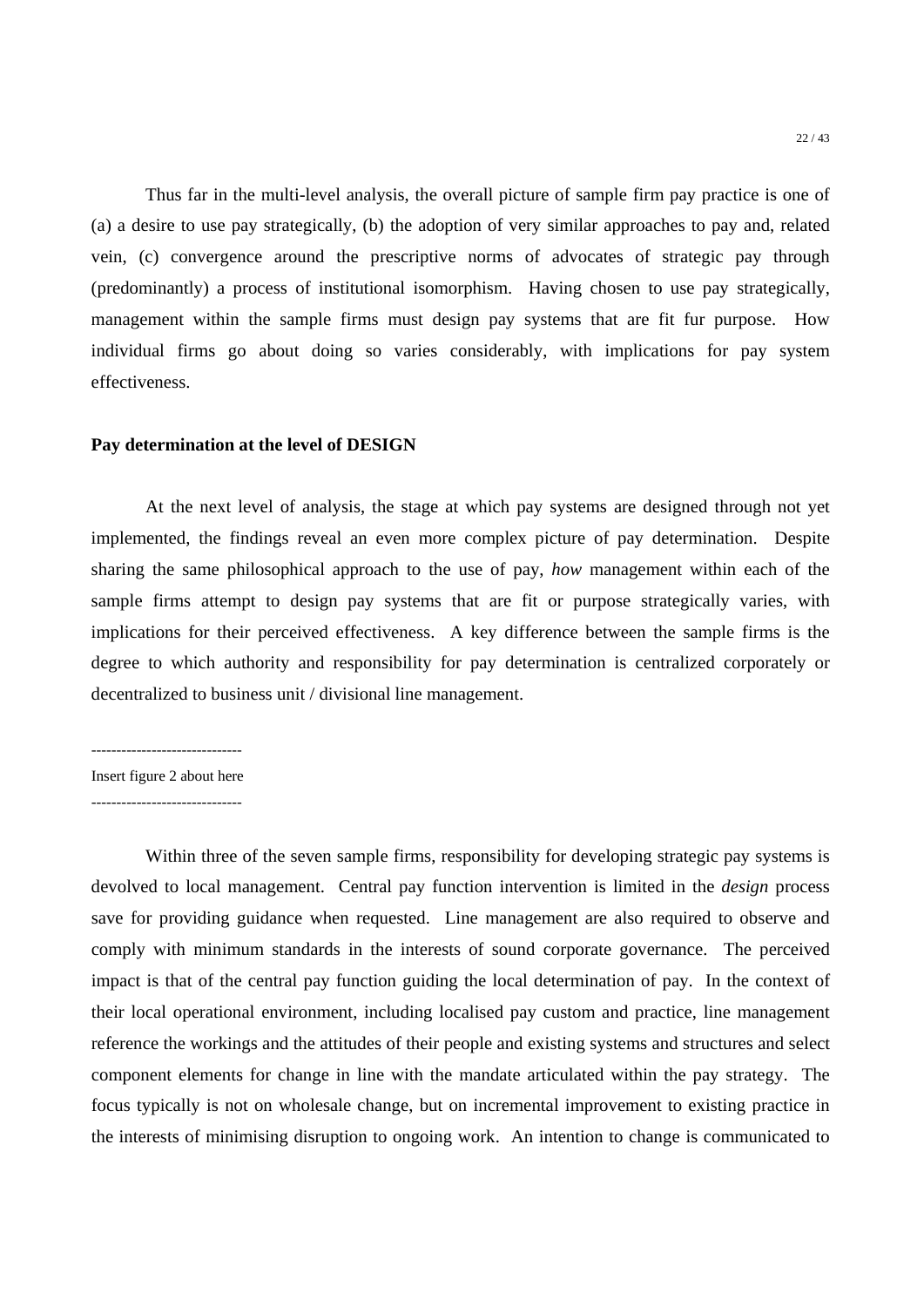the corporate pay function in the majority of cases, but not all, often being viewed as a 'courtesy call'. The retained design is further communicated to team leaders and employees in localised communications.

Due to their intimate involvement with operations, line management enjoy arguably a more complete understanding of their local organization when compared to pay specialists located centrally and operating corporately. Inevitably perhaps, decentralized pay systems are perceived typically as better aligned to the needs of the local organization by line management tasked with responsibility for the day to day management of their people. However, from a corporate perspective, decentralized pay design determination gives rise potentially to the emergence of myriad separate pay systems. Potentially inefficient and expensive in terms of duplication of administration; separate pay arrangements potentially inhibit employee mobility horizontally across the organization and reinforce divisions across the corporate whole. They also raise concerns over governance, practice being less transparent and less easy to monitor through controls and checks. Such concerns have encouraged a significant number of the sample firms to centralize authority for pay decision leading inevitably to standardization prescriptions for pay practice organizationally.

Where centralized, the environment in which pay systems are designed (for which pay function specialists are primarily responsible) is characterised by the prevailing organizational strategy, the espoused principles set fourth in the pay *approach*, and known internal structural and social contextual conditions of the organization overall. Centralization of pay determination is associated strongly with standardization of pay practice across the organization. Consequently, there is a greater likelihood of the pay *design* being aligned to centrally determined performance targets, and the form of the *design* itself, expressed as formal policy, being prescribed with little or scope for local adaptation. Disseminated throughout the organization in the form of formal mandated policy, such pay systems are perceived as constraining what local line management might otherwise do to remunerate their employees. The implication is that within these sample firms, local line management are obliged to implement pay systems that are not perceived to be fit for purpose locally – they are not considered effective. The perceived impact of such an approach to the determination of pay is one of constraint on the discretion of line management. The not uncommon emphasis placed on the development of the technical pay *design* by pay specialist operating centrally, perhaps at the exclusion of the development of effective plans and processes for implementation locally, is noted by one pay specialist at *Food Co.*: 'It comes back to the obsession that perhaps HR practitioners….. we are always seeking for the perfect reward system, the perfect appraisal system,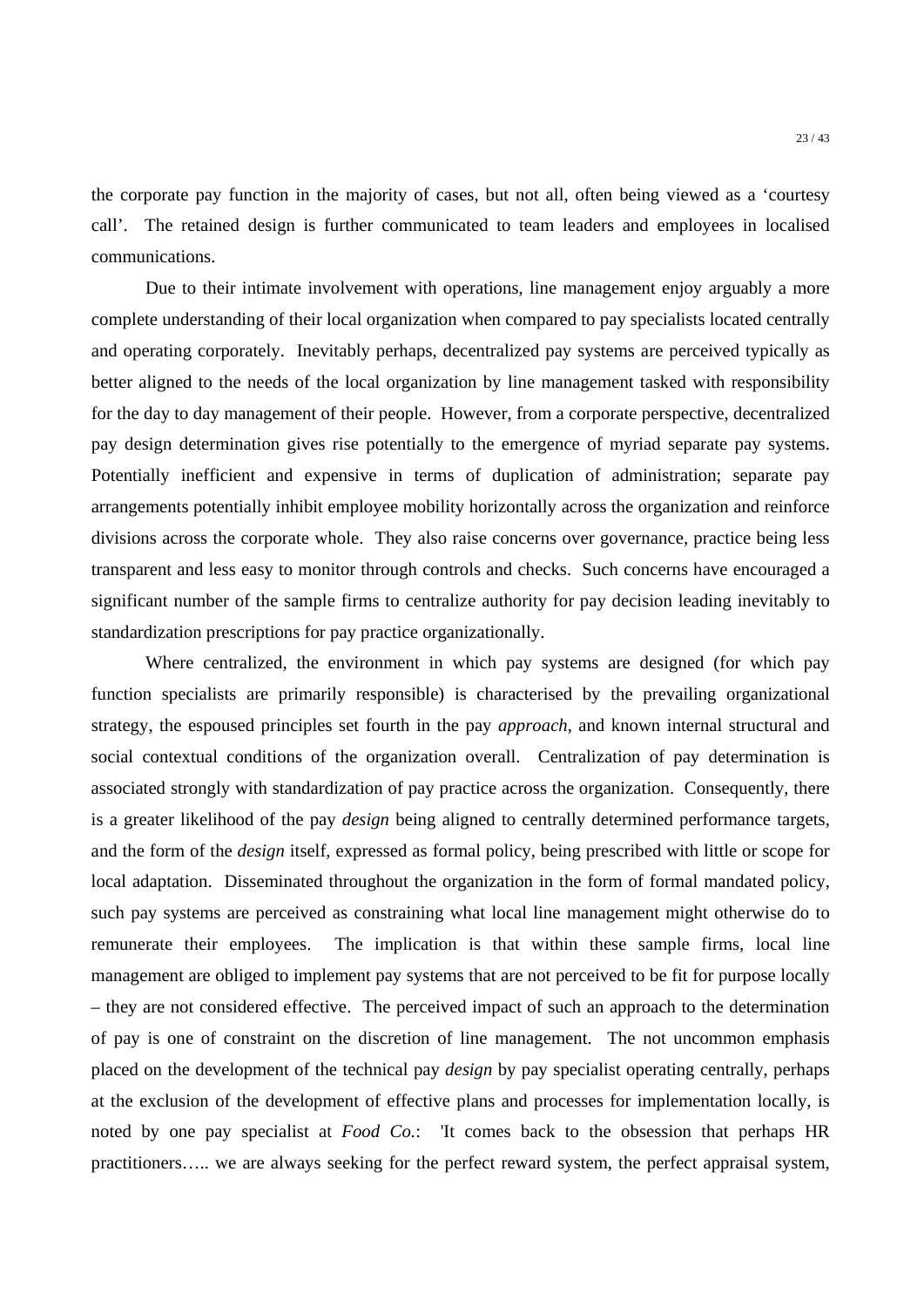what have you ….. we never give him [line manager] a perfect system.' (*Food Co.* Reward Function Manager).

Why are centrally determined pay systems viewed typically by local / line management as constraining - preventing them from how they would otherwise choose to remunerate their employees? Even from a reduced 'menu' of options, pay specialists operating corporately and located centrally are not necessarily able to discern what constitutes best fit for the wider organization. The findings, again, challenge the assumption that management is able to make informed pay decisions in the standard sense. The causal means-ends relationship between pay practice and pay outcomes is naturally discreet and difficult to measure, especially a priori (Wright and Gardner 2000). The ability to choose an optimal configuration of pay practice / system is further impaired by the cognitive limitations of decision makers operating centrally to comprehensively or accurately understand the sheer the complexity of the corporate operating environment in its entirety (Simon 1963). As a result, centralised pay decisions lack the necessary grounding to represent fit for purpose pay practice at the point of implementation.

The 'professionalization' of pay also has implications for the *design* of effective 'fit for purpose' pay systems. Pay specialists (pay function personnel) within all of the sample firms participate in invitation only industry peer clubs. Membership is restricted those working within FMCG and information and experiences are exchanged in an open forum. Industry peer clubs are designed to promote networking between pay specialists for the purpose of sharing best practice. An inevitable by-product is recruitment and 'job hopping'. They also help to foster a sense of professional status amongst the membership. Transparency of peer firm practice, combined with professional pride, encourage the development of ever more sophisticated pay practice that may or may not fit the needs of the organization. Recognized by a pay specialist at *Food Co.*: 'Within the remuneration function, probably by the way your peers in other remuneration functions react.... in other companies...... I think it just reflects the professional expertise, professional pride I think that there is about doing remuneration well. That is not necessarily a test of how well it serves the organization's purpose at all.' (*Food Co.* Country Reward Manager). The desire for enhanced professional legitimacy may supplant organizational effectiveness as the primary motivation in pay decisions. The result is technically sophisticated and institutionally legitimate pay practice that is organizationally a poor fit for purpose.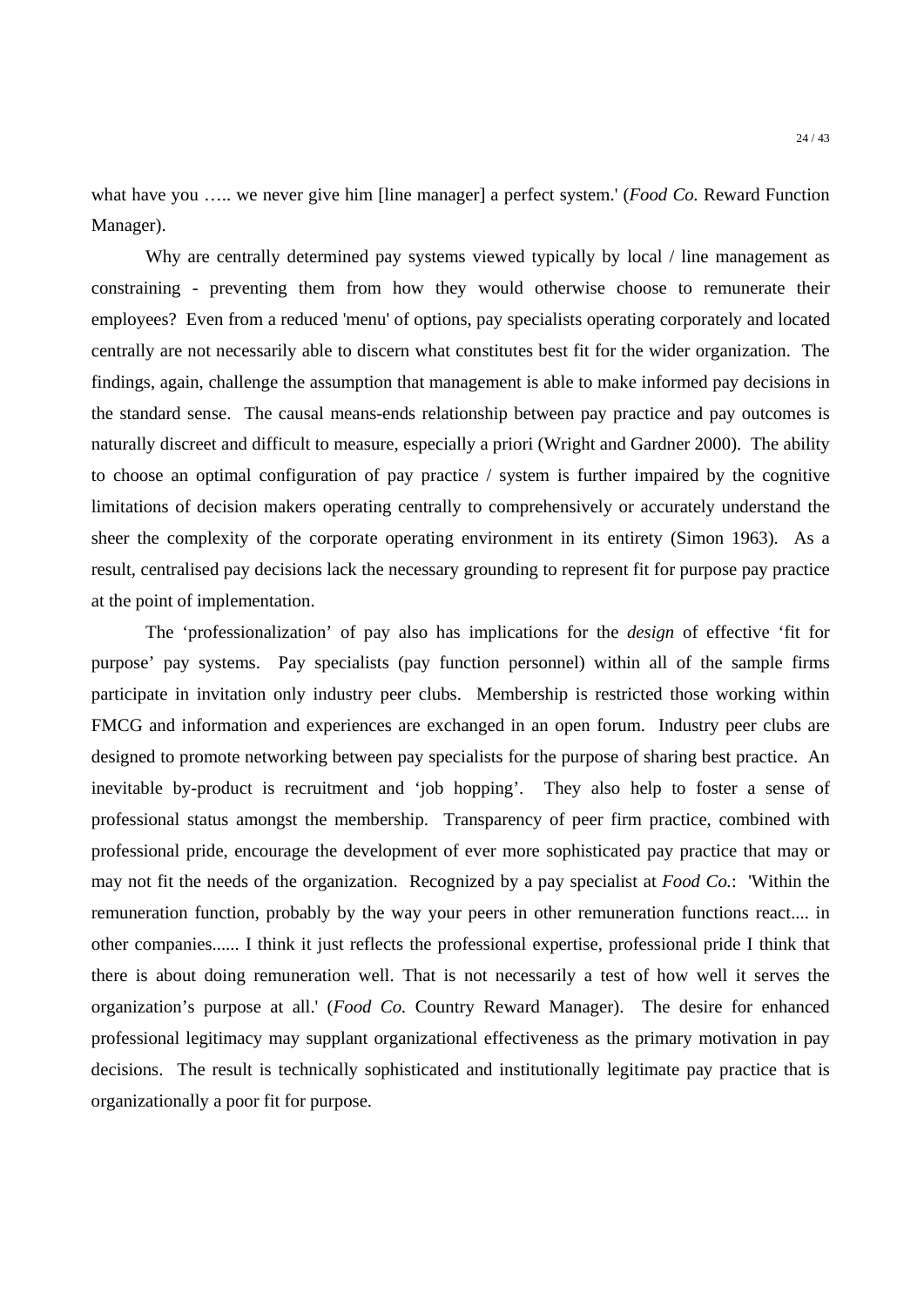## **Pay determination at the level of OPERATION**

Consistent with the findings of the two previous levels of analysis, variation in the operational effectiveness of pay systems is linked closely to the centralization or decentralization of authority and responsibility for pay determination. In the case of both approaches, line management are the primary management group involved, being responsible for pay system implementation and day to day people management. The environment in all cases is the sub-organization – business units or divisions of the larger organization. The sub-organization environment is characterised by local structural, social and cultural contextual conditions, such as employee attitudes, existing custom and practice, persistent pay norms and embedded management styles.

------------------------------

Insert figure 3 about here

 $-$ 

Where pay systems are designed centrally, the intended pay design is communicated to line management as policy for which they have responsibility for implementation. Pay specialists remain involved to provide technical assistance to line management when dealing with issues arising from the proposed changes to existing pay arrangement e.g. contractual and grievance disputes. Pay specialist involvement is necessarily limited, however, due to resource constraint and limited availability. At the stage of selection, line managers review the intended pay design and operationally decide how proposed policy might be best implemented. This inevitably involves a degree of interpretation and adaptation, as line manager grapple with the challenges of replacing existing practice and attempt to integrate new pay practice with on-going work. If the implementation of centrally determined pay policy proves too taxing, or potentially too disruptive to workplace harmony (i.e. line managers and their relationship with subordinates) and ongoing work, there is abundant evidence within the sample firms of line management (a) adapting substantially the intended pay design, (b) subverting the intended pay design in favour of a locally developed system or (c) rejecting it entirely and continuing with existing practice. These acts of rebellion are for obvious reasons rarely communicated to corporate pay specialists or management located centrally. Advances in management information systems and information technology make such acts of non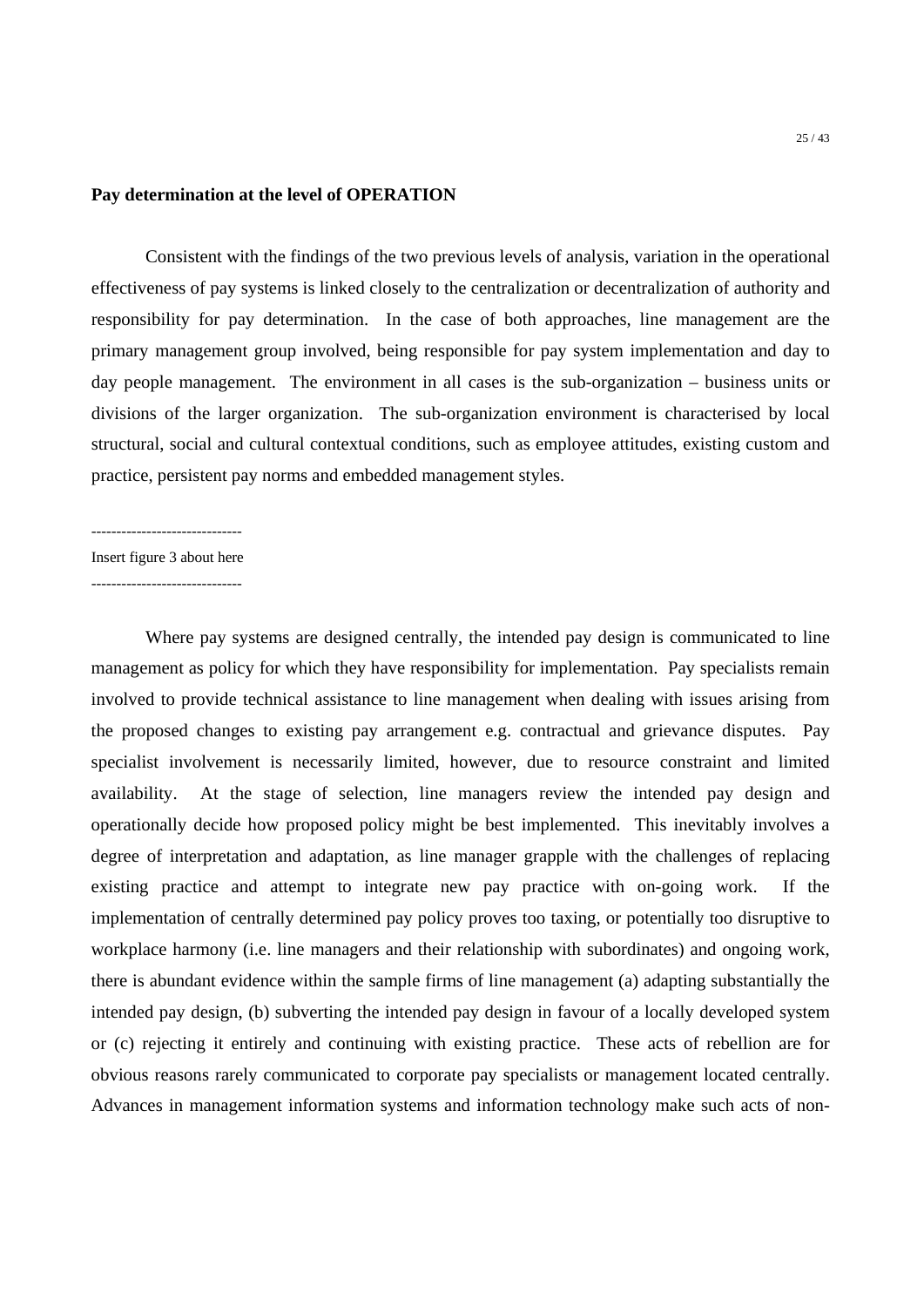compliance increasingly hard to hide. Nevertheless, numerous loop-holes exist within the corporate reporting structure(s) which line managers exploit to their advantage.

Such exploitation remains discreet often, as noted candidly by a divisional human resources manager with only a 'dotted line' responsibility to corporate HR function: 'Well, yeah, there's sometimes people like me working with the line……..if I say collude that probably puts it too strongly. We will find ways around to help our business partners, because they will sit there and say things like, "Well, I really do need to help retain this guy, motivate him, but you know the reward team is saying that…….we can't give a salary increase above a certain level…….it's nonsense, dahdi-dah-di-dah, can you help me?". So we will sit there and I will come up with a, hopefully, a solution which means that we can reward somebody in a different way, but it's not via a salary increase, so it doesn't come onto the radar screen of the reward team….' (*Home Co.* Line Unit HR Manager). Such rebelliousness may not be appreciable corporately and as a result, much operational pay practice might be classed as 'emergent' and not the result of formal pay policy despite centralized prescriptions.

Responsibility for pay determination is decentralized within *Tobacco Co.* and *Choc Co.*. Pay systems in both are aligned to local organizational conditions and line management operate largely autonomously from corporate intervention, save for guidance from pay specialists when requested. Line management seek to implement the new pay design for which they have most likely had the responsibility for the development. Reforms to existing practice are in theory in line with the espoused maxims of the pay approach (e.g. principles and values). However, these principles and values are interpreted variably at each point of implementation, as line management in a myriad of operational sub-organizations respond to the corporate mandate for the strategic use of pay in support for corporate performance. The result is (a) the persistence of existing pay practice save for only minor revision or, more typically, (b) incremental revision to on-going pay practice. In both cases, line management attempt to limit as much as possible disruption arising from changes to employees' pay arrangements.

Operationally, we observe that pay practices and their associated outcomes vary significantly both within and between sample firms as a result of these two separate approaches to the management of pay systems – centralized and decentralized pay determination. Critically, pay operationally in the case of both approaches is non-strategic. When given the discretion, the findings indicate that line management do not attempt to use pay strategically. Pay systems (including variable pay e.g. incentives) are used typically as post hoc rewards intended to reinforce additional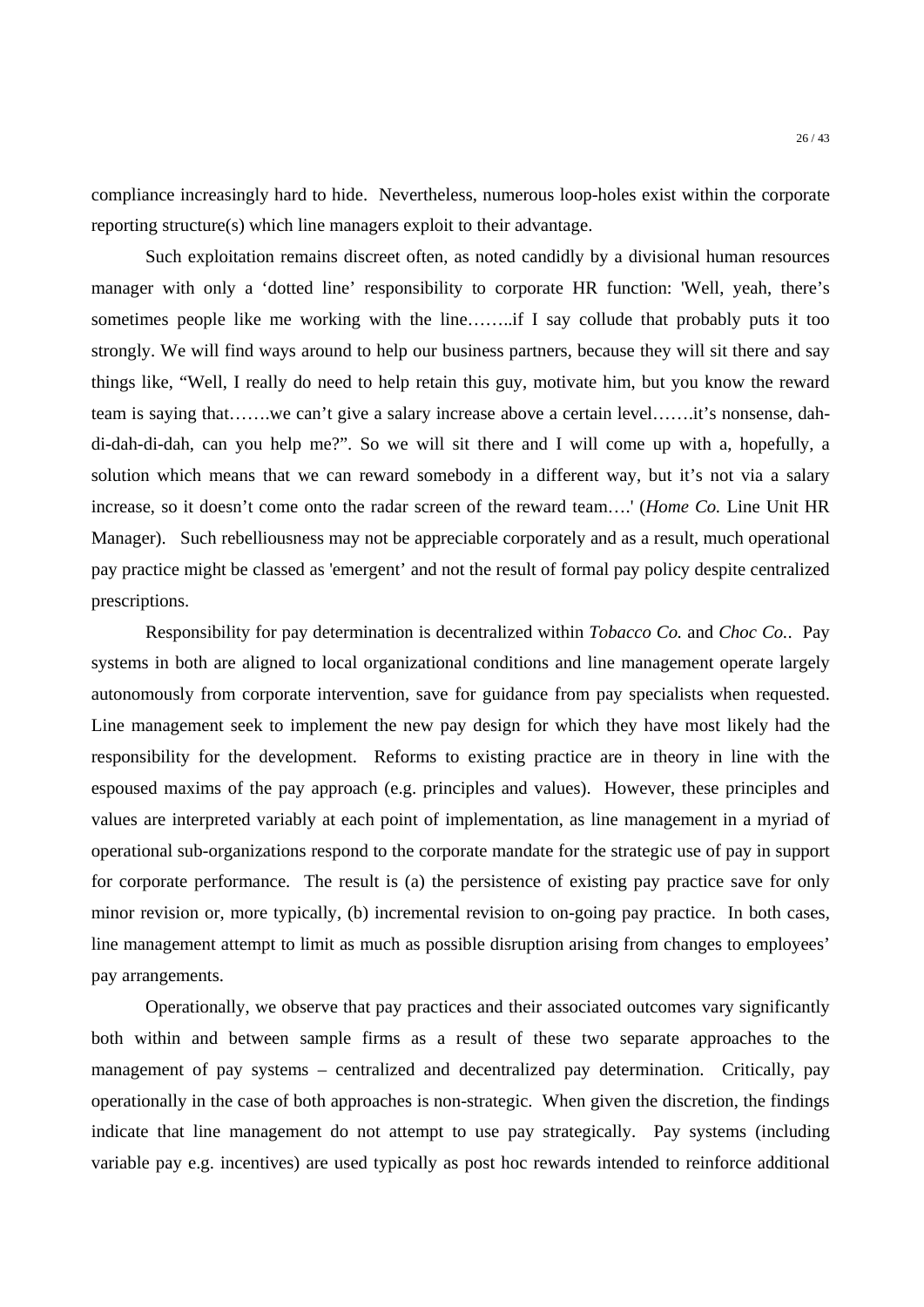non-managerial interventions (e.g. job enrichment and personal development) aimed at eliciting desirable behaviours such as employee job satisfaction, commitment, loyalty and performance. The role of pay is not to drive behaviours, but to reinforce workplace cultures of high involvement and harmony. Pay is viewed and managed as a factor of hygiene, and a great deal of managerial efforts is expended on limiting the potential of pay as a source of conflict and / or malcontent as a result of inequity between employees or processual failings e.g. poor performance management. The differentiation of employees' pay based upon individual performance is considered especially problematic and passed over often in favour of collective performance based measures e.g. division and team bonuses. Operationally, decentralized pay systems are arguably non-strategic in their scope, being more akin to traditional forms of pay. The view persists that pay is a cost of doing business, of hiring the necessary labour, and is less important than other managerial measures for eliciting employee performance. Pay remains important, but the emphasis is less on getting it right in line with strategic priorities, and rather more on not getting it wrong and thereby limiting it is as a risk.

Where pay determination is centralized, there is evidence that line management do not necessarily implement pay policies in their intended form. Corporately determined policies are perceived often to be a poor fit for the needs of the local organization, both in terms of their construction and the outcomes they are intended to elicit. As noted, standardized pay policy is rendered ineffective (to varying degrees) as a result of misinterpretation by line management and, in some cases, wilful subversion. Both these interventions by line management, one natural and the other calculated, limit the perceived negative consequences of implementing a poor fit for purpose centrally determined pay system. The enacted pay practice ceases operationally to be what was intended at the level of *design*. Rather, operational pay practice is emergent, in spite of the espoused pay approach and design and the best efforts of both senior management and pay specialists to use pay strategically. Where there are no such opportunities for revision to standardized pay prescriptions (in whatever form – adaptation or subversion, for example), there are numerous examples of pay systems producing negative outcomes. These may include incentivisation towards the wrong targets; encouragement of the wrong behaviours; financial penalties for failure to meet unachievable targets; low morale, employee disengagement and various other unintended consequences. Pay systems in this sense represent a risk to enhanced organizational performance. They achieve the opposite of what they are supposed to and destroy more value than they create.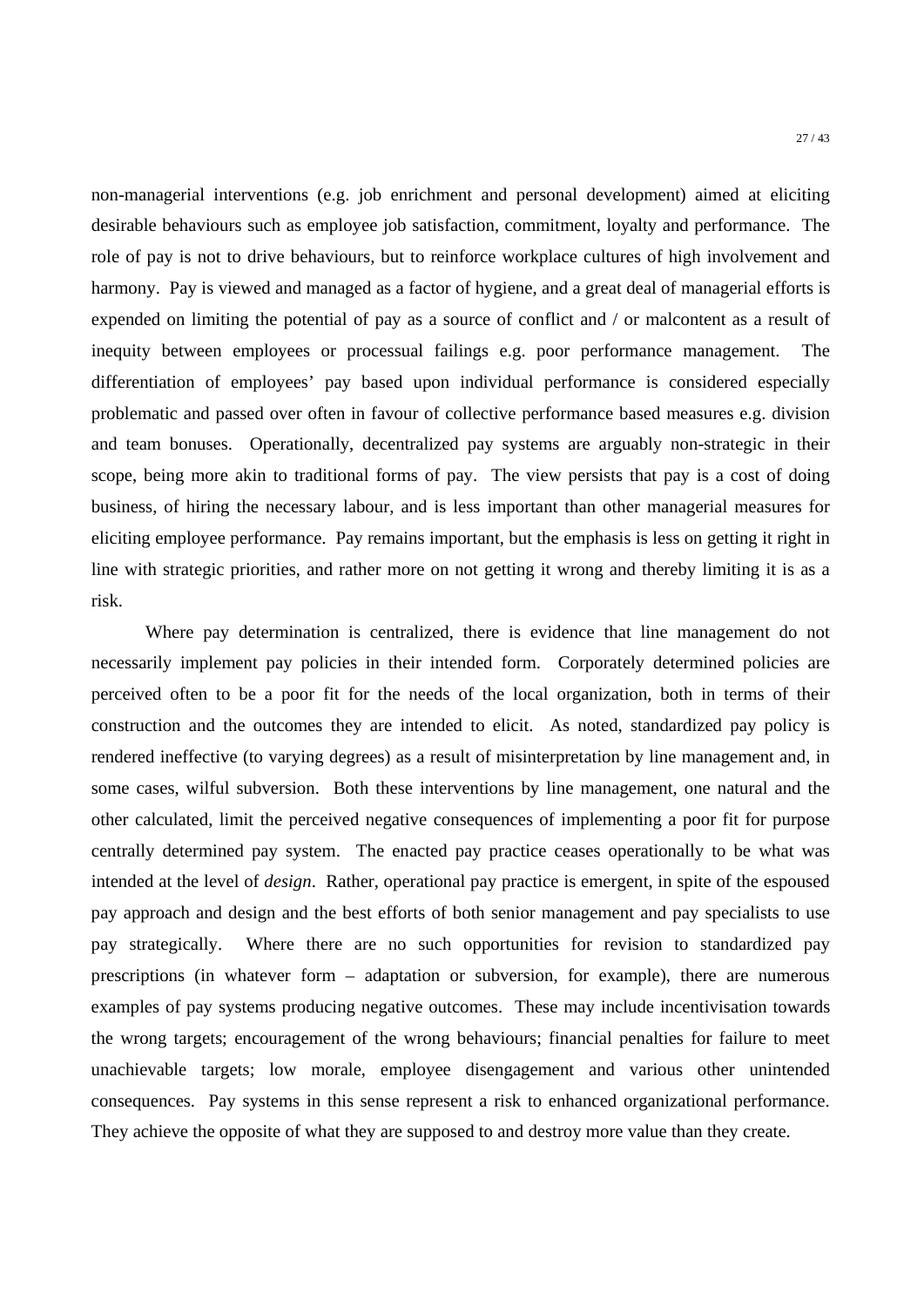A variety of reasons motivate the majority of sample firms to attempt to manage pay centrally. In the case of *Grocery Co.*, *Home Co.* and *Food Co.* is it a desire for corporate control arguably. In *Candy Co.*, the motivation is less one of control, but more one of a concern for effective governance, and the view of paternalistic senior management that the interests of employees are best served by a direct intervention, over their terms and conditions, by a professional pay function – 'mother knows best', in effect. Nevertheless, the centralized determination of pay creates operational difficulties for those for whom the arrangements are binding – both line managers and their employees. Centralization of authority for pay decisions requires that pay choices be based upon precise information about business conditions, the local labour market, the structure of work and performance management throughout the organization. Centrally located decision makers rarely enjoy exposure to such comprehensive or accurate information, with the result that their decisions reflect often (line management opinion would contend) a poor fit for the environment for which they are intended. As a result, formal pay policies are subject to willful misinterpretation by line management and employees at the point of execution, with the result that significant variations of the same policy between different operational business units are in evidence in the form of unendorsed emergent pay practice. To the frustration of one senior pay specialist at *Food Co*: 'I think the intent when this was done [the design] was quite clear. I think for a whole variety of reasons, and they are primarily, you know, sometimes people's rather malicious desire to interpret things differently, but because of a lot of these things, that's not what we ended up with.' (*Food Co:* Senior Reward Director – emphasis added). Such instances of line management rebelliousness, for whatever reason, are sometimes known to senior management and pay specialists operating corporately. Sometimes they are not.

The final level of analysis, the pay *operation*, reveals the operational reality of attempts to use pay strategically. Where locally determined, line management choose not to use pay strategically, despite the wishes of senior management. Where centrally determined, what is intended in the form of pay policy is, for a variety of reasons, rarely achieved as operational practice. Despite the corporate rhetoric, the reality of pay operationally within the sample firms is non-strategic.

## **DISCUSSION**

This research programme sought to address a number of apparent tensions in current theorizing on pay. Specifically, the study sought to explore the process and basis upon which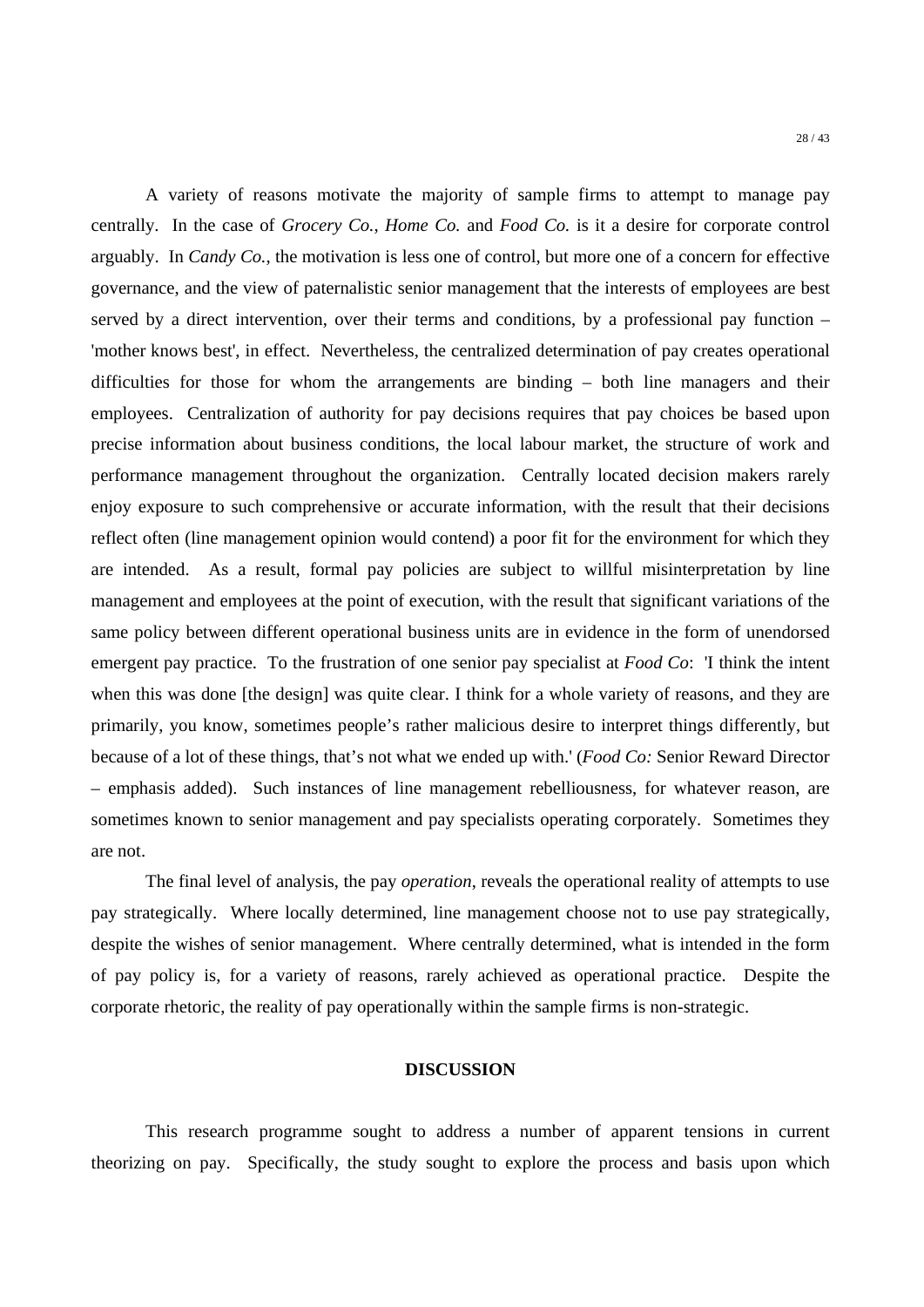contemporary pay systems are determined at multiple levels organizationally and attempted to answer three basic questions: *how* are firms attempting to use pay; *how* does this influence the form and function of contemporary pay systems; and, finally, *how well* are these systems perceived to work? The insights gained through multi-level analysis afford us rich insights into the realities of pay practice within the sample firms. A number of conclusions are drawn and the implications for pay theory, practice and future research discussed.

Analysis of the determination of pay at multiple levels is especially fruitful. Current singlelevel theorizing on pay neglects many of the facets of what is a highly complex process that occurs at multiple levels and is prone to multiple influences producing multiple (and not necessarily complementary) outcomes. Pay practice at the level of approach, the philosophy underlying pay practice and articulated in the form of strategic aspirations, is primarily informed by institutional norms which encourage convergence between organizations. The outcome of pay determination at this level, articulated typically as pay strategy, is of primarily rhetorical value and secures legitimacy both for the organization and those with the responsibility for pay determination – senior management notably. Thus, superficially, pay practice is far more similar than it is different at this level, which has been interpreted perhaps as evidence of the existence of best practice by some. Rather, it is argued here that such convergence around specific pay related norms is evidence of common principles rather than tangible practice that has universal application and value independent of the context in which it is applied.

Pay practice at the level of design, the technical content underpinning practice and articulated as policy, reflects the most rational (by the standard definition of theory) portion of the pay determination process. At this level, pay specialists seek to devise pay practice that is best aligned to the pay *approach* and known internal organizational conditions. The retained design reflects the intended state of pay at the point of implementation. However, management are limited cognitively in their capacity to choose pay practice ideally fit for purpose. The complexity of both formal (structures, processes and systems), and informal (culture, norms and behaviours) aspects of the organization is such that securing alignment between the pay *approach* (strategy), *design* (policy) and *operation* (implementation) is largely unmanageable. Nevertheless, pay policy as a manifestation of the intended design, is primarily managerially determined. If managerially determined through a process of rational deliberation and preference ordering (i.e. selecting the optimal pay design given known conditions), does that render the pay design as strategic? Is pay strategic at the level of design? The question is moot. The value of pay policy is limited unless effectively implemented as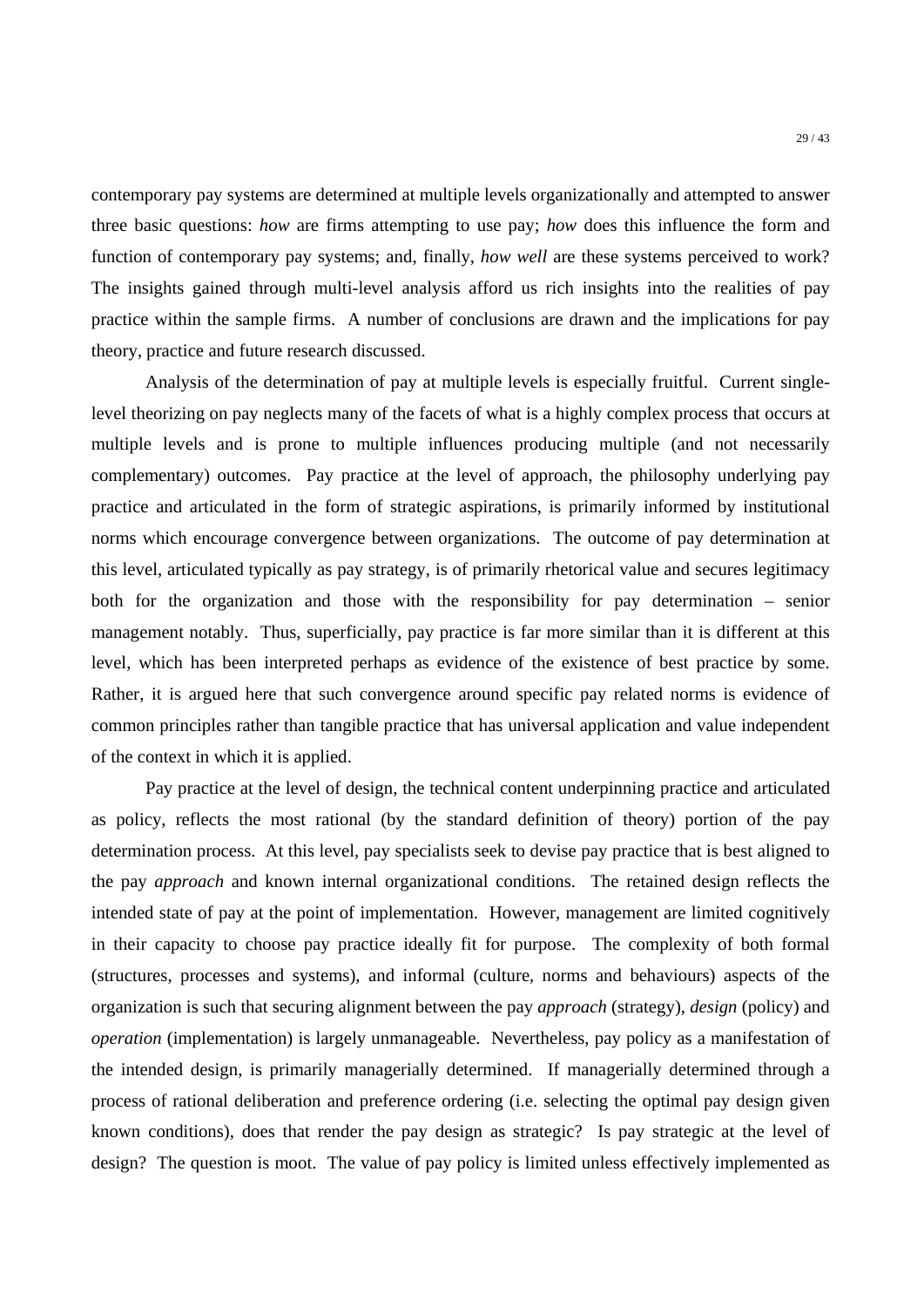intended. The findings indicate that policy is rarely implemented as intended. As has been illustrated, corporate control over the form and function of pay operationally is more perceived than real.

At the level of operation, the point of implementation, pay practice is shaped by myriad micro structural and institutional pressures pervasive within the host (localised) environment. Custom and practice is pervasive operationally at the 'coal face', and limit the effective implementation of standardized policy and / or encourages adaptation to the point that it ceases to resemble its original configuration. Whether pay determination is centralized or decentralized, pay custom and practice, manifest of persistent pay norms, is the primary determinant of pay operationally, and not corporate intervention. Combined, these pressures encourage extensive divergence between firms at the interfirm level and between divisions and units within the same firm at the intra-firm level.

In the case of the sample firms there is a gap between the three levels of the pay *approach*, *design* and *operation* – between strategically what's desired, intended as policy and achieved as pay practice operationally. The distinction between intended and actual practice is omitted from strategic management literature. Very little of the research underpinning standard theories of strategic pay recognize that 'not all intended HR practices are actually implemented, and those that are may often be implemented in ways that differ from the initial intention' (Wright and Nishii, 2004) and yet the findings are clear evidence of this. Despite rational planning at the design stage, selected pay systems are rarely perceived to be fit for purpose by line management responsible for implementation. Equally, when given full responsibility for the management of pay (both design and operation), they choose typically not to use pay in ways that would be characterized as strategic. They rely upon other managerial measures to secure desirable employee behaviours and performance. In the language of Gerhart and Rynes (2003), attempts to use strategic pay are neither 'successfully implemented nor executed'. The findings raise serious doubts of the *manageability* of strategic pay systems. Whilst intuitively appealing, is attempting to use pay strategically even viable?

Moreover, in a significant number of cases, attempts to use pay strategically produce negative outcomes. Contrary to the promise of advocates, it is apparent that if poorly managed, strategic pay systems can diminish motivation, misdirect behaviours undesirably, consume managerial time and effort, misallocate pay spend, and produce various other outcomes that are quite the opposite of what is intended. Moreover, if pay is indeed a value-adding activity, then the value created is seemingly impossible to measure in the way that is most often desired – in financial terms. The inability to assess and measure quantitatively the financial value-added contribution of pay is a perennial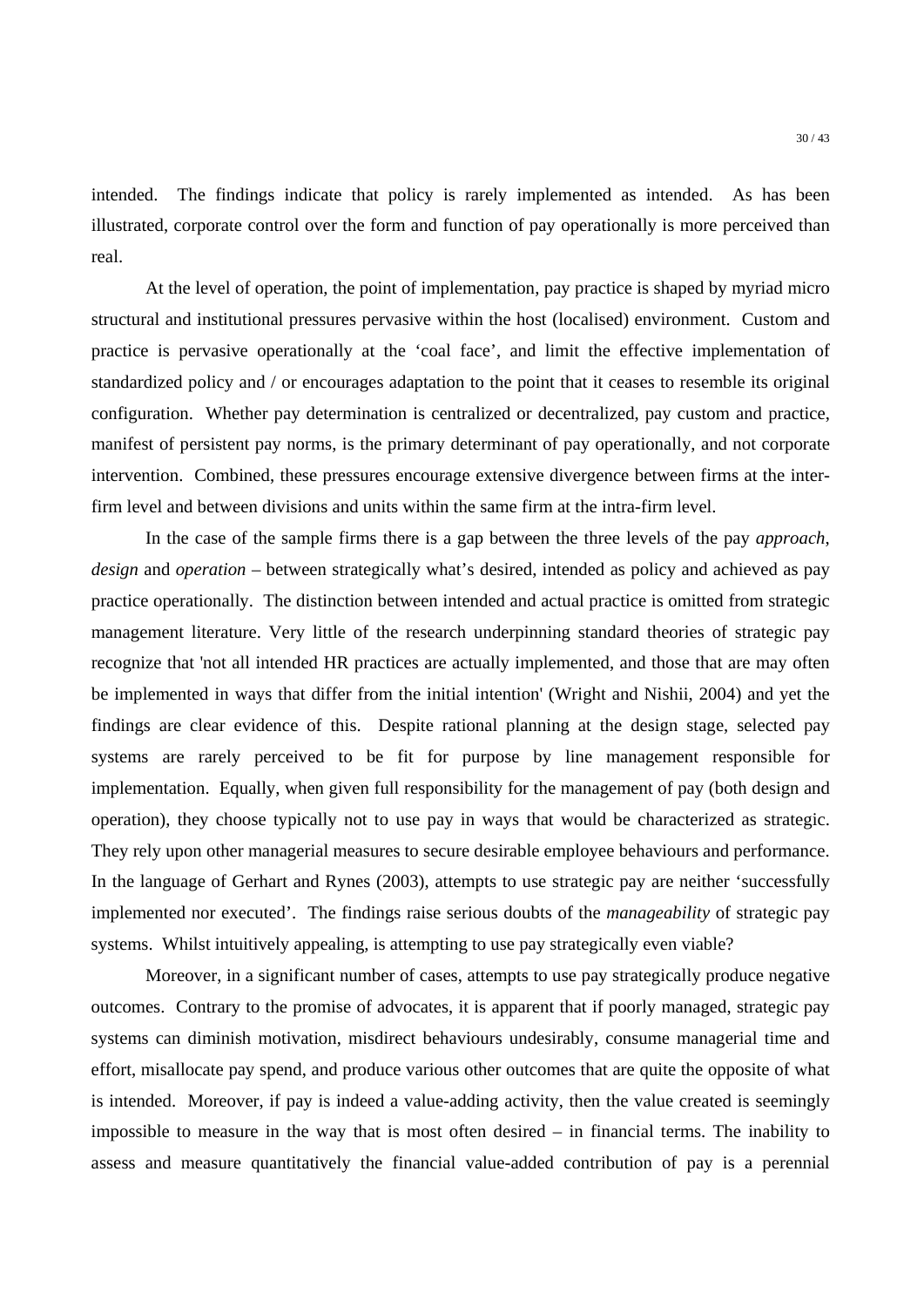frustration. All firms are struggling to get pay 'right', and some are failing to the degree that, arguably, they are getting it *wrong*. In practice, the experience of the sample firms would suggest that attempting to use pay strategically carries with it a number of risks, not least the possibility that strategic pay can achieve precisely the opposite of what it is supposed to.

Why the apparent disparity of effectiveness between centralised and decentralized pay determination? The findings indicate that centralization in authority for pay decisions invariably results in standardization of pay practice. Standardized pay policy, reflecting often a 'one size fits all' approach, is perceived by line management as a poor fit for the diverse needs and environments of the sub-organizations that comprise the organization as a whole – each operating potentially in different locations throughout the world, engaged in diversified product and service offerings, and employing different categories of employee. A recurring theme within the findings is the distance between pay specialists operating centrally and the environment (i.e. business and / or division) in which policy is to be enacted. Given the myriad diverse structural, social and micro-institutional pressures pervasive at the sub-organization level, the dominant environment at the point of implementation, could any standardized pay design ever be truly fit for purpose? Arguably, cognitive limitations inhibit a remote comprehensive understanding of the sub-organization and its environment. The implication is that the development of effective organization wide pay policy is inherently problematic and doomed to only partial success or, more likely, failure. Thus, there are limits on the capacity of organizations to effectively determine pay corporately, and the findings are perhaps a clarion call for democratic and devolved management within our most complex and important commercial organizations. Nevertheless, more organizations than not within the sample seek to centralize pay determination. Moreover, contrary to the stated intention, pay, along with other related interventions such as performance management, is used as a means of exerting organization level control. The rationale for seeking such centralized control is not necessarily malign – it can reflect a concern for good governance for example. Ultimately, however, the organization's needs are often in conflict with the needs of the sub-organization, and pay has become the frontline (one of many perhaps) in the battle between the Centre and the Line.

The relationship between pay determination and value creation is also more nuanced that presumed by extant commentary on strategic approaches to pay. The findings further indicate that, in place of economic value creation, enhanced legitimacy is a value adding outcome of the adoption of strategic pay practices. Thus, the adoption of strategic pay practices confer upon the organization rhetorical value in the form of enhanced legitimacy, if not substantial value in the form of enhanced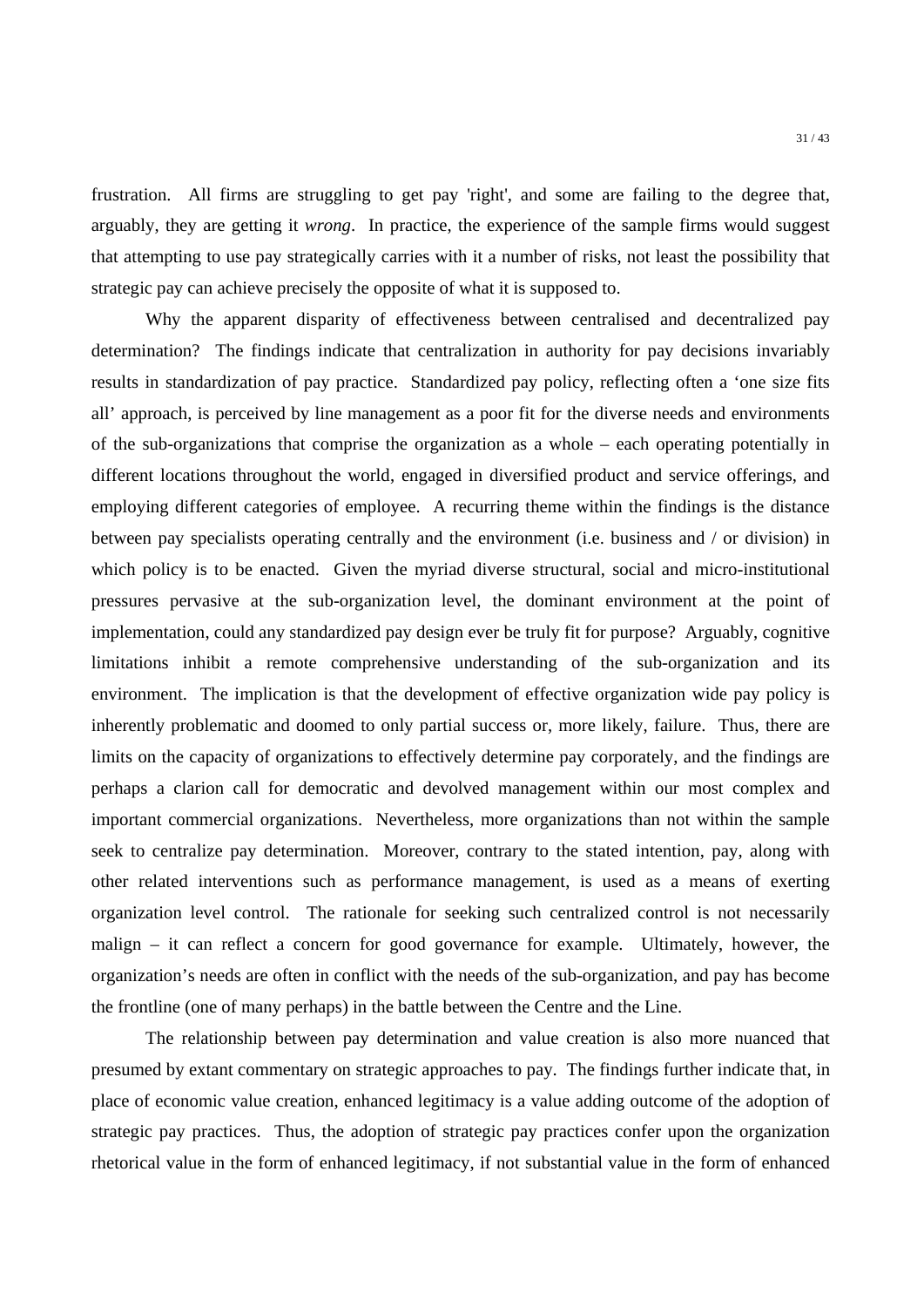firm financial performance. Off-set by the costs of designing and implementing strategic pay systems, and given the potential for unintended consequences and negative outcomes, what is the rhetorical value of enhanced legitimacy worth to organizations? A great deal it seems, as all available trend data indicates that strategic pay practices are becoming increasingly widespread year on year (Watson Wyatt 2007). Despite the evidence to the contrary presented here, organizations are more and not less likely to attempt to use pay strategically in the interests of making a difference to the bottom line.

 The sample firms are nevertheless successful in spite of their pay systems. Despite manifest variance in the effectiveness of their pay systems, and the associated outcomes – positive, neutral or negative experienced as a result, all of the case companies retain high levels of firm financial performance and are universally recognized as market leaders. Does pay matter therefore? Pay does matter, it is argued here, both in terms of its economics and social impact. However, the sample firms most likely experience superior firm financial performance as a result of numerous additional factors, and not pay. It is further argued here that the sample firms are successful *in spite* of the manifest negative outcomes associated with their attempts to use pay strategically. Presumably, they would have enjoyed even greater firm performance had their pay systems not produced unintended and negative outcomes in the form of employee disengagement and attrition. Whilst the valued added contribution of pay (like other human resources interventions) is notoriously hard to measure quantitatively, the negative consequences of attempts to use pay strategically and its subsequent mismanagement are all to obvious qualitatively.

Given the apparent ambiguity surrounding its manageability, why does strategic pay retain such appeal? Why, despite the manifest challenges involved, is the adoption of strategic pay increasingly more common and not less? In part, the promise of strategic pay is seductive and the commentary of advocates compelling. However, there may be other reasons too. Centrally determined pay systems are characteristically used as a means of driving the organizations towards the attainment of corporately determined performance targets. A consistent theme to emerge from the findings was the use of pay as a crutch for ineffective leadership. Have headquarters personnel lost confidence in local management within subsidiary businesses to drive performance? Are they using pay in an attempt to secure that performance directly? Has pay, in effect, become a panacea for effective management development? If so, the findings indicate that it is at best a placebo.

**Implications for theory:** The empirically grounded findings presented here challenge many of the *managerial* assumptions underpinning strategic theories of pay. Strategic theories of pay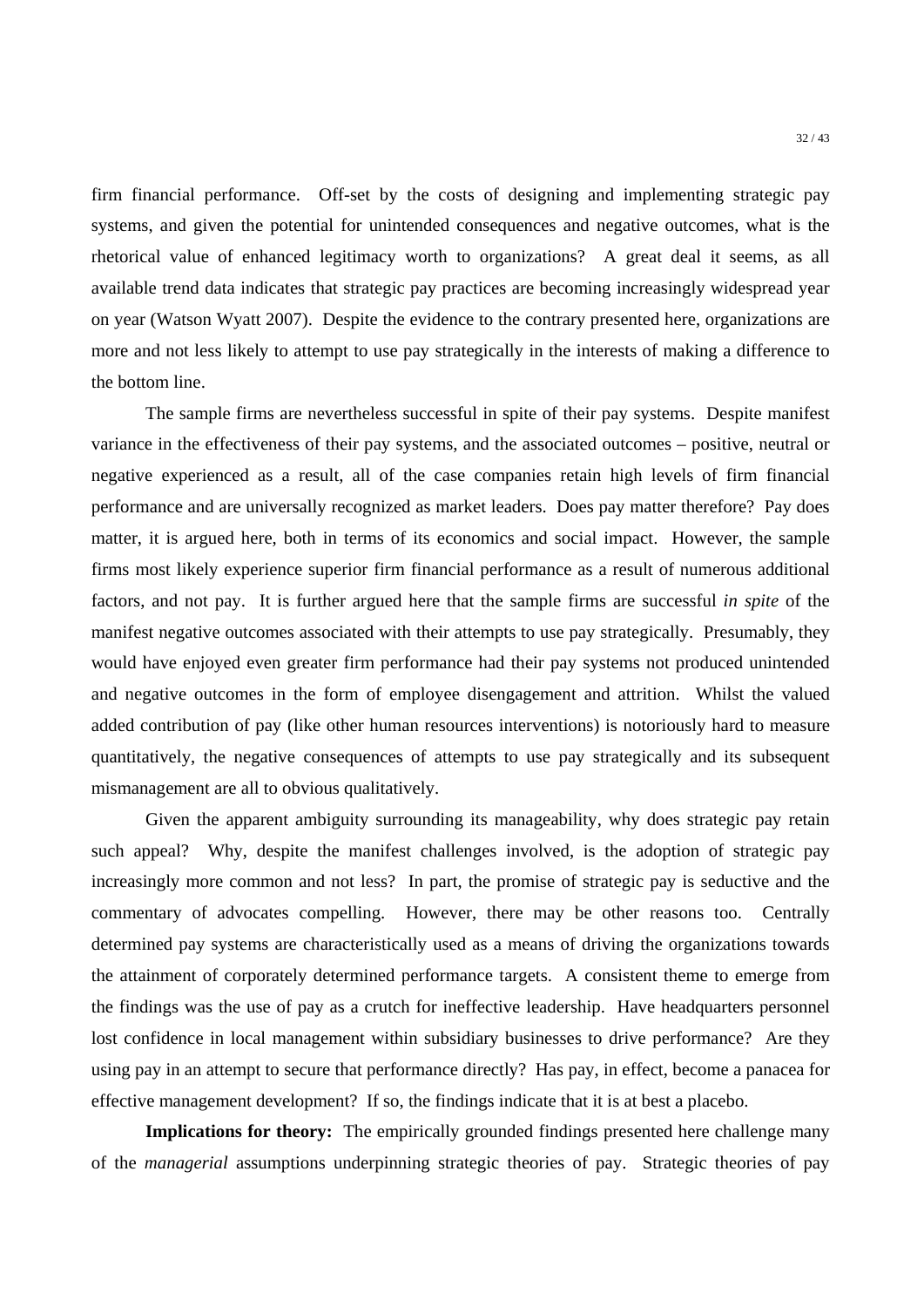assume universally, for instance, rationality on the part of decision makers; that choice is the primary (if not sole) determinant of pay practice; that management are collectively united in their interests and intent; that conception and execution are indivisible; and that pay is an organization level intervention. On the contrary, pay is best conceived of as a multi-level phenomenon and not single level nor solely a strategic activity. Pay practice exists in multiple states at multiple levels and is influenced variably by a multitude of exogenous and endogenous non-managerial determinants. The findings indicate that at the organization level, pay is predominantly rhetorical in nature and produces outcome of rhetorical value e.g. the semblance of legitimacy. At the business unit level, the experience of operational pay practice is different again. To consider one level of pay practice solely, and not all, is to neglect much of the true nature of pay as it is experienced by multiple stakeholders throughout the organization and beyond.

#### -----------------------------

Insert table 3 about here

 $-$ 

In a contribution to more robust theorizing, the findings support the notion that pay determination outcomes are influenced deterministically by powerful institutional and social forces. The global and UK FMCG markets are two structured (and interrelated) organizational fields in which a variety of institutional mechanisms facilitate the dissemination of standardized pay practice between like firms. The sharing of 'best practice' is especially prevalent. Far from being best practice in *absolute* performance terms, the pay norms observed in the *approach*-level findings represent perceived best practice in institutional terms – they represent best *principles* of practice in effect, which resonates with the sentiments of Guest (1997). Such best practices do not confer enhanced financial performance on the adopting organization. Rather, they confer enhanced *legitimacy*. Whilst not necessarily effective at producing outcomes of strategic value, legitimate pay practice is still of value to management, especially given the need to justify pay decisions to both investors and employees (Boselie et al 2003). The net result is isomorphic convergence within the sample around legitimate pay norms. Moreover, the greater the uncertainty involved, it seems, the more likely pay decision makers are likely to reference external standards of practice and expose the organization to ever greater degrees of isomorphism as a result.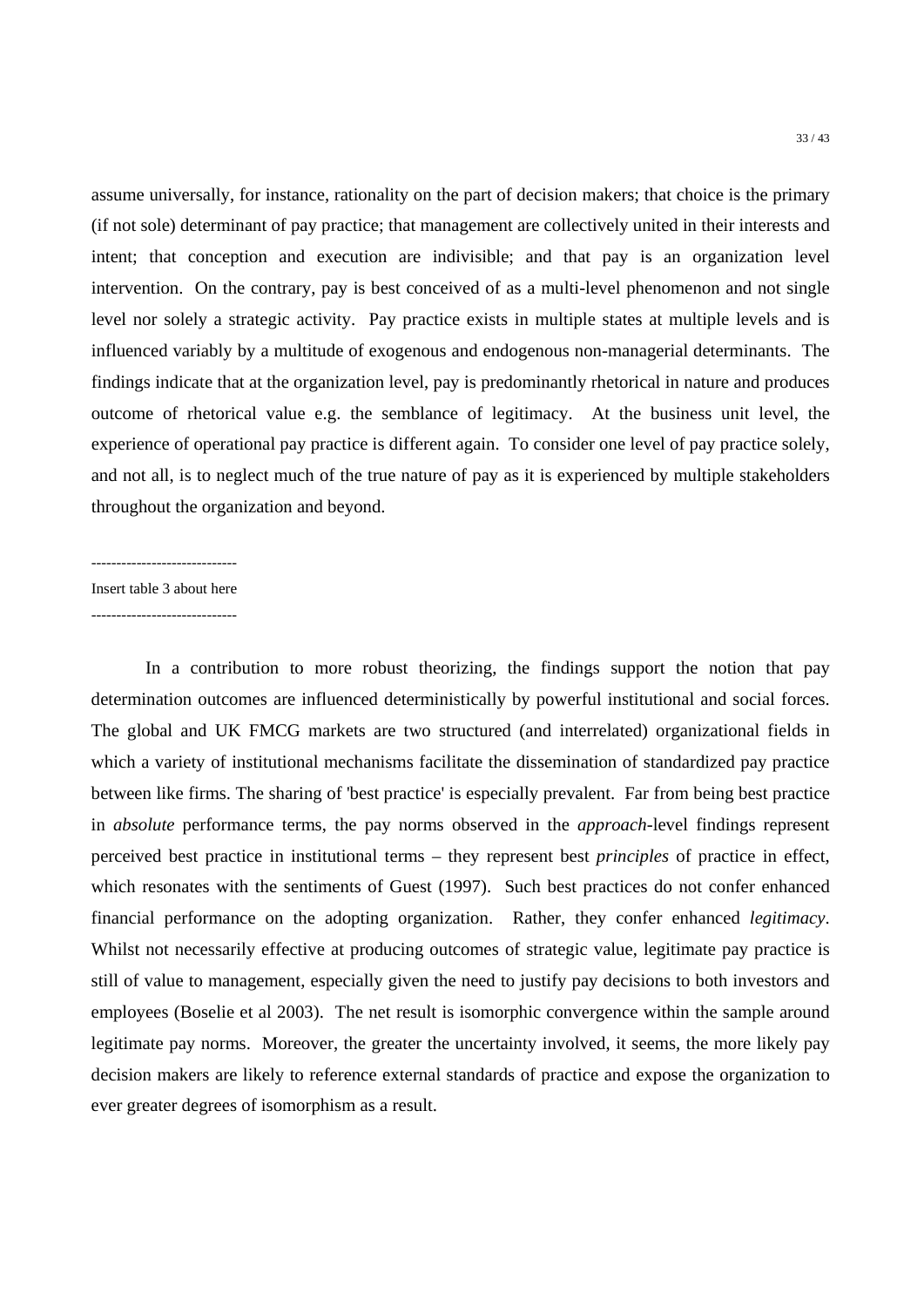Indeed, management do not operate on the basis of comprehensive, much less perfect, information upon which pay decisions might be based. This problem is exacerbated within large complex organizations operating internationally (Jones 1999). Nor do pay decision makers have an accurate understanding of the likely outcomes of decisions they make a priori, as the complexity of the pay means – ends casual relationship defies prediction, and even probability of outcome, in many cases (Simon 1959). Pay decisions attempting to establish the optimal *form* of pay are often little more than elaborate guesswork, informed by past experience and what rudimentary data is available (Cyert & March 1963). In the face of such *uncertainty*, decision makers have little option but to reference practice externally - to consider the experiences of others who are perceived as legitimate and are therefore influential. Indeed, pay decision makers, particularly specialists operating corporately, are encouraged to reference externally by senior management, who seek affirmation in the form of benchmarks or peer comparisons (DiMaggio & Powell 1997).

In a further theoretical development, new-institutional theorizing appears to apply at not only the institutional level of analysis, but also sub-organizational levels of analysis in the form of workplace social and political norms that serve to shape the form and function of pay operationally. Theorizing on custom and practice is particularly relevant to the study of contemporary pay systems, and share many related themes with new-institutional theory. Both are almost entirely absent from contemporary commentary and merit further development and, indeed, conceptual integration.

Equally misguided is the assumption that management collectively are united in interest and intent – that of securing economic maximization principally. In place of unitarism, *pluralism* of interest continues to characterize not only the relationship between employer and employees, but also within the management structure itself<sup>ii</sup> (Fox 1971; Kochan et al. 1986). At the level of *approach*, for example, senior management principally desire alignment between pay and strategic priorities in the interests of securing enhanced performance and competitiveness. However, whilst alignment clearly influences the pay *design*, pay specialists are also driven by the need to establish functional legitimacy and personal credibility. The more sophisticated the pay *design*, the greater their status and standing with professional peers, or so the logic goes. At the level of *operation*, a desire for equity and workplace harmony encourages line management to limit the disruption of new pay systems by adapting them or, in the extreme, rejecting them entirely. Pay system effectiveness is

<u>.</u>

<sup>&</sup>lt;sup>ii</sup> Three distinct classifications of management involved in the pay determination process are used here. Principally senior management, pay specialists and line management.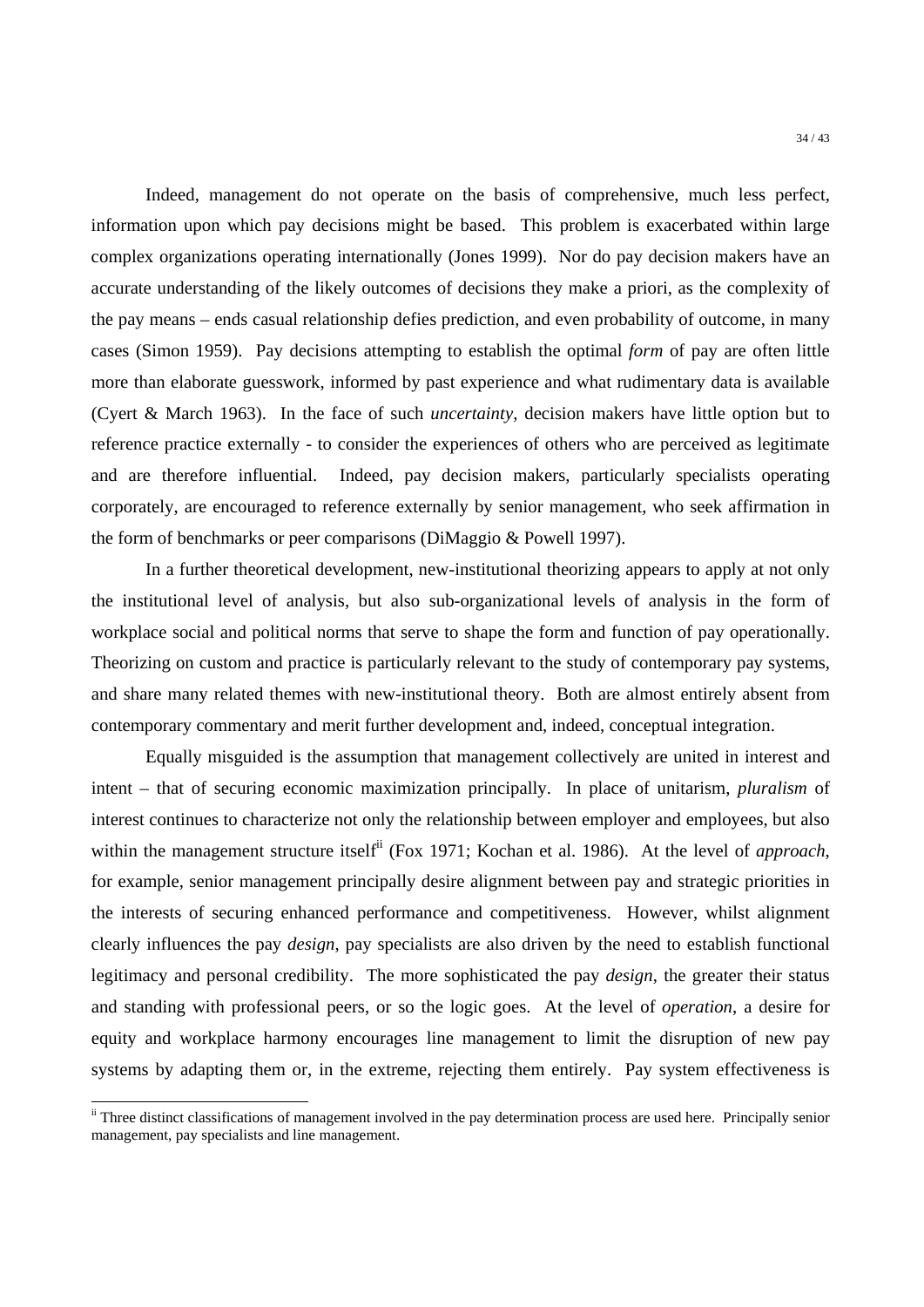contingent upon management at all levels of the organization acting coherently towards the attainment of a shared purpose – a rarity within the sample firms.

Despite the manifest challenges encountered by the sample firms, which extend to others outside of the sample presumably, the firms researched are more likely to attempt to use pay strategically than not. They do so within constraints, as noted, but the view persists generally that management is free to manage pay as they see best in the interests of securing competitiveness. The findings challenge this view and suggest that much of the freedom that management enjoy to determine pay unilaterally is more perceived than real. Pay decision makers are bound by institutional forces, some of which are consciously appreciable, but also indirectly by socially constructed norms, rules and scripts that are taken-for-granted. This resonates with the notion of *soft determinism*. Freedom is defined by soft-determinists as 'the power to do what one wants', even if one's desires are themselves wholly predetermined (de Rond and Thietart 2007). Pay practice is not formulated voluntaristically (i.e. as a result of free will), but *formed* in part deterministically.

Given this, what role for strategic choice? The findings suggest that standard theory overemphasises the role of strategic choice in determining pay at all levels, especially at the level of operation. Choice continues to feature in pay determination, especially at the level of design, but overall is one of many inputs and is potentially less influential than others. The notion of total choice, and managerial control over pay by extension, is an illusion. We should not assume by default that management are in control of pay. Summed up succinctly by Kessler, "How can rational, economic decisions be made if cause and effect remain uncertain, if actors and systems interact in complex ways, if organizations are drawn by histories of countless internal battles, allowances and compromises?" (Kessler 1995).

Given the tensions surrounding choice, and other assumptions, are we therefore overestimating the strategic potential of pay? Indeed, can pay be strategic in light of the findings? It is argued here that by the absolute terms of what has become standard theory, it cannot. Strategic approaches to pay are not sufficiently grounded in the complex and messy reality of organizations to be achievable by the pure terms of standard theory. As a result, many of the prescriptions of strategic pay theory, the 'received wisdom', are unachievable in practice. This may explain the limited success that organizations (even the leading sample companies) experience when attempting to use pay strategically. In attempting to do so, the sample companies have exposed themselves to a greater likelihood of failure than success and the risks associated with failure are significant in value terms. We are indeed overestimating the strategic potential of pay.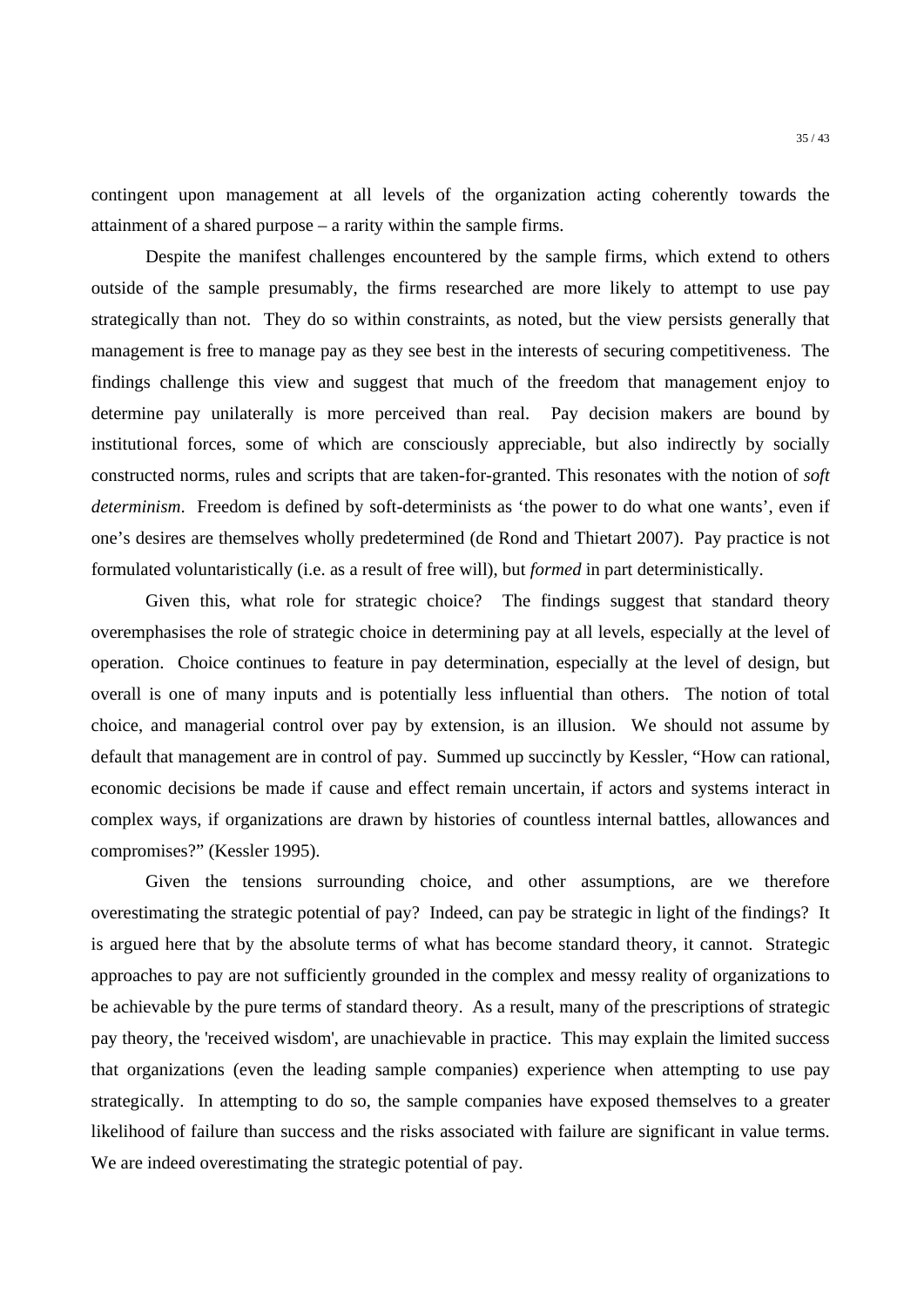**Limitations and future research:** It is recognized that the findings and conclusions presented within this paper will not prove popular with large sections of the pay profession, remuneration and management consultants, academics, and others with a vested interest in the success of strategic pay conceptually and prescriptively. They will find it overly negative  $$ pessimistic perhaps – and may challenge the conclusions drawn from the findings by citing numerous counter examples and stories of success. The methods used here, necessary to gain the 'deep' insights presented as findings, may also be criticised on those same grounds that relegate qualitative studies of pay secondary in terms of importance to dominant positivist quantitative studies – namely reflexivity, an inability to generalise and other such acknowledged limitations.

However, this study sought to understand better the management and effectiveness of strategic pay systems in practice and, in doing so, highlighted some of the weaknesses of what is now standard theory. The relevance of additional of theory were exposed, as well as a number of avenues of rich empirical research hitherto neglected, all of which merit further development academically. In attempting to move beyond the dominant logic of strategic pay, future research might best focus on exploring further the role new-institutional pressures play in shaping pay practice. Furthermore, little work known to the author has sought to integrate these new-institutional pressures with other powerful environmental forces that also serve to constrain and inform managerial choices, and understand therefore the dynamic interplay of forces that influence the shape and formation of firms' pay practices.

This study benefited from - indeed, would not have been possible without, the use of the multilevel framework. The segmenting of separate levels of pay practice within a hierarchical framework (*approach*, *design* and *operation*) has now a proven track record and would benefit future research aimed at investigating further pay and (potentially) other functional interventions. It is recommended that the framework be both developed further and deployed through future research. The methodological approach adopted here  $-$  in many ways a departure from mainstream approaches - has, it is hoped, proven its validity and its utility. In addition to the multi-level framework therefore, future research might seek to develop our understanding of pay related phenomena by deploying the same or similar methods. An obvious direct development of this study would be to combine the greater use of quantitative methods within the predominantly qualitative approach adopted here in the interests of yielding an even richer and sorely needed foil to the 'received wisdom'.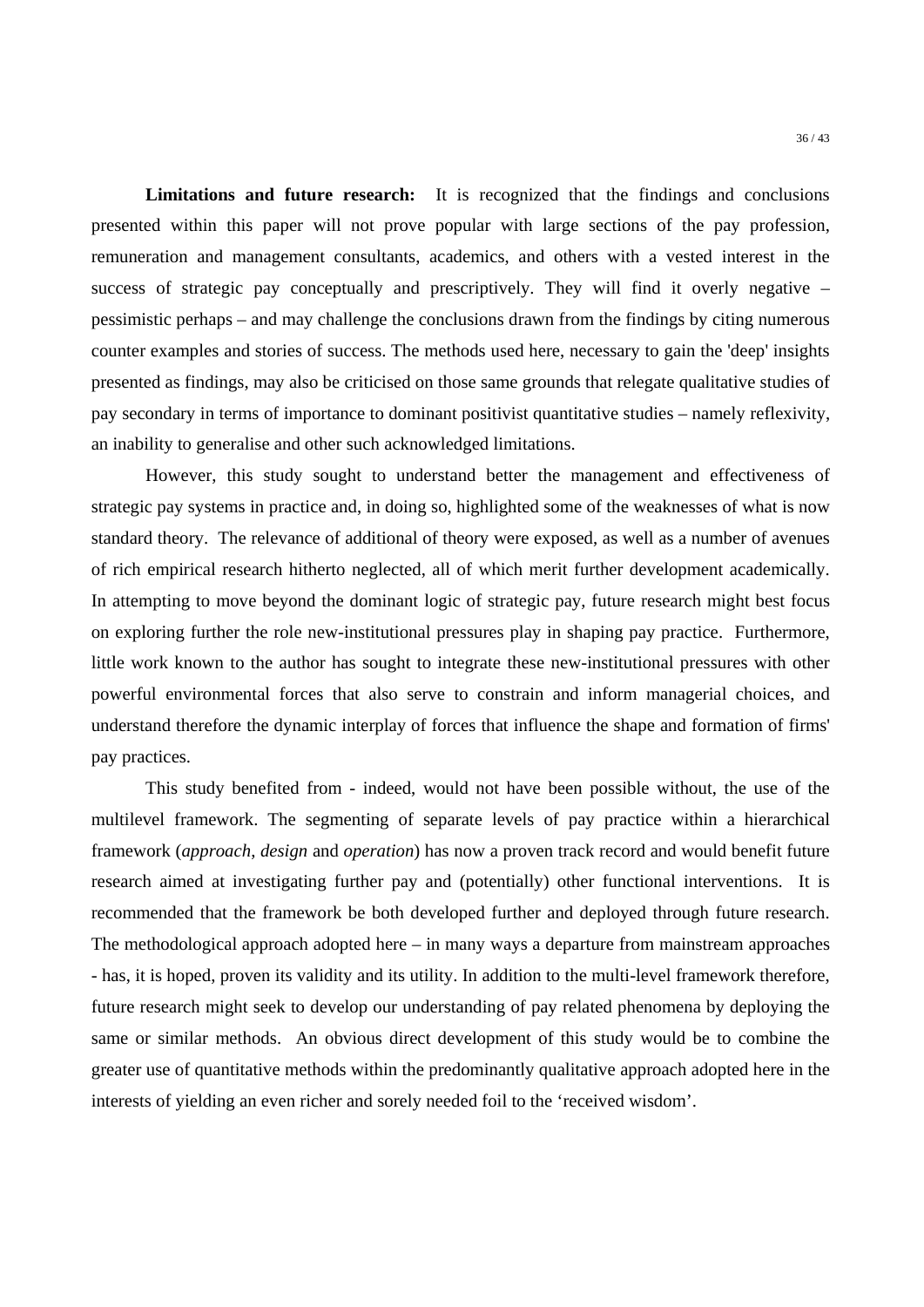#### **REFERENCES**

Armstrong, M and Murlis, H. (2004) *Reward Management.* (5th edn). London: Kogan Page.

Armstrong, M. and Brown, D. (2006) *Strategic rewards: making it happen.* London: Kogan Page.

Arrowsmith, J. and Sisson, K. (1999) 'Pay and working time: Towards organization based systems?' British Journal of Industrial Relations, 37, 1, 51-75.

Arthur, J.B. (1992) 'The link between business strategy and industrial relations systems in American steel mini-mills', *Industrial and Labor Relations Review*, 45, 488-506.

Arthur, J.B. (1994) 'Effects of human resource systems in manufacturing performance and turnover', *Academy of Management Journal*, 37, 670-687.

Baird, L. and Meshoulam, I. (1988) 'Managing Two Fits of Strategic Human Resource Management', *Academy of Management Review*. 13(1), 116-128.

Balkin, D. and Gomez-Meija, L. (1987) 'Toward a contingency theory of compensation strategy', *Strategic Management Journal*, 8, 169- 82.

Barney, J. (1995) 'Looking inside for competitive advantage'. *Academy of Management Executive*, 9(4): 49-61.

Bergman, T. and Scarpello, V. (2002) *Compensation Decision Making.* New York: Thomson Learning.

Bloom, and Milkovich, G. (1995) *Issues in Managerial Compensation Research* . New York: Sage.

Boselie, P., Paauwe, J. and Richardson, R. (2003) 'Human resource management, institutionalization and organizational performance: a comparison of hospitals, hotels and local government', *International Journal of Human Resource Management*. 14(8), 1407-1429.

Boselie, Paauwe and Jansen. (2001) 'Human Resource Management and performance: lessons from the Netherlands', *International Journal of Human Resource Management* 12:7

Boxall, P. (1992) 'Startegic human resource management: beginnings of a new theoretical sophistication?' *Human Resource Management Journal*, 2(3): 60-78.

Boxall, P.F. (1996) 'The strategic HRM debate and the resource-based view of the firm'. *Human Resource Management Journal*, 6(3), 59- 75.

Brown, W (1973) 'Piecework Bargaining', Warwick Studies in Industrial Relations, Heinemann Education

Brown, D. (2001) *Reward strategies: from intent to impact.* London: Chartered Institute of Personnel and Development..

Cannell, M. and Wood, S. (1992) *Incentive pay: impact and evolution*. London: Institute of Personnel Management and National Economic Development Office.

Chartered Institute of Personnel and Development (2005) *Reward Management Survey 2005.* London: Chartered Institute of Personnel and Development..

Cyert, R. and March, J. (1963) *A Behavioral Theory of the Firm*. Englewood Cliffs: Prentice Hall.

de Rond, M. and Thietart, R.A. (2007) 'Choice, chance and inevitability in strategy', *Strategic Management Journal*, 28(5), 535-551.

Delaney, J.T. and Huselid, M.A. (1996) 'The impact of human resource management practices on perceptions of organisational performance'. *Academy of Management Journal*, 39(4), 949-69.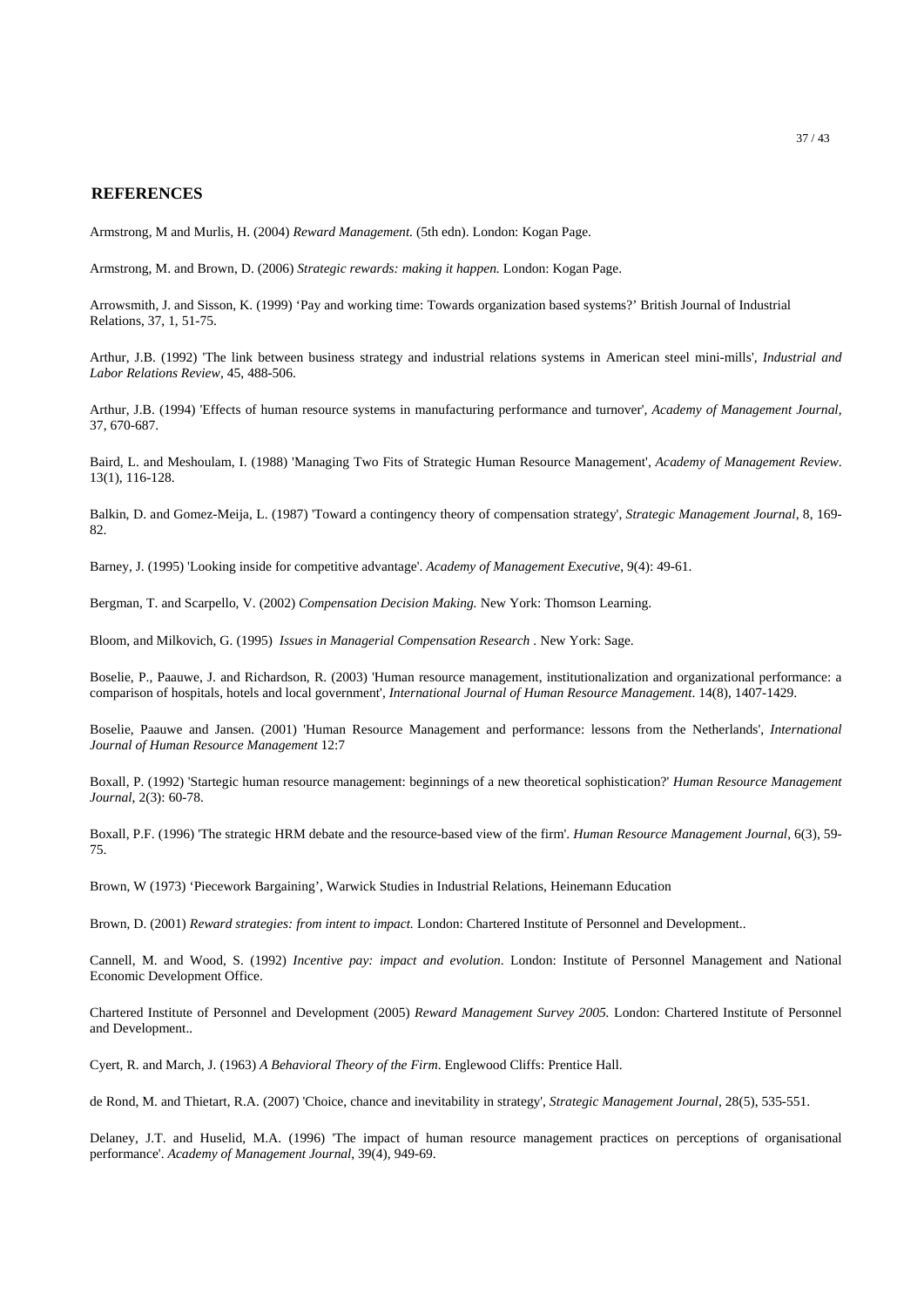Delery, J.E., Gupta, N. and Shaw, J.D. (1997) *Human resource management and firm performance: a systems perspective.* Southern Management Association Meeting, Atlanta, GA.

Delery, J., and Doty, D.H. (1996) 'Modes of theorising in strategic human resource management: tests of universalistic, contingency and configurational performance predictors', *Academy of Management Journal,* 39, 802-835.

DiMaggio, P. and Powell, W. (1997) 'Institutional Isomorphism', in D.S. Pugh (ed) *Organization Theory.* London: Penguin.

DiMaggio, P. and Powell, W. (1991) 'The iron cage revisited: institutional isomorphism and collective rationality' in W. Powell and P. DiMaggio (eds), *The New Institutionalism in organizational analysis*. Chicago: University of Chicago Press.

DiMaggio, P.J. and Powell, W.W. (1983) 'The iron cage revisited: institutional isomorphism and collective rationality in organizational fields'. *American Sociology Review*. 48, 147-160.

Donaldson, L. (2001) *The contingency theory of organizations*. Auckland, NZ: Sage

Doty, D., Glick, W. and Huber, G. (1993) 'Fit, equifinality, and organizational effectiveness: a test of two configurational theories' in *Academy of Management Journal*, 36, 1196-1250.

Eisenhardt, K. (1989) 'Building theories from case study research', *Academy of Management Review,* 14(4) 532-550.

Falzon, P. (1987) 'Les activités de conception: l'approche de l'ergonomie cognitive', 222–229.

Fowler, J. (1988) New directions in performance pay. *Personnel Management*. 20(11),

Fox, A. (1971) *A sociology of work in industry*. London:Collier-Macmillan.

Gerhart, B. and Rynes, S. (2003) *Compensation: theory, evidence and strategic implications.* New York: Sage.

Gerhart, B. and Milkowich, G.T. (1990) 'Organizational differences in managerial compensation and firm performance', *Academy of Management Journal*, 33, 663-691.

Guest, D.E. (1997) 'Human resource management and performance: A review and research agenda', *International Journal of Human Resource Management*, 8, 265-276.

Hawley, A. H. (1968). *Human ecology*. In Sills, D. L. (ed.), International Encyclopedia of the. Social Sciences, Vol. 4. The Free Press, New York

Huselid, M. and Becker, B. (1995) *High performance work systems and organizational performance*. Paper presented at the annual meeting of the Academy of Management, Vancouver.

Jackson, S and Schuler, R. (1995) 'Understanding human resource management in the context of organisations and their environments', *Annual Review of Psychology,* 46,

Jones, B. (1999) *Politics and the Architecture of Choice: Bounded Rationality and Governance.* New York: Sage.

Kessler, I. (1995) 'Reward Systems' in J. Storey (ed) *Human Resource Management: a critical text.* London:Thomson Business Press.

Kessler, I. (2001) 'Reward System Choices' in J. Storey (ed), *Human Resource Management: a critical text*. London: Thomson Learning.

Kessler, I. and Purcell, J. (1992) 'Performance related pay objectives and application', in *Human Resource Management,* 2(4),

Kessler, I. (2000) 'Remuneration Systems', in S. Bach and K. Sisson (eds), *Personnel Management.* Oxford: Blackwell.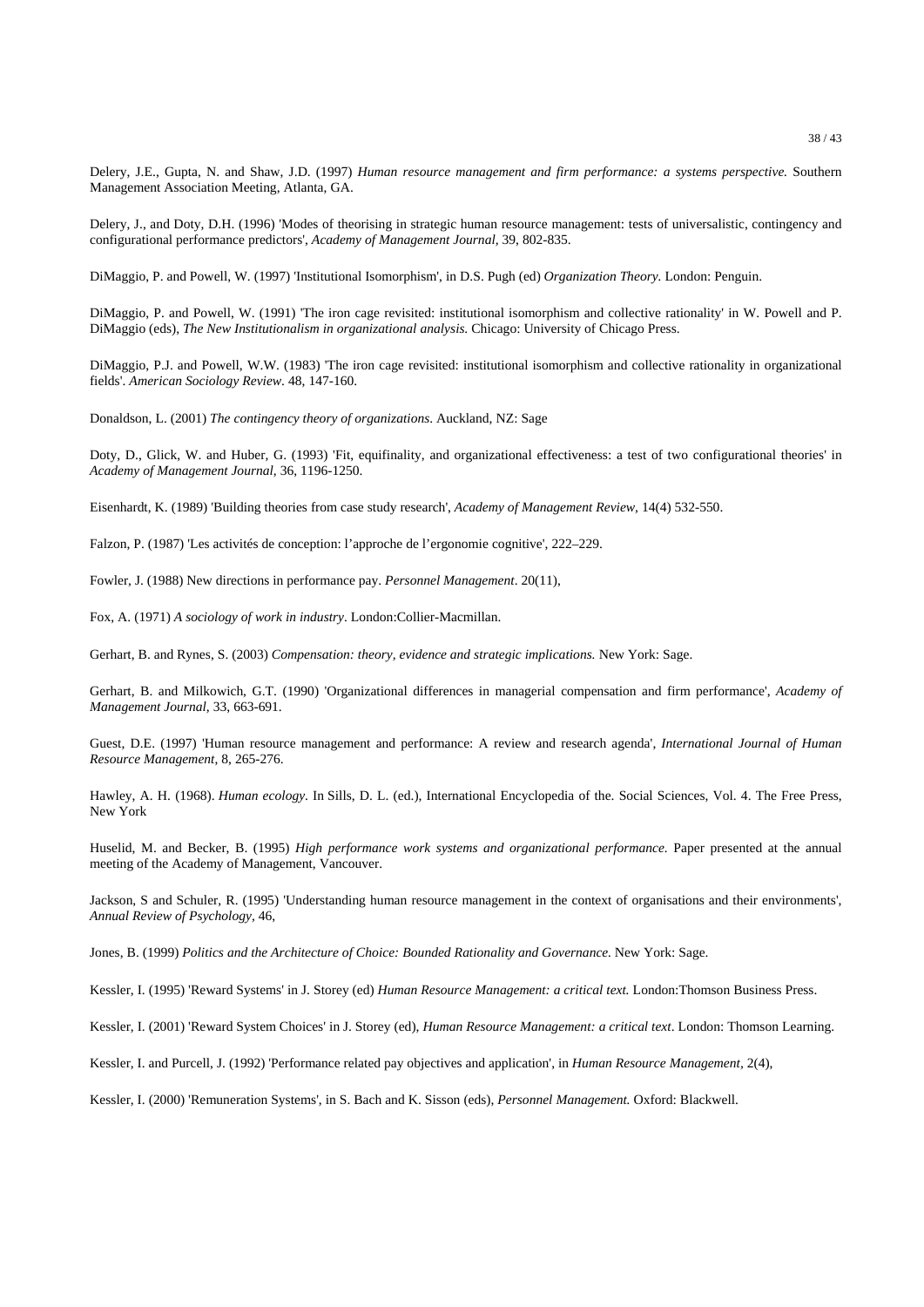Kochan, T.A., Katz, H.C. and McKersie, R.B. (1986) T*he Transformation of American Industrial Relations*. Basic Books.

Lawler, E., III (1990) *Strategic pay: Aligning organizational strategies and pay systems.* San Francisco: Jossey-Bass.

Lawler, E.E. (1988) Paying for performance: making it work. *Personnel*. October,

Lawler, E.E. (1990) *Strategic Pay*. New York: Jossey-Bass.

Lawler, Edward E. (2000) *Reward Excellence: pay strategies for the new economy.* 

Legge, K. (1995) HRM: rhetoric, reality and hidden agendas', in J. Storey (ed), *Human Resource management: a critical text*. London: Routledge.

Legge, K. (2001) Silver bullet or spent round? Assessing the meaning of the 'high commitment management / performance relationship'. in J. Storey (ed), *Human Resource Management: a critical text*. London: Thomson Learning.

Lewis, R. (1991) Performance related pay: pretext and pitfalls, in *Employee Relations*. Vol 13. no. 4.

Mercer Human Resource Consulting (2004) *Global Rewards Practice: Survey of the Fortune 500*

Meyer, J and Rowan, B. (1991) 'Institutionalised organizations: formal structure as myth and ceremony', in W. Powell and P. DiMaggio (eds) *The New Institutionalism in organizational analysis*. Chicago: University of Chicago Press.

Miles, M.B. and Huberman, A.M. (1994) *Qualitative data analysis. An expanded source book*. (second edition). Thousand Oaks, CA: Sage.

Milkovich, G. T., and Newman, J. M. (1999) *Compensation* (6<sup>th</sup> ed.). New York: Irwin/McGraw Hill.

Milward, N., Bryson, A. and Forth, J. (2000) *All Change at Work? British employment relations 1980 – 1998, as portrayed by the Workplace Industrial Relations Survey Series.* London: Routledge

Mintzberg, H. (1978) *The Structuring of Organizations: A Synthesis of Research*. New York: Prentice Hall.

Mintzberg, H. (1990) The design school: reconsidering the basic premises of strategic management. *Strategic Management Journal*. Vol. 11. 171-195.

Nag R, Corley K, Gioia D (2007), The Intersection *of Organizational Identity, Knowledge, and Practice: Attempting Strategic Change Via Knowledge Grafting*, Academy of Management Journal, Volume 50, Number 4, p821-847

Nickerson, J. and Silverman, B. (2003) 'Why firms want to organize efficiently and what keeps them from doing so: Evidence from the for-hire trucking industry' in *Administrative Science Quarterely.*

Oliver, C. (1991) 'Strategic responses to institutional processes', in *Academy of Management Review*, 16; 145-79.

Oliver, C. (1997) 'Sustaining competitive advantage: combining institutional and resource based views' in *Strategic Management Journal*, 18(9): 697-713.

Pfeffer, J. (1994) *Competitive advantage through people.* Boston: HBS Press.

Pfeffer, J. (1998) *The human equation.* Boston: HBS Press.

Pugh, D.S. (1973) 'Does context determine form?,' in D.S. Pugh (ed) *Organization Theory* (1997),. London: Penguin.

Purcell, J. (1999) Best practice and best fit: chimera or cul de sac. Human Resource Management Review, 8, 311-31.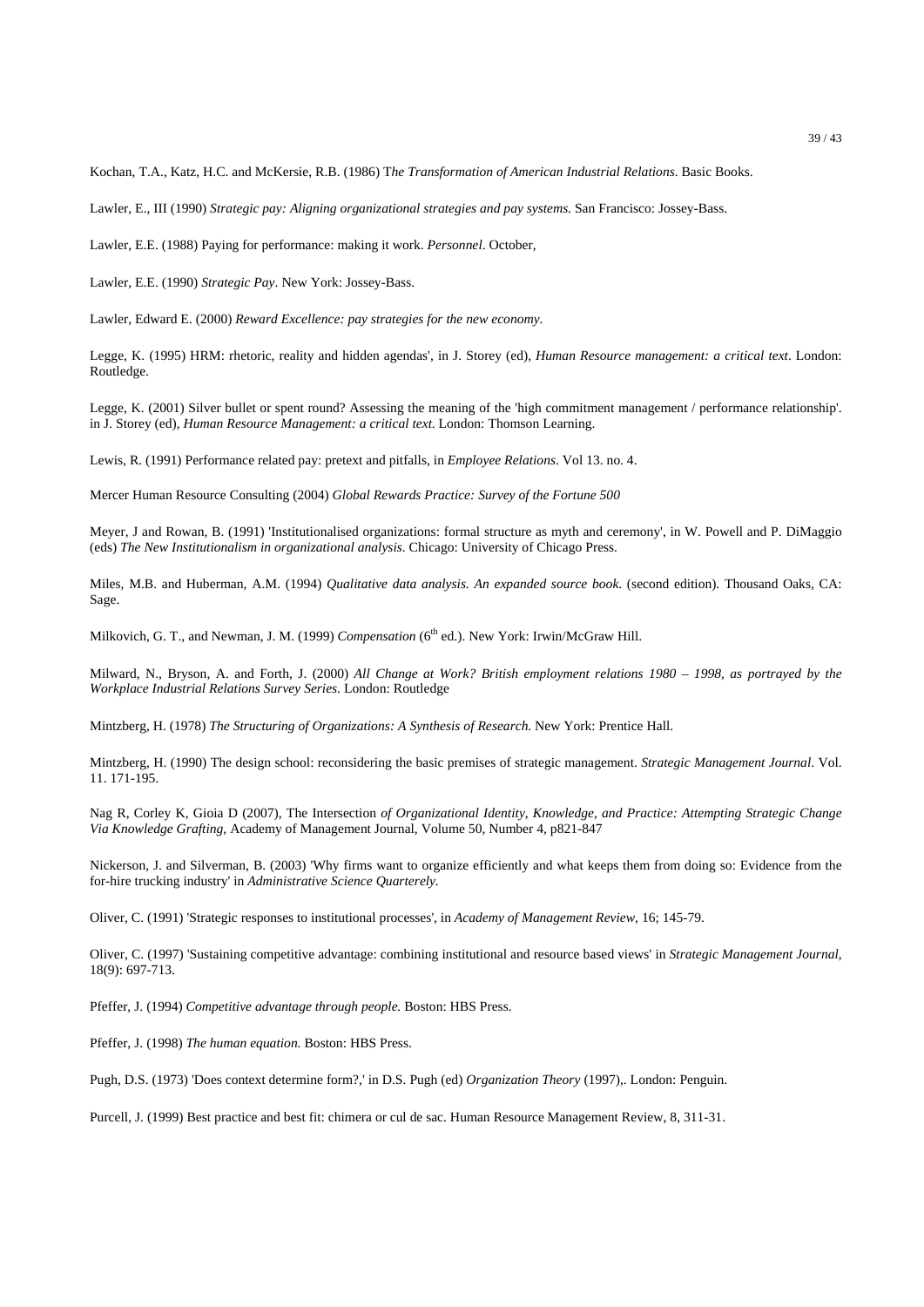Purcell, J. and Ahlstrand, B. (1994) *Human resource management in the multi-divisional company*. New York: Oxford University Press.

Reward Management Survey (2007), London: Chartered Institute of Personnel Management.

Schuler, R. and Jackson, S. (1987) Linking competitive strategies with HRM practices. *Academy of Management Executive*, 1(3): 209-13.

Schuster, J. and Zingheim, P. (1992) *The New Pay.* New York: Lexington Books.

Schuster, J. and Zingheim, P. (2000) *Pay people right! Pay strategies for the new economy*. San Franciso: Jossey-Bass.

Simon, H. (1959) Theories of decision making in economics and behavioural science. *American Economic Review*, 49, 353-83.

Snell, S. (1992) Control theory in strategic human resource management: the mediating effect of administrative information. *Academy of Management Journal*. Vol 35. No. 2. 292 – 327.

Ulrich, D. (1996) A new mandate for human resources. *Harvard Business Review*, Jan-Feb.

Watson Wyatt Worldwide (2006/2007) Effectively Managing Global Compensation & Benefits.

Whittington, R. (1997) *What is strategy and does it matter?* London: Thomson Business Press.

Wright, P.M. and Gardner, T.M. (2000) *Theoretical and empirical challenges in studying the HR practice-performance relationship*. Paper presented at the Special Workshop 'Strategic Human Resource Management', European Institute for Advance Management Studies, INSEAD, Fontainbleau, France, 30 March-1 April.

Wright, P.M. and Nishii, L.H. (2004) *Strategic HRM and Organizational Behavior: Integrating Multiple Levels of Analysis*. Erasmus University Conference "HRM: What's Next, 2004..

Wright, P.M. and Snell, S. (1998) Towards a unifying framework for exploring fit and flexibility in strategic human resource management. *Academy of Management Review.* 23.(4).

Wright, P.M. and McMahan, G.C. (1992) Theoretical perspectives for human resource management. *Journal of Management*, 18:295- 320.

Wright, P.M., Dunford, B.B. and Snell, S.A. (2001) Human resources and the resource-based view of the firm. *Journal of Management*, 27: 701-721.

Yin, R.K. (1994) *Case study research: design and methods*. London: Sage.

Youndt, M.A., Snell, S.A., Dean, J.W. and Lepak, D.P. (1996) Human resource management, manufacturing strategy and firm performance. *Academy of Management Journal*, 39:836-866.

Zbaracki, M. (1998) The Rhetoric and Reality of Total Quality Management, in *Administrative Science Quarterly*, Vol. 43, 1998.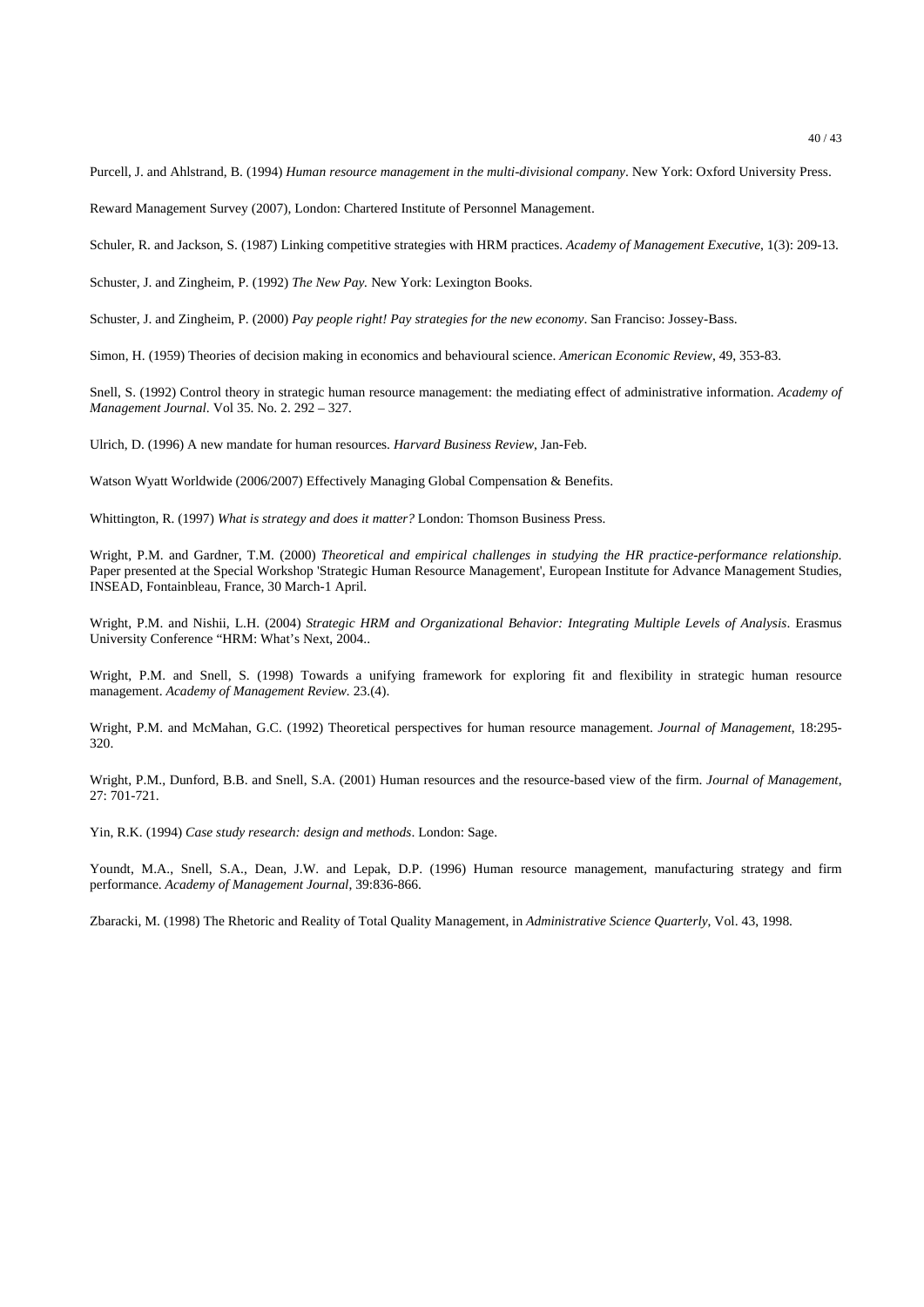# **FIGURES AND TABLES**

|                  | <b>FUNCTION</b>       | <b>FORM</b>              | <b>STATUS</b> |  |
|------------------|-----------------------|--------------------------|---------------|--|
| <b>APPROACH</b>  | Philosophy and values | Strategy and / or vision | Desired       |  |
| <b>DESIGN</b>    | Technical             | Policy                   | Intended      |  |
| <b>OPERATION</b> | Workable              | Practice                 | Achieved      |  |

*Table 1: The practice-centric multi-level fr* 

# *Table 2: Summary of key sample firm attributes*

|                                  | Tobacco Co.                          | Choc Co.                     | Drink Co.              | House Co.                   | Grocery Co.                            | Candy Co.                             | Food Co.                                       |
|----------------------------------|--------------------------------------|------------------------------|------------------------|-----------------------------|----------------------------------------|---------------------------------------|------------------------------------------------|
| <b>Industry</b>                  | <b>FMCG</b>                          | <b>FMCG</b>                  | <b>FMCG</b>            | <b>FMCG</b>                 | <b>FMCG</b>                            | <b>FMCG</b>                           | <b>FMCG</b>                                    |
| Sub-<br>industries               | Tobacco                              | Confectionery<br>& beverages | Alcoholic<br>beverages | Home, health<br>and hygiene | Confectionery<br>food and<br>beverages | Confectionery<br>food and pet<br>care | Home.<br>personal care,<br>food &<br>beverages |
| Size (no.<br>employees)          | >90.000                              | >55.000                      | >45,000                | >50.000                     | >90,000                                | >35,000                               | >200,000                                       |
| <b>Founded</b>                   | $>100$ yrs                           | $>150$ yrs                   | $>50$ yrs              | $>50$ yrs                   | $>180$ yrs                             | $>75$ yrs                             | $>100$ yrs                                     |
| Life cycle                       | Mature                               | Mature                       | Mature                 | Mature                      | Mature                                 | Mature                                | Mature                                         |
| Ownership                        | Public                               | Public                       | Public                 | Public                      | Listed<br>subsidiary                   | Private                               | Public                                         |
| Org. structure                   | Holding Co /<br>country<br>structure | Business unit                | Regional<br>structure  | Regional<br>structure       | Regional<br>structure                  | Regional<br>structure                 | <b>Matrix</b>                                  |
| <b>HQ</b>                        | UK                                   | UK                           | UK                     | <b>USA</b>                  | <b>USA</b>                             | <b>USA</b>                            | UK and<br>Netherlands                          |
| <b>Market</b><br><b>Strategy</b> | <b>Brand led</b>                     | <b>Brand led</b>             | <b>Brand led</b>       | Brand led and<br>supplier   | <b>Brand led</b>                       | <b>Brand led</b>                      | Brand led and<br>supplier                      |
| <b>Scope</b>                     | Multi-national                       | Multinational                | Multi-national         | Multi-national              | Multinational                          | Multinational                         | Multi-national                                 |
| No. of<br>facilities             | 54                                   | 48                           | 21                     | 36                          | 95                                     | 65                                    | 100                                            |
| <b>Markets</b>                   | 160                                  | 135                          | 180                    | 150                         | 155                                    | 120                                   | 150                                            |
| <b>Performance</b>               | Market leading                       | Market leading               | Market leading         | Market leading              | Market leading                         | Market leading                        | Market leading                                 |

*Source: Datamonitor (2004 - 2006) and sample firm company reports and accounts*

 *Table 3:* An integrated model of pay determination

|                  | <b>FUNCTION</b>          | <b>FORM</b>                 | <b>STATUS</b> | <b>DETERMINANT</b> | <b>OUTCOME</b>   |  |  |  |
|------------------|--------------------------|-----------------------------|---------------|--------------------|------------------|--|--|--|
| <b>APPROACH</b>  | Philosophy and<br>values | Strategy and / or<br>vision | Desired       | Institutional      | Convergence      |  |  |  |
| <b>DESIGN</b>    | Technical                | Policy                      | Intended      | Managerial         | Perceived choice |  |  |  |
| <b>OPERATION</b> | Workable                 | Practice                    | Achieved      | Social             | Divergence       |  |  |  |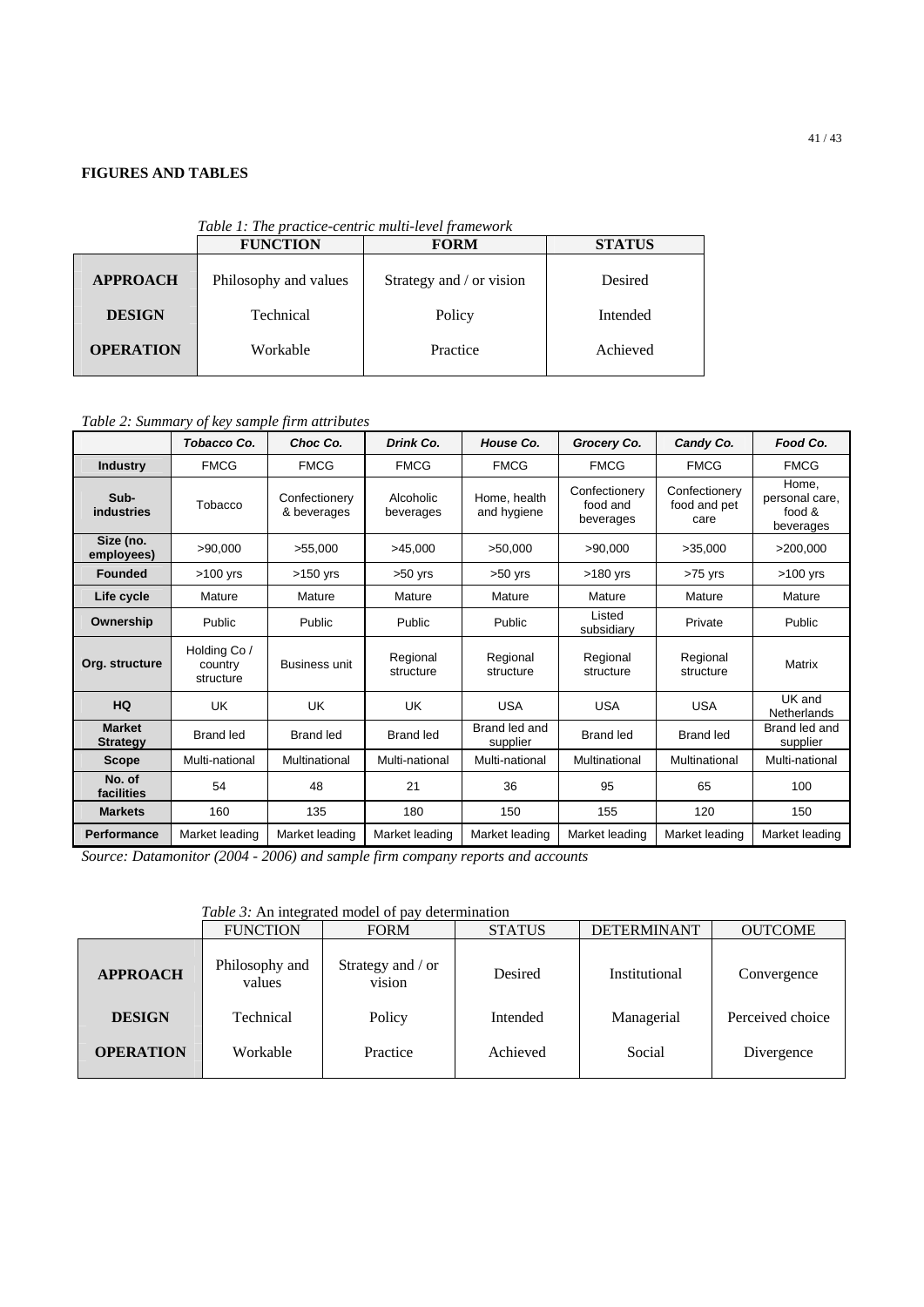

# *Figure 1: the process of pay determination at the level of APPROACH*

Adapted from Zbaracki (1998)





Adapted from Zbaracki (1998)